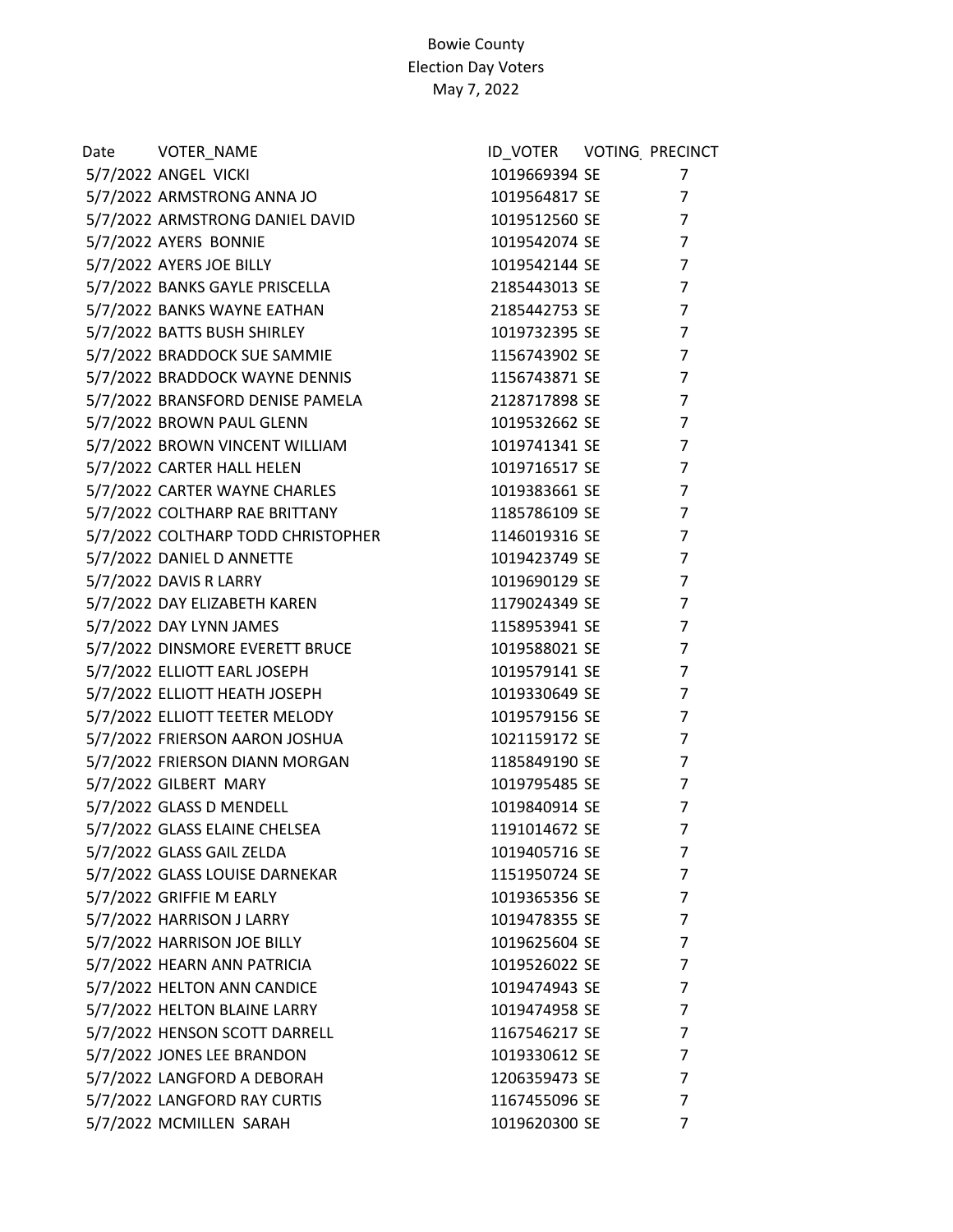| 5/7/2022 MELTON LUTHER MICHAEL      | 1019657690 SE | 7 |
|-------------------------------------|---------------|---|
| 5/7/2022 MILLS KAY DEBORAH          | 1019557702 SE | 7 |
| 5/7/2022 MILLS LEN RONALD           | 1019373061 SE | 7 |
| 5/7/2022 NORWOOD LEE MICHAEL        | 1019509378 SE | 7 |
| 5/7/2022 PACE DIANA MARY            | 1019603941 SE | 7 |
| 5/7/2022 PEARSON AZAN INGRID        | 1019732934 SE | 7 |
| 5/7/2022 PEARSON BLAKE GARRICK      | 2139473411 SE | 7 |
| 5/7/2022 POOL MELTON LUCRETIA LYDIA | 1019689716 SE | 7 |
| 5/7/2022 POPHAM ANN CHARLOTTE       | 1120607712 SE | 7 |
| 5/7/2022 RALEY GOZA KAY SAMANTHA    | 1157214177 SE | 7 |
| 5/7/2022 RANKIN SYLVIA              | 1019626822 SE | 7 |
| 5/7/2022 RAYBURN LYNN MICHAEL       | 1168804581 SE | 7 |
| 5/7/2022 REED ANTHONY BRIAN         | 1019498462 SE | 7 |
| 5/7/2022 REED DARLENE DENISE        | 1019822269 SE | 7 |
| 5/7/2022 REICHENBERGER ROSS ROBYN   | 1147783662 SE | 7 |
| 5/7/2022 RICKETTS KATELYN EMILY     | 2125619666 SE | 7 |
| 5/7/2022 RICKETTS TANNER DALTON     | 2128926271 SE | 7 |
| 5/7/2022 ROGERS C JOHN              | 1019847159 SE | 7 |
| 5/7/2022 ROGERS DEIBERT JEANETTE    | 2148828769 SE | 7 |
| 5/7/2022 SHIELDS MORRIS             | 1020748647 SE | 7 |
| 5/7/2022 SHIELDS PATRICIA           | 1020748634 SE | 7 |
| 5/7/2022 SINGLETON LYNN GARY        | 1019665323 SE | 7 |
| 5/7/2022 SIRONS ANN KELLY           | 2186991095 SE | 7 |
| 5/7/2022 SMITH RANDALL NOLAN        | 1019583248 SE | 7 |
| 5/7/2022 SMITH SLOAN JANET          | 1019680552 SE | 7 |
| 5/7/2022 STAGGS G STEVEN            | 1182616234 SE | 7 |
| 5/7/2022 STOKEN DAVID EDWARD        | 1019396982 SE | 7 |
| 5/7/2022 WILLIAMS DONALD HAROLD     | 1019532037 SE | 7 |
| 5/7/2022 WILLIAMS ROSHUN PERDITA    | 1019758266 SE | 7 |
| 5/7/2022 WILLIAMS WESLEY JOHN       | 1019337773 SE | 7 |
| 5/7/2022 YOUNG EVA LILLIE           | 1019631705 SE | 7 |
| 5/7/2022 BROWER MICHAEL JOHN        | 1019630518 SE | 9 |
| 5/7/2022 BROWN FULLER TYRONE        | 1218567645 SE | 9 |
| 5/7/2022 BUSH EDWARD MARK           | 1019370796 SE | 9 |
| 5/7/2022 BUSH MICHELLE ELIZABETH    | 1019370783 SE | 9 |
| 5/7/2022 CAPEL NICOLE EMILEE        | 1187517963 SE | 9 |
| 5/7/2022 CRISP JACKIE               | 1019627511 SE | 9 |
| 5/7/2022 CRISP DALE DOUGLAS         | 1019691572 SE | 9 |
| 5/7/2022 CROSS ANNE MELANIE         | 1019558662 SE | 9 |
| 5/7/2022 CROSS LYNN JERRY           | 1019844235 SE | 9 |
| 5/7/2022 DAVIS ROBERT JAMES         | 1019763982 SE | 9 |
| 5/7/2022 DAVIS WADE ANGELIA         | 1019766340 SE | 9 |
| 5/7/2022 DEMOSS HERMAN JIMMY        | 1019621481 SE | 9 |
| 5/7/2022 DRIVER ANNA DRU            | 1020671795 SE | 9 |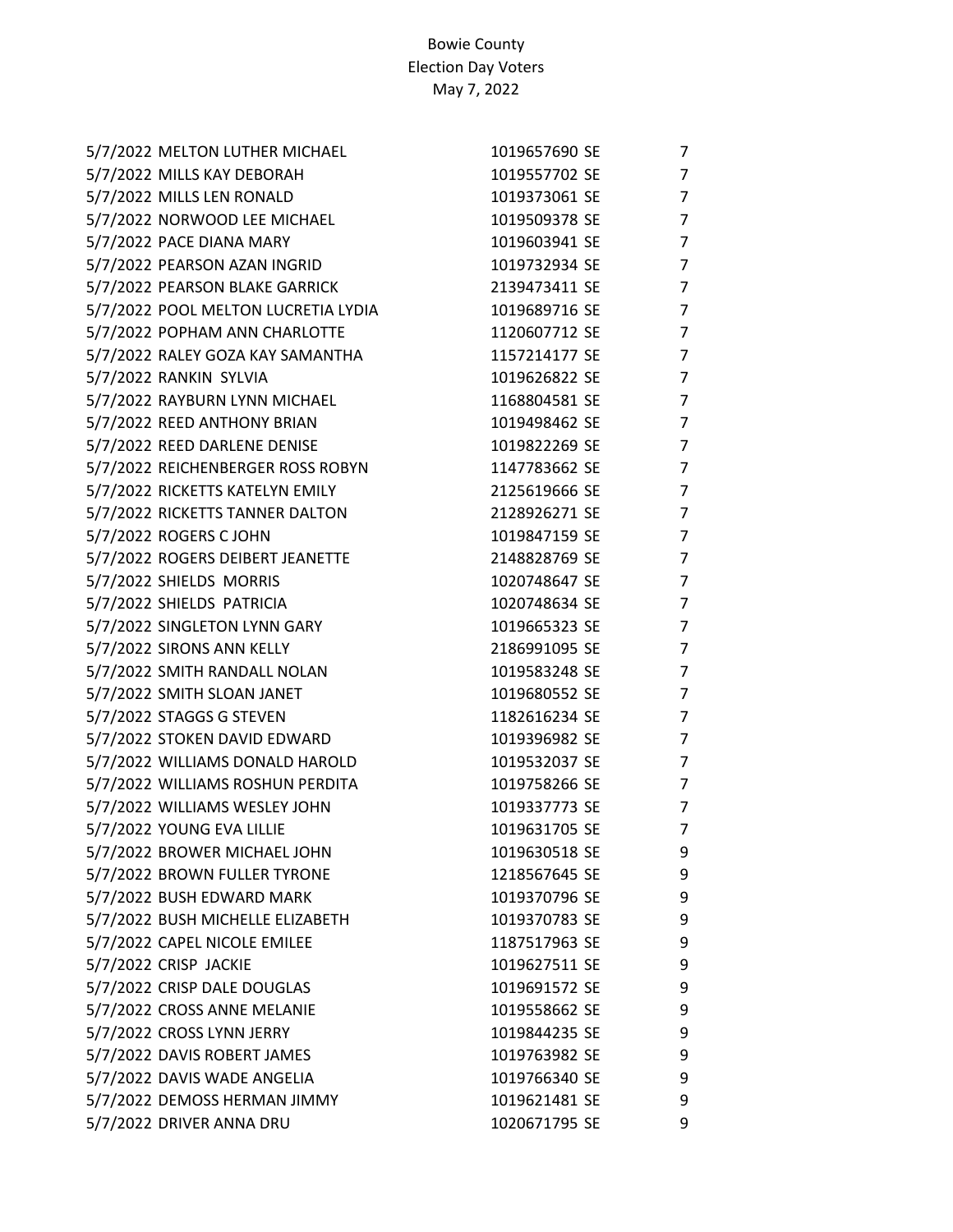| 5/7/2022 FORE DESIREE RENEE                | 1019480442 SE | 9  |
|--------------------------------------------|---------------|----|
| 5/7/2022 FRANKLIN GRACE CARLA              | 1019501671 SE | 9  |
| 5/7/2022 FRIERSON ELAINE AMY               | 1019488961 SE | 9  |
| 5/7/2022 FRIERSON WILSON RANDY             | 1019480314 SE | 9  |
| 5/7/2022 HOLCOMB COOK CAREN                | 1019561563 SE | 9  |
| 5/7/2022 HUFF HELEN                        | 1019581493 SE | 9  |
| 5/7/2022 HUFF ARNOLD STANLEY               | 1019581504 SE | 9  |
| 5/7/2022 JACKSON MORRIS WARREN             | 1019487136 SE | 9  |
| 5/7/2022 JOPES JOY MARY                    | 2167898231 SE | 9  |
| 5/7/2022 KING ELIZABETH LAURA              | 1019534500 SE | 9  |
| 5/7/2022 LAFAYETTE-GARCIA DENISE ARSHOWNTA | 1019710630 SE | 9  |
| 5/7/2022 MCCARTY RAY WILLIAM               | 1175523393 SE | 9  |
| 5/7/2022 MILLS MIRIAM                      | 1019656904 SE | 9  |
| 5/7/2022 NORWOOD LANA                      | 1019572698 SE | 9  |
| 5/7/2022 NORWOOD F JIMMY                   | 1019654099 SE | 9  |
| 5/7/2022 OCHSENBEIN J SANDRA               | 1019528068 SE | 9  |
| 5/7/2022 ORRELL VENETA CATHERINE           | 1019582513 SE | 9  |
| 5/7/2022 OWENS BENJAMIN THOMAS             | 1019506941 SE | 9  |
| 5/7/2022 REESE NORMA                       | 1019648430 SE | 9  |
| 5/7/2022 ROBERSON RAYMOND                  | 2129725031 SE | 9  |
| 5/7/2022 SHELLEY LYNN MARCEIA              | 1019435254 SE | 9  |
| 5/7/2022 SHELLEY STEVEN JOHN               | 1019435249 SE | 9  |
| 5/7/2022 SHIPP AVONELLE                    | 1019644432 SE | 9  |
| 5/7/2022 SMALLWOOD CHARLESANNA             | 1019513788 SE | 9  |
| 5/7/2022 SWANGER ALAN BRETT                | 1019395748 SE | 9  |
| 5/7/2022 SWANGER ALLYSSA PENNY             | 1019395753 SE | 9  |
| 5/7/2022 WATSON AJALON SUSAN               | 1019497742 SE | 9  |
| 5/7/2022 WATSON BRADFIELD JEROME           | 1019497735 SE | 9  |
| 5/7/2022 WILLIAMS ALICE MARY               | 1019633822 SE | 9  |
| 5/7/2022 ABBY MARIA GERTRUDE               | 1019472325 SE | 10 |
| 5/7/2022 ASHLEY THOMAS JEFF                | 1019611766 SE | 10 |
| 5/7/2022 AVERY MARY                        | 1019746693 SE | 10 |
| 5/7/2022 AVERY LESLIE AUSTIN               | 1019722772 SE | 10 |
| 5/7/2022 BARKMAN DONALD ROGER              | 1050972454 SE | 10 |
| 5/7/2022 BARKMAN JANE JENNIFER             | 1050972449 SE | 10 |
| 5/7/2022 BAUGH LYNN MIRANDA                | 1215469387 SE | 10 |
| 5/7/2022 BRADLEY REYNOLD JAMES             | 1019565031 SE | 10 |
| 5/7/2022 BRADLEY TUTT ANGELA               | 1019544561 SE | 10 |
| 5/7/2022 BRIGHT ANDERSON CLAUDIA           | 1019698676 SE | 10 |
| 5/7/2022 BRIGHT THERON RONALD              | 1019698703 SE | 10 |
| 5/7/2022 BROWN ANN KERRY                   | 1020188718 SE | 10 |
| 5/7/2022 BROWN DAVIS RONALD                | 1019788340 SE | 10 |
| 5/7/2022 BROWN MICHAEL JOHN                | 1019828895 SE | 10 |
| 5/7/2022 BUNCH STEPHEN JAMES               | 1019603355 SE | 10 |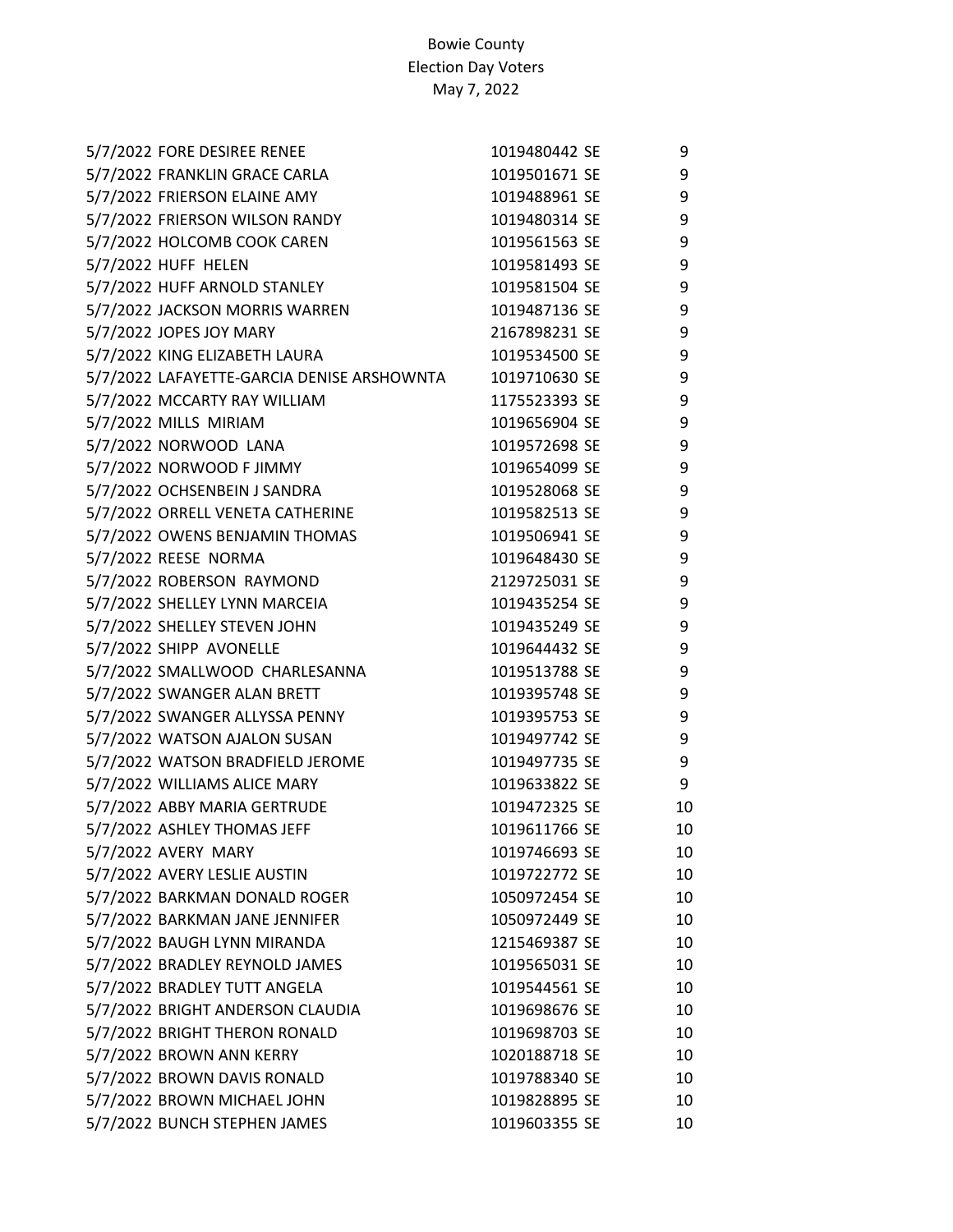| 5/7/2022 BURNS EDMOND WALTER       | 1019628455 SE | 10 |
|------------------------------------|---------------|----|
| 5/7/2022 CALDWELL EVAN DUANE       | 1019844407 SE | 10 |
| 5/7/2022 CAMPBELL LEE JERRY        | 1212471214 SE | 10 |
| 5/7/2022 COBURN RIVERS RHETT       | 2153669173 SE | 10 |
| 5/7/2022 COOPER MICHAEL GARY       | 1023203678 SE | 10 |
| 5/7/2022 COOPER MITCHELL BRENDA    | 1019552425 SE | 10 |
| 5/7/2022 COULTER BRUNNER KAREN     | 1019561117 SE | 10 |
| 5/7/2022 CRISP DAVID JOHN          | 1156528855 SE | 10 |
| 5/7/2022 DELOACH LYNN KATIE        | 1019814893 SE | 10 |
| 5/7/2022 DELOACH WAYNE MICHAEL     | 1023209758 SE | 10 |
| 5/7/2022 DUKES LEONARD MICHAEL     | 1019602375 SE | 10 |
| 5/7/2022 DUKES R KAREN             | 1019570745 SE | 10 |
| 5/7/2022 ELDRIDGE BEST JENI        | 1019560222 SE | 10 |
| 5/7/2022 ELROD LOU MANDIE          | 2149774820 SE | 10 |
| 5/7/2022 GILBREATH DOYLE MICAH     | 2135106161 SE | 10 |
| 5/7/2022 GILBREATH DOYLE MONTE     | 1019764362 SE | 10 |
| 5/7/2022 GILBREATH SUE BRENDA      | 1019486580 SE | 10 |
| 5/7/2022 HILBORN MAJOR RICHARD     | 1019435491 SE | 10 |
| 5/7/2022 HOPKINS SCOTT GORDON      | 2175967954 SE | 10 |
| 5/7/2022 HORNBECK ALLEN MELINDA    | 1019586008 SE | 10 |
| 5/7/2022 HORNBECK WAYNE LARRY      | 1019585990 SE | 10 |
| 5/7/2022 HOWIE COLE PATRICIA       | 2120114603 SE | 10 |
| 5/7/2022 HUGHES ALLEN KEITH        | 1019668898 SE | 10 |
| 5/7/2022 HURLEY CARL ROBERT        | 1019393533 SE | 10 |
| 5/7/2022 HURLEY MARIE DEBBIE       | 1019840600 SE | 10 |
| 5/7/2022 INGHAM WILBUR             | 2149143838 SE | 10 |
| 5/7/2022 INGHAM UHURA LESLEY       | 1162557993 SE | 10 |
| 5/7/2022 JAYAPRABHU MORUGU SUDHEER | 1019817380 SE | 10 |
| 5/7/2022 JONES CAROL STEPHANIE     | 1019431794 SE | 10 |
| 5/7/2022 JONES LEWIS BLAKE         | 2144272002 SE | 10 |
| 5/7/2022 JONES LEWIS STEVEN        | 1019492783 SE | 10 |
| 5/7/2022 KAHN RUTH BEVERLY         | 1181978827 SE | 10 |
| 5/7/2022 KING ELLEN MARY           | 1019476901 SE | 10 |
| 5/7/2022 KING HENRY MAURICE        | 1019477713 SE | 10 |
| 5/7/2022 LANGDON ANNELL LAURA      | 1019663609 SE | 10 |
| 5/7/2022 LEACH JAMES ROBERT        | 2153257541 SE | 10 |
| 5/7/2022 LUCAS TERRI               | 1019617382 SE | 10 |
| 5/7/2022 LUCAS LENNY ROY           | 1019617376 SE | 10 |
| 5/7/2022 MARTIN ELAINE AMANDA      | 1027457586 SE | 10 |
| 5/7/2022 MCVEY ALICE               | 1020694723 SE | 10 |
| 5/7/2022 MCVEY LYNN DOUGLAS        | 1020694710 SE | 10 |
| 5/7/2022 MELTON LEWIS CHARLES      | 1019411682 SE | 10 |
| 5/7/2022 MELTON SHIRLEY GLORIOUS   | 2164713204 SE | 10 |
| 5/7/2022 MERCHANT R GEORGE         | 1019631002 SE | 10 |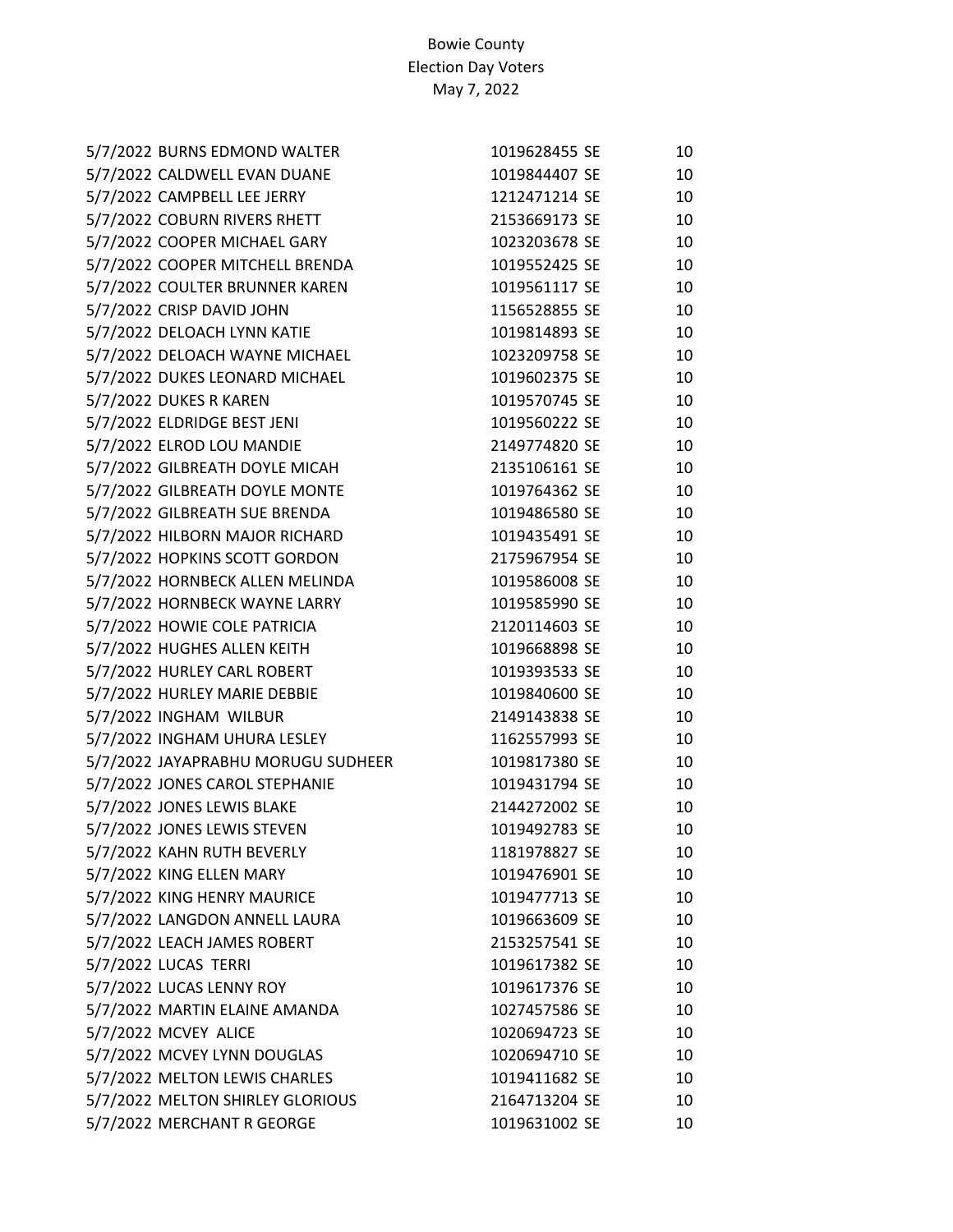| 1162154432 SE | 10 |
|---------------|----|
| 1019655631 SE | 10 |
| 2142072701 SE | 10 |
| 1019345314 SE | 10 |
| 1021028441 SE | 10 |
| 1050621193 SE | 10 |
| 1019444253 SE | 10 |
| 1019618838 SE | 10 |
| 1019618829 SE | 10 |
| 1019473232 SE | 10 |
| 1019486052 SE | 10 |
| 1019477375 SE | 10 |
| 1019477381 SE | 10 |
| 1019597958 SE | 10 |
| 1019597962 SE | 10 |
| 2153669211 SE | 10 |
| 1022088460 SE | 10 |
| 1038934448 SE | 10 |
| 1164176642 SE | 10 |
| 1019554279 SE | 10 |
| 1019554280 SE | 10 |
| 1019399098 SE | 10 |
| 1187657029 SE | 10 |
| 1019411551 SE | 10 |
| 1019431079 SE | 10 |
| 1019493718 SE | 10 |
| 1019785032 SE | 10 |
| 1019586943 SE | 10 |
| 1185366679 SE | 10 |
| 1077393834 SE | 10 |
| 2184138923 SE | 10 |
| 1019816130 SE | 10 |
| 2179825159 SE | 10 |
| 1019815335 SE | 10 |
| 2130211508 SE | 10 |
| 1019464623 SE | 10 |
| 1019846133 SE | 10 |
| 1019463814 SE | 10 |
| 1019839429 SE | 10 |
| 1019469063 SE | 10 |
| 2122097246 SE | 10 |
| 2130312658 SE | 11 |
| 1217454098 SE | 11 |
| 1163174421 SE | 11 |
|               |    |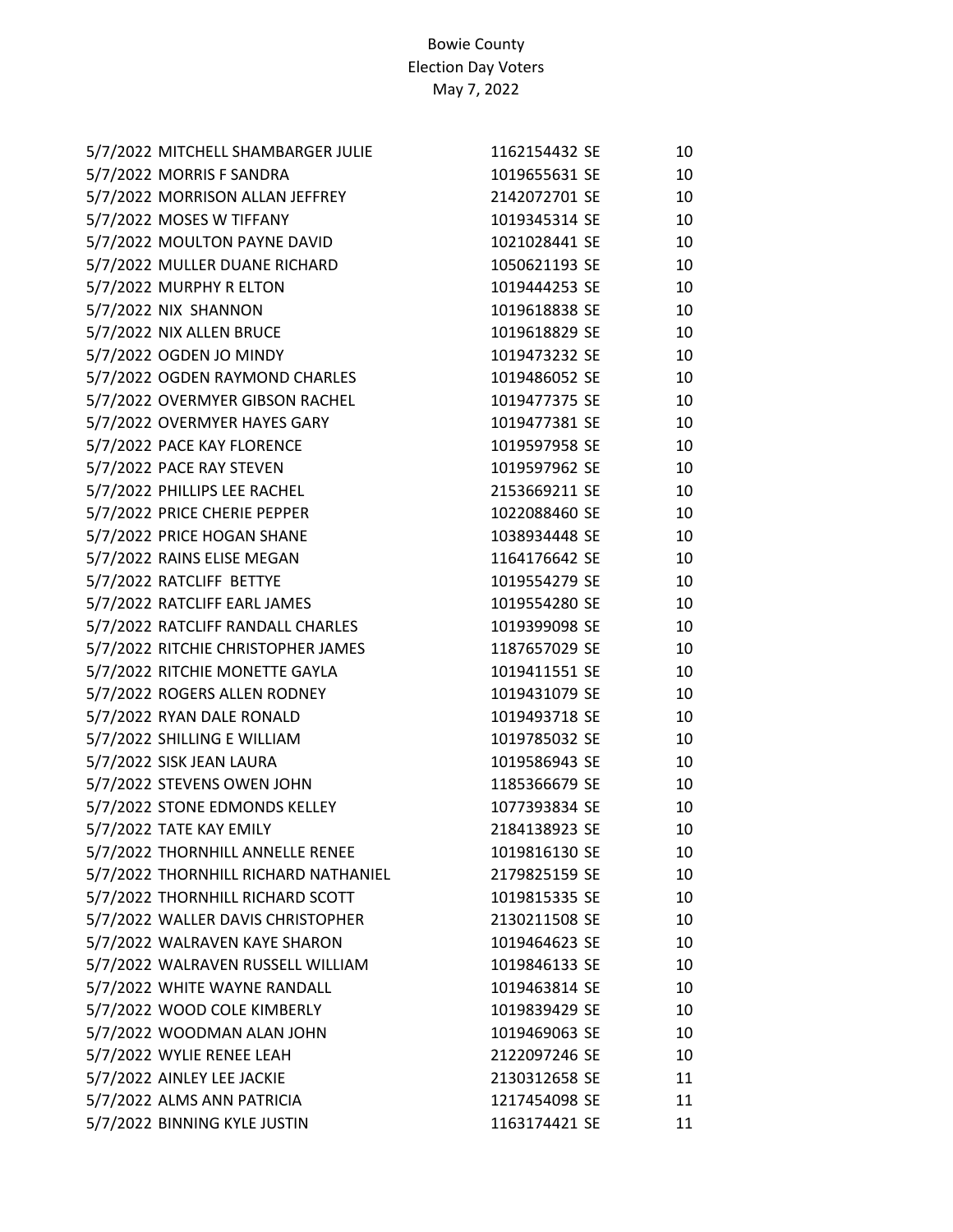| 5/7/2022 BIRDWELL EVANS SHERRY      | 1019667679 SE | 11 |
|-------------------------------------|---------------|----|
| 5/7/2022 BIRDWELL WAYNE DAVID       | 1019667651 SE | 11 |
| 5/7/2022 DOWNS LEE NICKOLAS         | 1210939974 SE | 11 |
| 5/7/2022 FRIEDLINE LOU CINDY        | 1019571968 SE | 11 |
| 5/7/2022 HERRINGTON WESLEY JOHN     | 1020695297 SE | 11 |
| 5/7/2022 HILL OLEN THOMAS           | 1019743154 SE | 11 |
| 5/7/2022 HILL OPHELIA GRACE         | 1154458485 SE | 11 |
| 5/7/2022 HUDDLESTON CRUMPTON MARY   | 1019601152 SE | 11 |
| 5/7/2022 KOBUS D DENNIS             | 1019515657 SE | 11 |
| 5/7/2022 LUMMUS GENE DANNY          | 2159345626 SE | 11 |
| 5/7/2022 LUMMUS JILL JAIME          | 1019459420 SE | 11 |
| 5/7/2022 NORWOOD DOUGLAS JOE        | 1019809595 SE | 11 |
| 5/7/2022 PETTY LEEANN MISTY         | 1214382839 SE | 11 |
| 5/7/2022 PREWITT EDWARD CLIFF       | 1019394028 SE | 11 |
| 5/7/2022 PREWITT RAE LINDSEY        | 1019340022 SE | 11 |
| 5/7/2022 RAINS C JIMMIE             | 1019649353 SE | 11 |
| 5/7/2022 SAVAGE STEPHEN PATRICK     | 1019570644 SE | 11 |
| 5/7/2022 SEVERNS SUZANNE TERESA     | 1019358769 SE | 11 |
| 5/7/2022 STIVERS KATHRYN LYDIA      | 1019365506 SE | 11 |
| 5/7/2022 TAYLOR SCOTT RODNEY        | 1060188963 SE | 11 |
| 5/7/2022 TRUSTY LYNN SONJA          | 1144769579 SE | 11 |
| 5/7/2022 WILBANKS K JOYCE           | 1019586175 SE | 11 |
| 5/7/2022 WILBANKS M CHARLES         | 1019634424 SE | 11 |
| 5/7/2022 ABERCROMBIE B MARY         | 1170158529 SE | 12 |
| 5/7/2022 ABERCROMBIE WAYNE JERRY    | 2122767708 SE | 12 |
| 5/7/2022 ANDERSON THOMAS WILLIAM    | 1019467003 SE | 12 |
| 5/7/2022 ARNOLD ANN JUDY            | 1019365466 SE | 12 |
| 5/7/2022 ARNOLD CALVIN JAMES        | 1019404466 SE | 12 |
| 5/7/2022 BAILEY RAE LIBERTY         | 1057599782 SE | 12 |
| 5/7/2022 BAILEY WAYNE RONNY         | 1019432706 SE | 12 |
| 5/7/2022 BARR K KAYA-MARIE          | 2177405600 SE | 12 |
| 5/7/2022 BECKETT LEE TRACY          | 1019850708 SE | 12 |
| 5/7/2022 BECKETT OWEN JOHN          | 1019752399 SE | 12 |
| 5/7/2022 BENNETT DENISE BAILEY      | 1142612953 SE | 12 |
| 5/7/2022 BENNETT EARL ROBERT        | 1144559437 SE | 12 |
| 5/7/2022 BLUNDELL ALLEN JOHN        | 1019573234 SE | 12 |
| 5/7/2022 BONNER BOZE ELIZABETH      | 2169324645 SE | 12 |
| 5/7/2022 BONNER D PAUL              | 1019699536 SE | 12 |
| 5/7/2022 BONNER LANE TEDDY          | 1148214060 SE | 12 |
| 5/7/2022 BONNER RODNEY JAMES        | 1019544535 SE | 12 |
| 5/7/2022 BOUWHUIS CHRISTOPHER BRETT | 1019729658 SE | 12 |
| 5/7/2022 BOUWHUIS MICHELE STEPHANIE | 1019720853 SE | 12 |
| 5/7/2022 BOWEN R CINDEE             | 1019479930 SE | 12 |
| 5/7/2022 BRITT GOLDEN JANIS         | 1019681885 SE | 12 |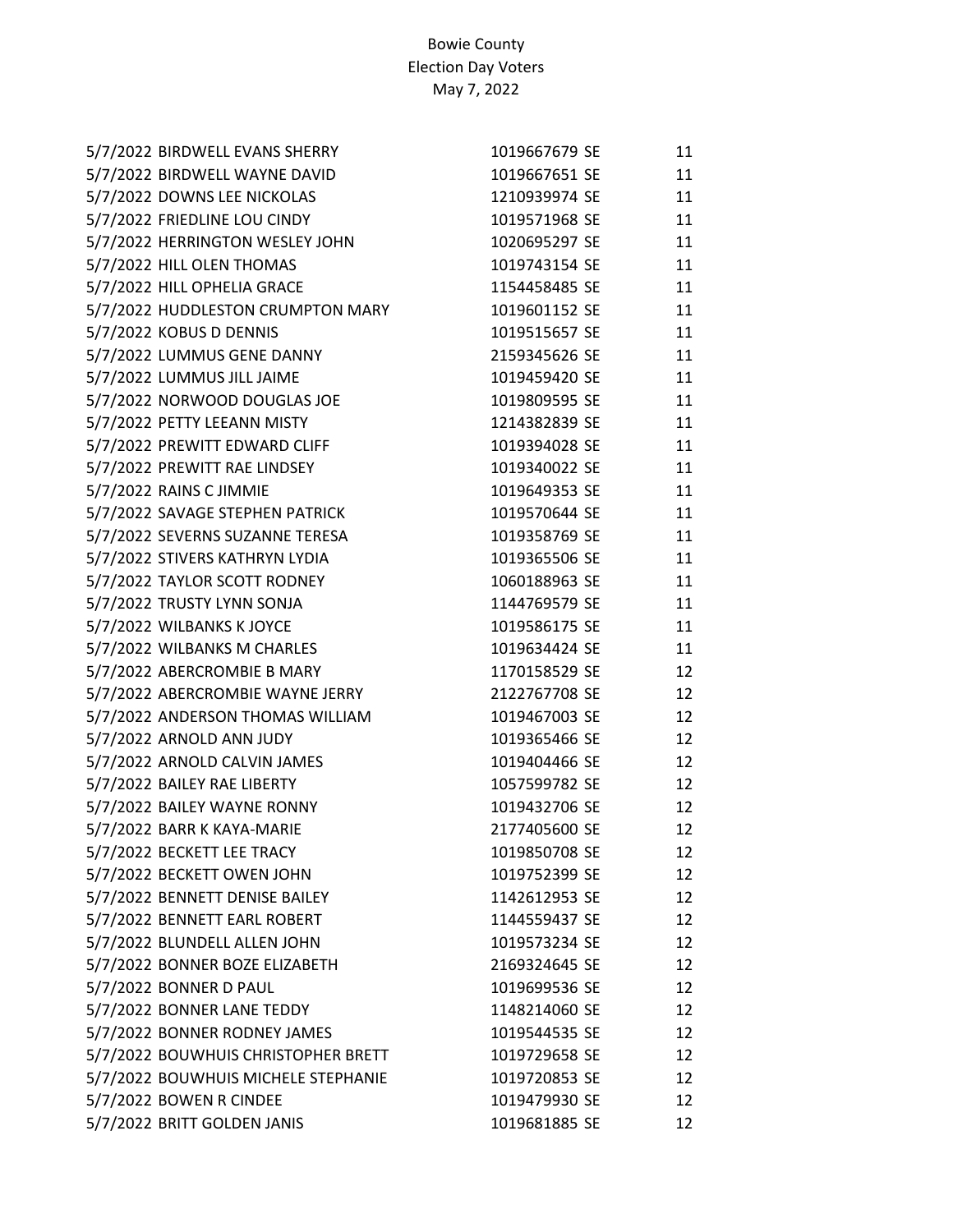| 5/7/2022 BRUNER FLEETA EUNICE      | 1022030059 SE | 12 |
|------------------------------------|---------------|----|
| 5/7/2022 BUCKLEY WAYNE AARON       | 1019763354 SE | 12 |
| 5/7/2022 BULKLEY MARIE JANET       | 1019535246 SE | 12 |
| 5/7/2022 BULKLEY MARIE PAIGE       | 2154162852 SE | 12 |
| 5/7/2022 BURNS MARIE KELLY         | 1019843091 SE | 12 |
| 5/7/2022 BURNS MILTON KEVIN        | 1019512979 SE | 12 |
| 5/7/2022 CARLILE MICHELLE HEATHER  | 1145205576 SE | 12 |
| 5/7/2022 CARMICKLE KAY JUDY        | 2168658171 SE | 12 |
| 5/7/2022 CARMICKLE WAYNE DAVID     | 2168658298 SE | 12 |
| 5/7/2022 CLARK DALE JOHNNY         | 1019694524 SE | 12 |
| 5/7/2022 COE RITA                  | 1019717857 SE | 12 |
| 5/7/2022 COOK CHARLES ROBERT       | 1019488409 SE | 12 |
| 5/7/2022 COOK DAWN SHEREL          | 1019538922 SE | 12 |
| 5/7/2022 DAVIS JOE TRACY           | 1019558966 SE | 12 |
| 5/7/2022 EADES GLENN MATTHEW       | 1019795779 SE | 12 |
| 5/7/2022 EARLY NORMAN MINDY        | 2003124795 SE | 12 |
| 5/7/2022 EARLY WAYNE GARY          | 2001025147 SE | 12 |
| 5/7/2022 ELLIOTT ZELMA             | 1019686573 SE | 12 |
| 5/7/2022 ELLIOTT J RONNIE          | 1019686556 SE | 12 |
| 5/7/2022 FEEMSTER LYNN SHERRY      | 1019730482 SE | 12 |
| 5/7/2022 FEEMSTER TYSON JOHN       | 1019730476 SE | 12 |
| 5/7/2022 FLEMING KAYE JANET        | 1019508151 SE | 12 |
| 5/7/2022 FRACHISEUR ALAN GREG      | 1144957698 SE | 12 |
| 5/7/2022 GARNER BURNETT KIM        | 1019395275 SE | 12 |
| 5/7/2022 GIVENS-EADES LANE CORY    | 1026739874 SE | 12 |
| 5/7/2022 GRAHAM ROBERT JACK        | 2152749596 SE | 12 |
| 5/7/2022 GRANBERRY A KATRINTHIA    | 1019595059 SE | 12 |
| 5/7/2022 GRANBERRY LAMAR GEORGE    | 1178452801 SE | 12 |
| 5/7/2022 GRIFFIN DAVID MICHAEL     | 1019558636 SE | 12 |
| 5/7/2022 HANCOCK CRAIG DONNY       | 1220281890 SE | 12 |
| 5/7/2022 HASH DENISE CYNTHIA       | 1183922640 SE | 12 |
| 5/7/2022 HAWKINS ROSS OLIVER       | 1062950349 SE | 12 |
| 5/7/2022 HENSON ELIZABETH SARA     | 2163059097 SE | 12 |
| 5/7/2022 HOFFMEISTER KUUIPO GAIL   | 2165027299 SE | 12 |
| 5/7/2022 ICENHOWER LYNN KENNETH    | 1019541363 SE | 12 |
| 5/7/2022 JENNINGS JANE MARTHA      | 1019836675 SE | 12 |
| 5/7/2022 KYLE MARLENE              | 1019628116 SE | 12 |
| 5/7/2022 LANSFORD ALAN KEITH       | 1019473018 SE | 12 |
| 5/7/2022 LANSFORD KAY SHARON       | 1012814031 SE | 12 |
| 5/7/2022 LUPLOW ERIK WILLIAM       | 1019511841 SE | 12 |
| 5/7/2022 LUPLOW SHAY KELLY         | 1019499729 SE | 12 |
| 5/7/2022 MANGUM LEE LAURA          | 1019844371 SE | 12 |
| 5/7/2022 MANGUM LEON JERRY         | 1019850966 SE | 12 |
| 5/7/2022 MCCONAUGHEY SCOTT MICHAEL | 1196078985 SE | 12 |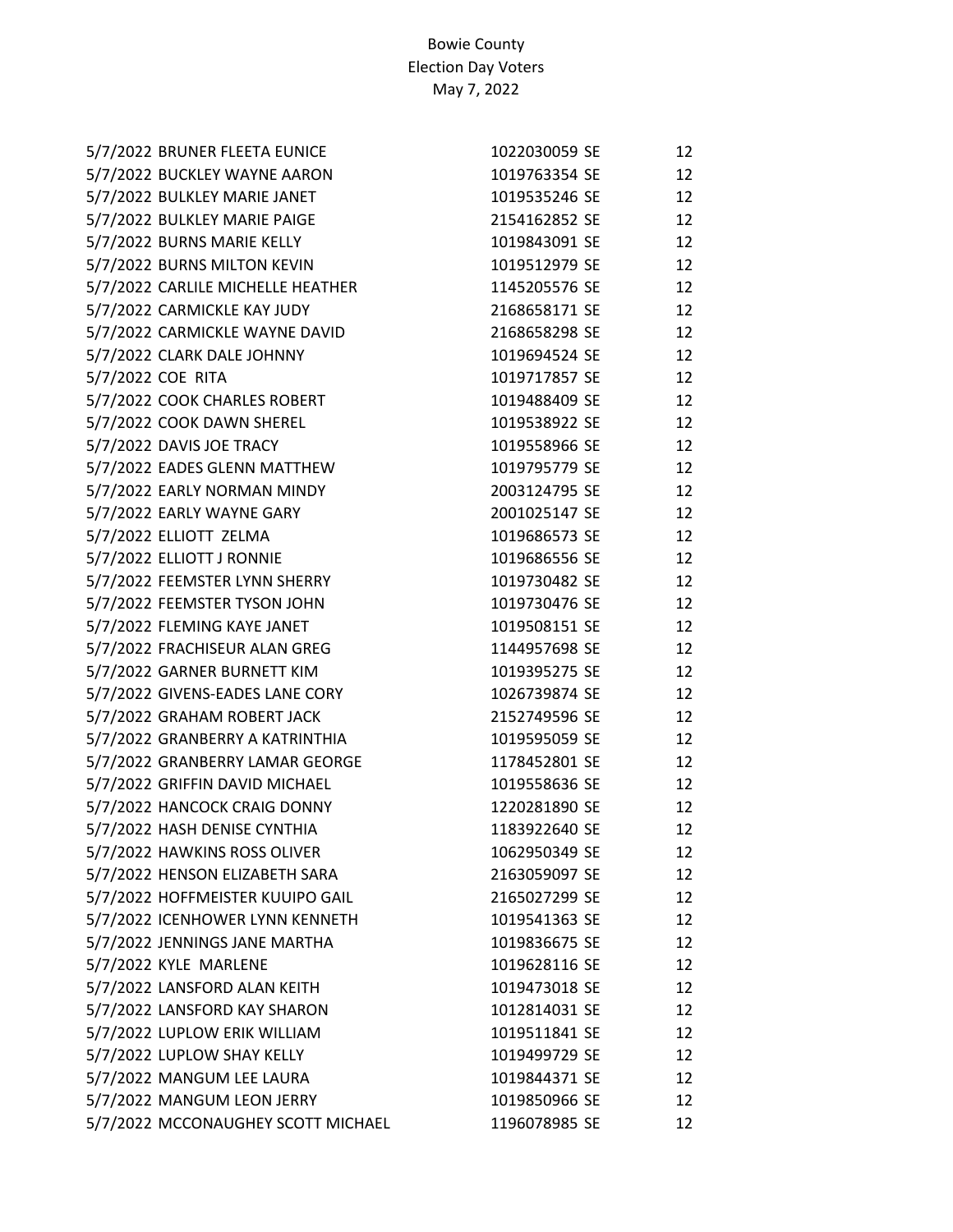| 5/7/2022 MCKIN S MARTHA           | 1019663697 SE | 12 |
|-----------------------------------|---------------|----|
| 5/7/2022 MOORE DEWAYNE GARY       | 1019315088 SE | 12 |
| 5/7/2022 MOORE KATHERINE LINDA    | 1019379814 SE | 12 |
| 5/7/2022 MORRIS LYNN TIFFANY      | 1146447797 SE | 12 |
| 5/7/2022 NARENS FRANCIS ERIK      | 1174743509 SE | 12 |
| 5/7/2022 NARENS PARKER KALEB      | 2187232921 SE | 12 |
| 5/7/2022 NARENS RENEE SHELLY      | 1174743495 SE | 12 |
| 5/7/2022 NORMAN K JOYCE           | 1019654393 SE | 12 |
| 5/7/2022 PAGE NOBLE JACOB         | 2184421054 SE | 12 |
| 5/7/2022 PARKER SHARON            | 1019565582 SE | 12 |
| 5/7/2022 PARKER ALLEN JAMES       | 1019652804 SE | 12 |
| 5/7/2022 ROBBINS MARION SAM       | 1019610457 SE | 12 |
| 5/7/2022 ROBINSON ANN JENNIFER    | 1019754059 SE | 12 |
| 5/7/2022 ROBINSON NATHANIEL JAMES | 1019377492 SE | 12 |
| 5/7/2022 ROSIEK J BRADLEY         | 1019822333 SE | 12 |
| 5/7/2022 ROSIEK THOMAS PEGGY      | 1019344161 SE | 12 |
| 5/7/2022 SIMPSON KAY BELINDA      | 1022508030 SE | 12 |
| 5/7/2022 SNIDER LEE TIMOTHY       | 1019360284 SE | 12 |
| 5/7/2022 SPEER L CYNTHIA          | 1019602157 SE | 12 |
| 5/7/2022 SPEER M GLYNN            | 1019642338 SE | 12 |
| 5/7/2022 SPENCER E MARY           | 1019652385 SE | 12 |
| 5/7/2022 SPENCER MICKEY JAMES     | 1019605619 SE | 12 |
| 5/7/2022 STANLEY T SAUNDRA        | 1019619397 SE | 12 |
| 5/7/2022 STEWARD A JEAN           | 1019839493 SE | 12 |
| 5/7/2022 STEWARD REVES DONALD     | 1019355713 SE | 12 |
| 5/7/2022 STONE ANN CONNIE         | 1019780027 SE | 12 |
| 5/7/2022 STONE TORRANS RORIE      | 1019780043 SE | 12 |
| 5/7/2022 TAYLOR JUAN PATRICIA     | 1019605748 SE | 12 |
| 5/7/2022 TAYLOR WAYNE HAROLD      | 1019669497 SE | 12 |
| 5/7/2022 TIDWELL MURPHY CHARLOTTE | 1019484304 SE | 12 |
| 5/7/2022 TIDWELL ROSS BOBBY       | 1019484294 SE | 12 |
| 5/7/2022 TITTLE MARIE JAN         | 1159084186 SE | 12 |
| 5/7/2022 TITTLE TYLER JUSTIN      | 1191510381 SE | 12 |
| 5/7/2022 TOLER LYNN PAUL          | 1019839591 SE | 12 |
| 5/7/2022 TURNER G NATHAN          | 1210170670 SE | 12 |
| 5/7/2022 TURNER J TANIA           | 1028252891 SE | 12 |
| 5/7/2022 TUTTLE JAMES JOSHUA      | 1070013200 SE | 12 |
| 5/7/2022 VALDIVIEZ JAMES JESSE    | 2129450840 SE | 12 |
| 5/7/2022 VALDIVIEZ JOHN JAMES     | 1148771194 SE | 12 |
| 5/7/2022 VALDIVIEZ KAREN MELISSA  | 1019752040 SE | 12 |
| 5/7/2022 WADDELL ANN LINDA        | 1019809548 SE | 12 |
| 5/7/2022 WADDELL ORVILLE WILLIAM  | 1019809530 SE | 12 |
| 5/7/2022 WEBSTER JAMES ALEX       | 1160129172 SE | 12 |
| 5/7/2022 WEBSTER YOUNG JENNIE     | 1062314752 SE | 12 |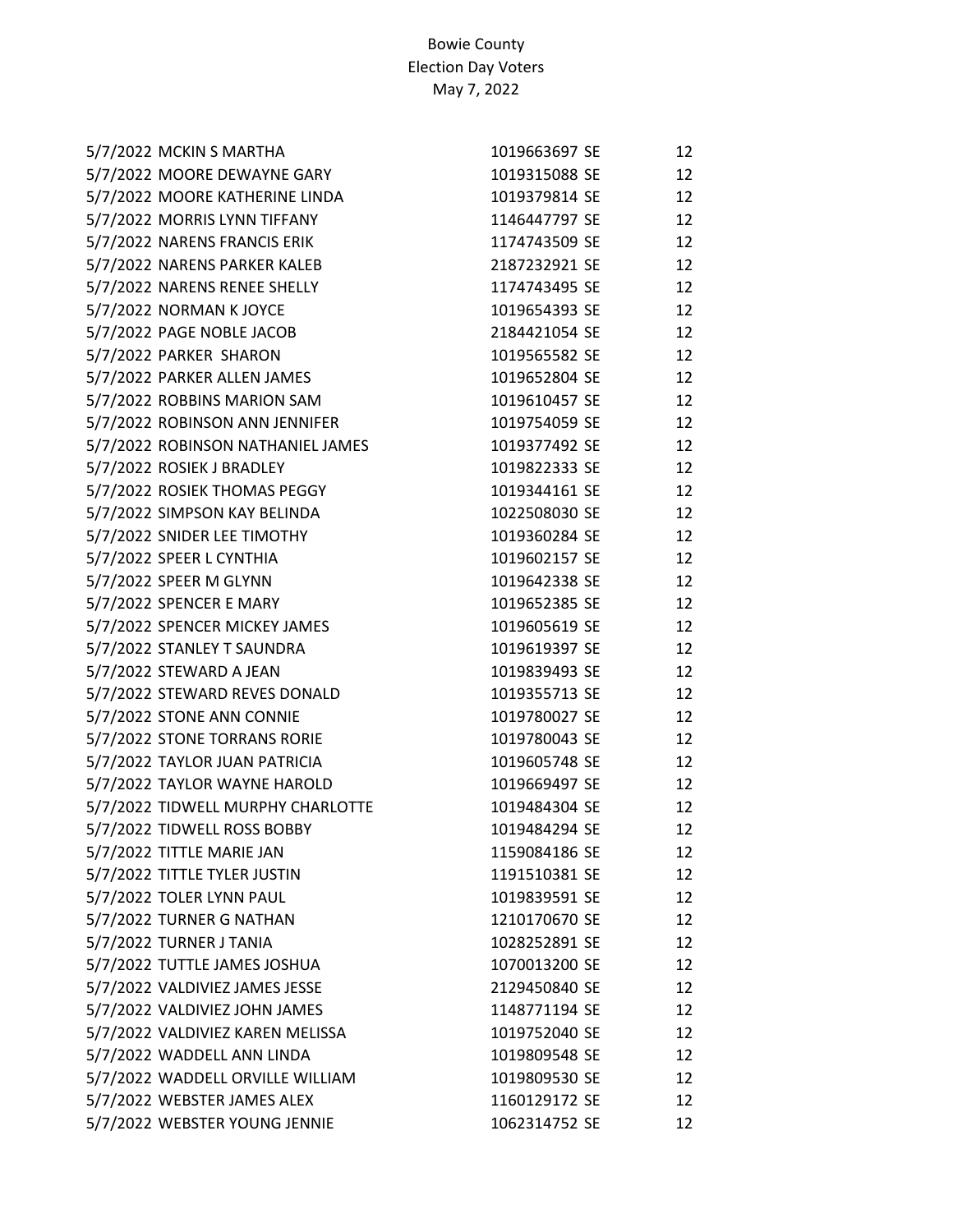| 5/7/2022 WHARTON HAROLD WALTER        | 2143961802 SE | 12 |
|---------------------------------------|---------------|----|
| 5/7/2022 WHARTON JANELL PEGGY         | 2144333308 SE | 12 |
| 5/7/2022 WHELCHEL CHARLES BRIAN       | 1019711675 SE | 12 |
| 5/7/2022 WHELCHEL KRISTAN TARA        | 1060191481 SE | 12 |
| 5/7/2022 WHITE ALAN BRADLEY           | 1019772047 SE | 12 |
| 5/7/2022 WHITT COVINGTON SHANNAN      | 2135874378 SE | 12 |
| 5/7/2022 WHITT RAY BILLY              | 1019824795 SE | 12 |
| 5/7/2022 WILLIAMS MARILYN TIFFANY     | 2131213232 SE | 12 |
| 5/7/2022 YORK LEE ANDREA              | 1019342369 SE | 12 |
| 5/7/2022 ANGLEN ALLEN MICAH           | 1171351598 SE | 14 |
| 5/7/2022 ANGLEN LOUAN LINDSEY         | 1205405763 SE | 14 |
| 5/7/2022 BARBER EDWARD JAMES          | 1019562828 SE | 14 |
| 5/7/2022 BLANKENSHIP FORRESTER LESLIE | 1019596223 SE | 14 |
| 5/7/2022 BROCK PAIGE VIRGINIA         | 1023385489 SE | 14 |
| 5/7/2022 BURNS DIANNE BOBBIE          | 1183594626 SE | 14 |
| 5/7/2022 BURNS L KAREN                | 1019708508 SE | 14 |
| 5/7/2022 CLARK J RAYLEEN              | 2159389635 SE | 14 |
| 5/7/2022 CLARK JENNELL BOBBIE         | 2148705131 SE | 14 |
| 5/7/2022 DIAL ALLEN BENJAMIN          | 1029474356 SE | 14 |
| 5/7/2022 DILLARD ANNIS CHARLES        | 1019682912 SE | 14 |
| 5/7/2022 DILLARD E CATHY              | 1019701464 SE | 14 |
| 5/7/2022 DILLARD LOYD MICHAEL         | 1019842475 SE | 14 |
| 5/7/2022 DUFFER ALLEN CHAD            | 1019498778 SE | 14 |
| 5/7/2022 FIELDS AARON ISAIAH          | 2130347650 SE | 14 |
| 5/7/2022 FIELDS ALEXANDER LUKE        | 2137521396 SE | 14 |
| 5/7/2022 FIELDS JEROME DARRYL         | 1019537184 SE | 14 |
| 5/7/2022 GRAHAM ALLEN AMANDA          | 1019719114 SE | 14 |
| 5/7/2022 GRAHAM CURTIS TERRY          | 1019509070 SE | 14 |
| 5/7/2022 GRAMS JOHN IRVING            | 1019631297 SE | 14 |
| 5/7/2022 GRIFFIN CLAY DON             | 1019508762 SE | 14 |
| 5/7/2022 JONES TAB                    | 1019629987 SE | 14 |
| 5/7/2022 JONES FRANKLIN GARY          | 1019671198 SE | 14 |
| 5/7/2022 MELTON WILLIAM DAVID         | 1023073768 SE | 14 |
| 5/7/2022 NOWLIN JAY ROBERT            | 1019822529 SE | 14 |
| 5/7/2022 PARR N RYAN                  | 1195126656 SE | 14 |
| 5/7/2022 PATTERSON GLENDA             | 1019587657 SE | 14 |
| 5/7/2022 RIOS GARCIA EDMUNDO          | 1148485052 SE | 14 |
| 5/7/2022 RIOS JOSEPH ZACHARY          | 1156152244 SE | 14 |
| 5/7/2022 RIOS KAY SHARON              | 1144456742 SE | 14 |
| 5/7/2022 ROWDEN N TERRANCE            | 1195935420 SE | 14 |
| 5/7/2022 SANDEFUR LYNN VICKY          | 1184130506 SE | 14 |
| 5/7/2022 SANDEFUR RAY MICHAEL         | 1019843299 SE | 14 |
| 5/7/2022 SKINNER ROBERTS LINDSAY      | 1019805463 SE | 14 |
| 5/7/2022 SKINNER WAYNE CODY           | 1019725068 SE | 14 |
|                                       |               |    |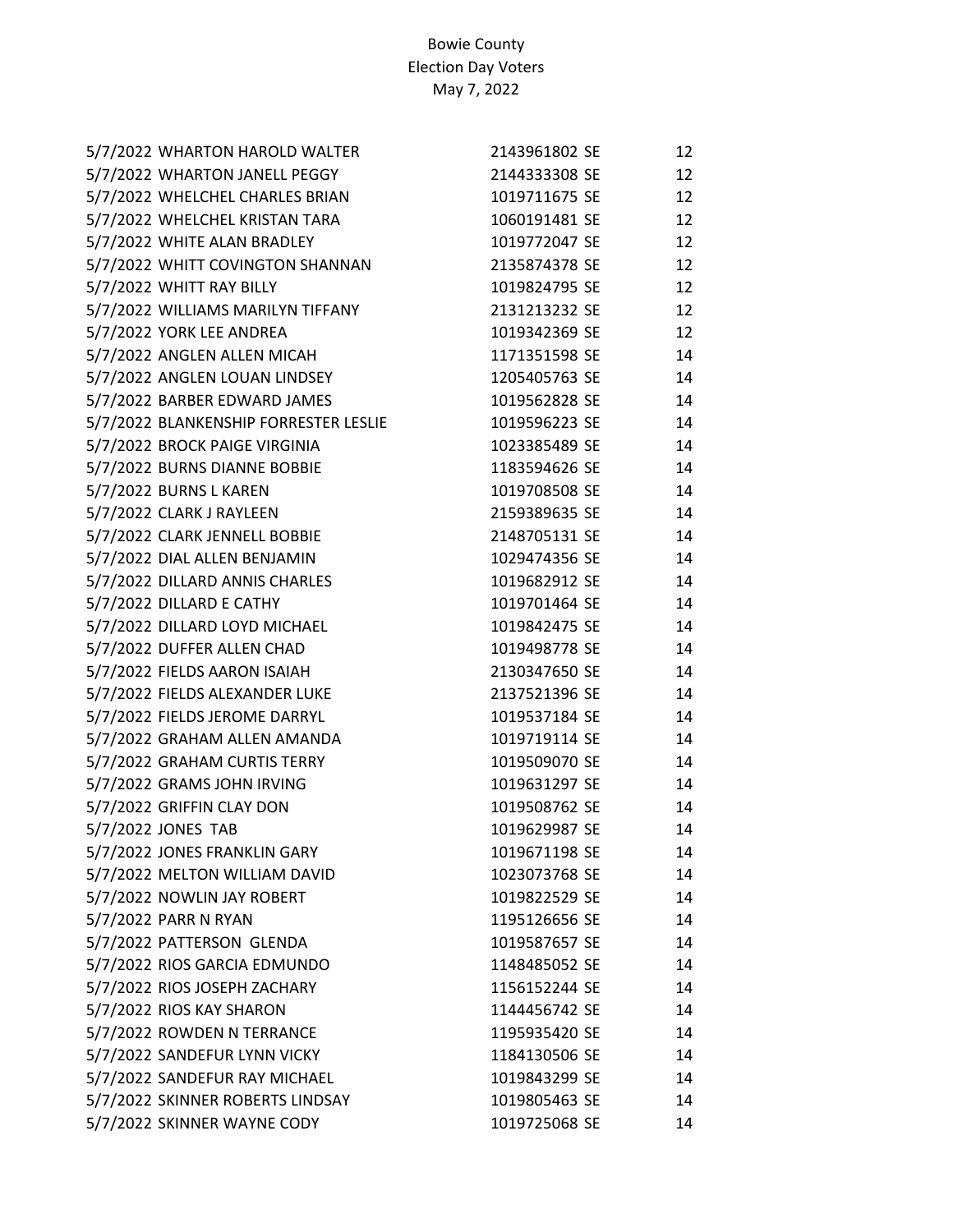| 5/7/2022 STRAIN TENNILLE RACHEL     | 1019378743 SE | 14 |
|-------------------------------------|---------------|----|
| 5/7/2022 TAYLOR-PIPKIN SUE          | 1019849118 SE | 14 |
| 5/7/2022 THOMAS CLINT RAY           | 1019519940 SE | 14 |
| 5/7/2022 THOMAS CLINTON RAINARD     | 1019548528 SE | 14 |
| 5/7/2022 THOMAS FAY JUDY            | 1019548516 SE | 14 |
| 5/7/2022 THOMAS LAHRON JAMES        | 1019727752 SE | 14 |
| 5/7/2022 THOMAS PAUL JODY           | 1019400747 SE | 14 |
| 5/7/2022 WALKER ELAINE CYNTHIA      | 1207228785 SE | 14 |
| 5/7/2022 WARLICK CARY WAYNE         | 1019749241 SE | 14 |
| 5/7/2022 WARLICK MICHELLE AMANDA    | 1026371275 SE | 14 |
| 5/7/2022 WEST ADELLA MARIA          | 1128157052 SE | 14 |
| 5/7/2022 WIGGINS THOMAS PAUL        | 1019634407 SE | 14 |
| 5/7/2022 WILLIAMS DOROTHY           | 1019633920 SE | 14 |
| 5/7/2022 WILLIAMS D FRANCES         | 1019336502 SE | 14 |
| 5/7/2022 WILLIAMS LYNN RODNEY       | 1019550683 SE | 14 |
| 5/7/2022 BARGER CALVIN JEFF GARLAN  | 1019791197 SE | 15 |
| 5/7/2022 EDWARDS ALICEA CYNTHIA     | 1019595712 SE | 15 |
| 5/7/2022 EDWARDS LEIGHTON PAUL      | 1019687235 SE | 15 |
| 5/7/2022 HIGGS EDWARD RONALD        | 1019568862 SE | 15 |
| 5/7/2022 HIGGS WOODARD CONNIE       | 1019568858 SE | 15 |
| 5/7/2022 HUGGINS ALLEN RICKIE       | 1019438977 SE | 15 |
| 5/7/2022 JACKSON GAIL ANITA         | 1019598100 SE | 15 |
| 5/7/2022 JACKSON STANLEY ROBERT     | 1019598128 SE | 15 |
| 5/7/2022 MCMILLAN SHARON            | 1019658406 SE | 15 |
| 5/7/2022 MCMILLAN LEE RANDY         | 1019658391 SE | 15 |
| 5/7/2022 MCMILLAN PAYNE JENNY       | 1019434808 SE | 15 |
| 5/7/2022 PALMORE MCGREGOR NITA      | 1052696599 SE | 15 |
| 5/7/2022 PAYNE HAMILTON MELANIE     | 1019679327 SE | 15 |
| 5/7/2022 PRINCE JUDY                | 1019610403 SE | 15 |
| 5/7/2022 PRINCE K RONALD            | 1207196198 SE | 15 |
| 5/7/2022 REDIESS CECILIA LUELLA     | 1147792250 SE | 15 |
| 5/7/2022 SHANKS GENE KELLEY         | 2139972532 SE | 15 |
| 5/7/2022 SHANKS LYNN TRAYCE         | 2139972545 SE | 15 |
| 5/7/2022 SHELTON KAY DALE           | 1019644631 SE | 15 |
| 5/7/2022 SIKES RYNE CALVIN          | 1021559550 SE | 15 |
| 5/7/2022 STARRETT DON STACY         | 1019471806 SE | 15 |
| 5/7/2022 WILLIAMS JACK              | 1145822779 SE | 15 |
| 5/7/2022 WILLIAMS EDWARD DWIGHT     | 1145822686 SE | 15 |
| 5/7/2022 WILLIAMS HUTCHINSON ELAINE | 1145822722 SE | 15 |
| 5/7/2022 ANDERSON ELIZABETH JAYCIE  | 2185276317 SE | 16 |
| 5/7/2022 ANDERSON G PATSY           | 1085216949 SE | 16 |
| 5/7/2022 ARNOLD JERNIGAN SHARON     | 1022678001 SE | 16 |
| 5/7/2022 BECK BROCKE COURTNEY       | 1019353650 SE | 16 |
| 5/7/2022 BECK GAGE TRISTON          | 2156979148 SE | 16 |
|                                     |               |    |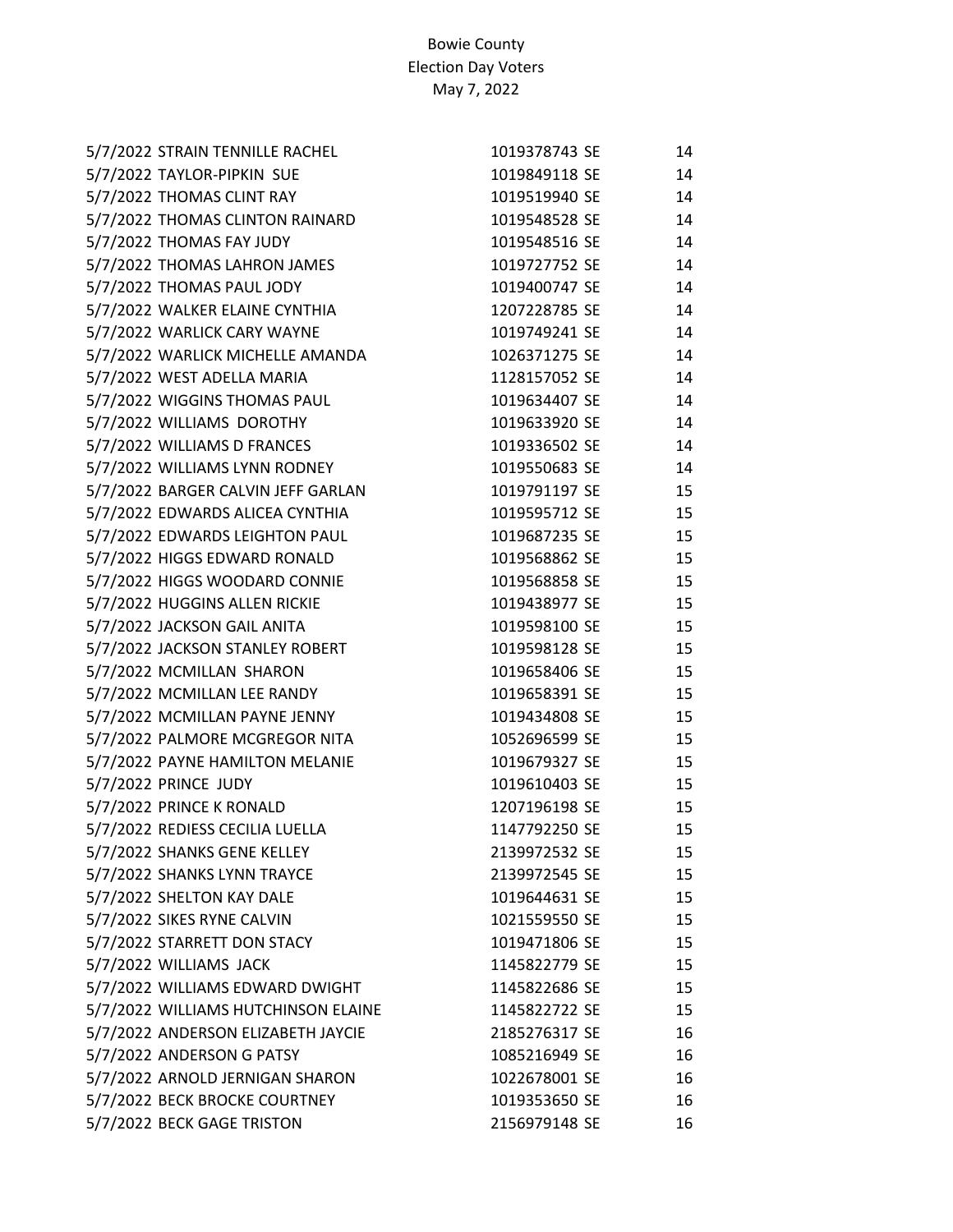| 5/7/2022 BICKHAM GAGE RYAN         | 2186192692 SE | 16 |
|------------------------------------|---------------|----|
| 5/7/2022 BICKHAM THOMPSON TRINA    | 1019630174 SE | 16 |
| 5/7/2022 BONNER ELIZABETH ALEXIS   | 1216112046 SE | 16 |
| 5/7/2022 BRADFORD BRUNER SUSAN     | 1019405326 SE | 16 |
| 5/7/2022 BRAUDRICK JIMMY LEE       | 2154875629 SE | 16 |
| 5/7/2022 CECIL CHENOWETH MONA      | 1019476972 SE | 16 |
| 5/7/2022 CECIL LEE KENNETH         | 1019476964 SE | 16 |
| 5/7/2022 CHAFFIN MECHELLE MINDI    | 1019745417 SE | 16 |
| 5/7/2022 COOPER MARSHALL DEBORAH   | 1019459892 SE | 16 |
| 5/7/2022 DURHAM LANDRUM ALEXIS     | 1019528567 SE | 16 |
| 5/7/2022 ELLIS SUE DEBORAH         | 1163169822 SE | 16 |
| 5/7/2022 FINIGAN JEANNE            | 1019585649 SE | 16 |
| 5/7/2022 FINIGAN W LARRY           | 1019685353 SE | 16 |
| 5/7/2022 GERRALD HAY WILMA         | 1019560472 SE | 16 |
| 5/7/2022 GERRALD LEROY RONALD      | 1019489004 SE | 16 |
| 5/7/2022 GESSLEMAN B STUART        | 1019786046 SE | 16 |
| 5/7/2022 GESSLEMAN THRASH FABIENNE | 1019716501 SE | 16 |
| 5/7/2022 GRIFFITH THOMPSON ANITA   | 1019568080 SE | 16 |
| 5/7/2022 GRISSOM LYNN TAMMY        | 1020634119 SE | 16 |
| 5/7/2022 HAIRE ASHLEY JESSICA      | 1019816410 SE | 16 |
| 5/7/2022 HAIRE TYLER MICHAEL       | 1019819519 SE | 16 |
| 5/7/2022 HANCOCK MICHELLE DANA     | 1155018594 SE | 16 |
| 5/7/2022 HANNA SHARLA              | 1019557448 SE | 16 |
| 5/7/2022 HARDIMAN DIANA            | 1019625517 SE | 16 |
| 5/7/2022 HARP AMY                  | 1019334396 SE | 16 |
| 5/7/2022 HARP TIMOTHY JOHN         | 1019414591 SE | 16 |
| 5/7/2022 HARRELL HARVEY JAMES      | 1019444207 SE | 16 |
| 5/7/2022 HENSON JAY TANNER         | 1188609257 SE | 16 |
| 5/7/2022 HOFFMEISTER DAVID TRENTON | 1195317633 SE | 16 |
| 5/7/2022 HOLT LOUISE MARY          | 1019372989 SE | 16 |
| 5/7/2022 HUBLER AUSTIN SCOTT       | 1213399604 SE | 16 |
| 5/7/2022 HUMPHREY BROOKE KAITLYN   | 1217174828 SE | 16 |
| 5/7/2022 HUMPHREY WAYNE CODY       | 1056168194 SE | 16 |
| 5/7/2022 JOHNSON TYLER THOMAS      | 1189779481 SE | 16 |
| 5/7/2022 JONES ANN KIMBERLY        | 1019500670 SE | 16 |
| 5/7/2022 JONES BROOKE KAILEE       | 1212908025 SE | 16 |
| 5/7/2022 JONES DEAN RAY            | 1019452463 SE | 16 |
| 5/7/2022 JONES JEAN ANNIE          | 1019671466 SE | 16 |
| 5/7/2022 JORDAN LYNN KENNETH       | 1019606884 SE | 16 |
| 5/7/2022 KELLEY THOMAS JACK        | 1019581543 SE | 16 |
| 5/7/2022 LACEFIELD DEAN JIMMY      | 1185757621 SE | 16 |
| 5/7/2022 LAND R DANIELLE           | 1143807434 SE | 16 |
| 5/7/2022 LAWRENCE MICHAEL DAVID    | 2136365135 SE | 16 |
| 5/7/2022 LEWIS LAURA               | 1019366650 SE | 16 |
|                                    |               |    |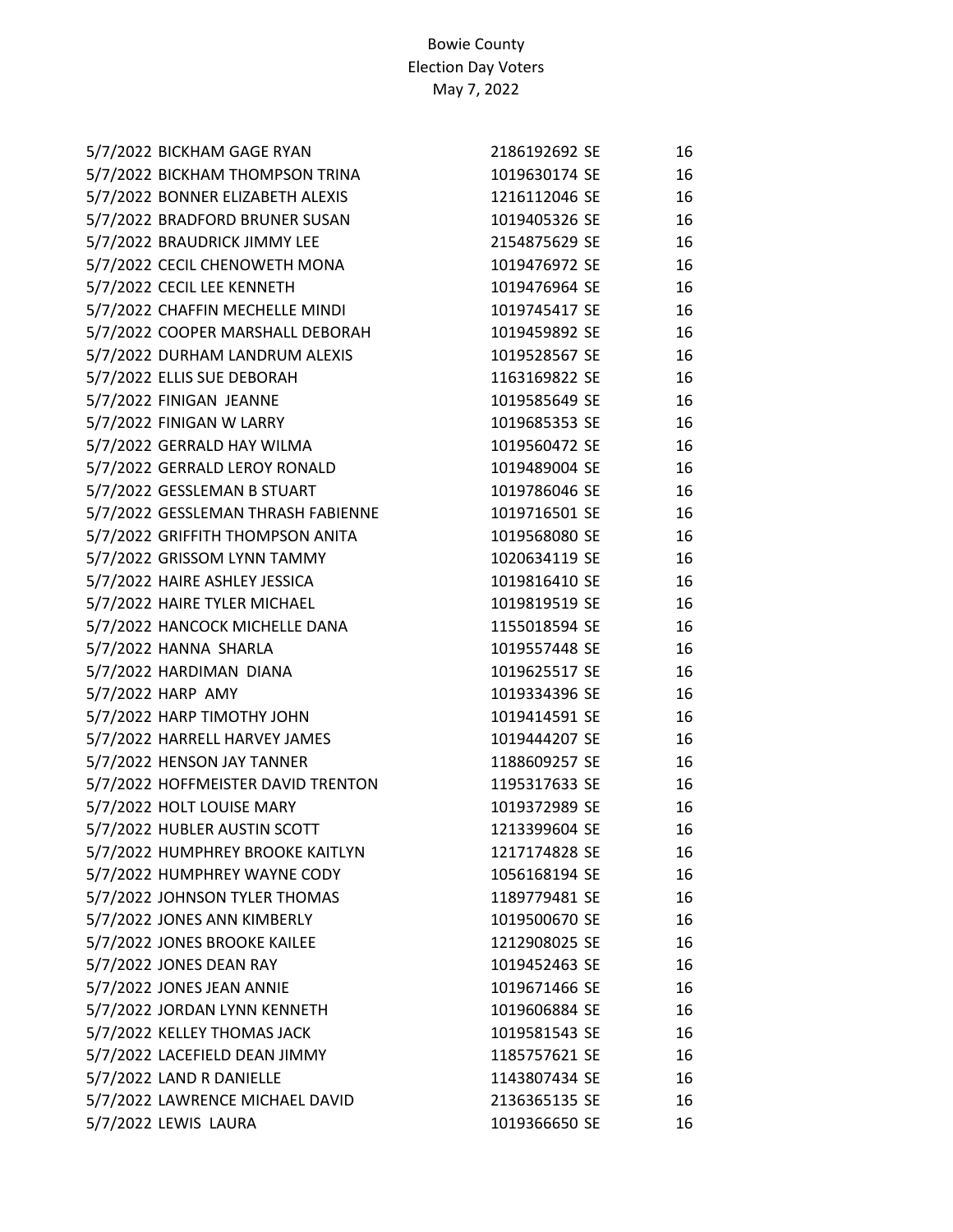| 5/7/2022 LEWIS CHERIE CHARLOTTE  | 1019439608 SE | 16 |
|----------------------------------|---------------|----|
| 5/7/2022 LEWIS DEAN MICHAEL      | 1019584925 SE | 16 |
| 5/7/2022 LEWIS DUANE DAVID       | 1019441582 SE | 16 |
| 5/7/2022 LORANCE CHRISTINE LAURA | 1019316018 SE | 16 |
| 5/7/2022 MCBRIDE RAYE CORY       | 1019397534 SE | 16 |
| 5/7/2022 MCEUEN RUNAE LISA       | 1149964818 SE | 16 |
| 5/7/2022 MELANCON LEE BENJY      | 1024675378 SE | 16 |
| 5/7/2022 MELANCON YOUNG DEANA    | 1034257869 SE | 16 |
| 5/7/2022 MOORE CHYENNE CHRISTINA | 1176370535 SE | 16 |
| 5/7/2022 MORGAN MICHELLE TAMI    | 1019406738 SE | 16 |
| 5/7/2022 MORGAN SCOTT STEVEN     | 1210849239 SE | 16 |
| 5/7/2022 MUDFORD RAY DONALD      | 2134755735 SE | 16 |
| 5/7/2022 NORRIS SHEENA           | 1019349837 SE | 16 |
| 5/7/2022 ODOM DIANNA             | 1019594265 SE | 16 |
| 5/7/2022 OWENS BAILEY ASHTON     | 2138167514 SE | 16 |
| 5/7/2022 OWENS RAYMOND DONOVAN   | 1220016969 SE | 16 |
| 5/7/2022 OWENS ROCHELLE DARLA    | 2034422321 SE | 16 |
| 5/7/2022 PESANTEZ PAIGE JESSICA  | 2003585468 SE | 16 |
| 5/7/2022 PHARES TAYLOR BRITNEY   | 2148142858 SE | 16 |
| 5/7/2022 PIPES GAIL SHARON       | 1019792366 SE | 16 |
| 5/7/2022 PIPES HERMAN RANDY      | 1019651171 SE | 16 |
| 5/7/2022 PLUNKETT KYLE JEREMY    | 1206452622 SE | 16 |
| 5/7/2022 POOLE L KASSANDRA       | 2179771332 SE | 16 |
| 5/7/2022 RAINWATER DAVID JAMES   | 1019709525 SE | 16 |
| 5/7/2022 REED DEANN              | 1185432129 SE | 16 |
| 5/7/2022 REEDER COLE SKYELER     | 1179759272 SE | 16 |
| 5/7/2022 REEDER ELLEN SAMANTHA   | 1167121331 SE | 16 |
| 5/7/2022 ROBBINS KAROL DONNA     | 1019341066 SE | 16 |
| 5/7/2022 SANDERS VERNA           | 1019625102 SE | 16 |
| 5/7/2022 SHAVERS EARL BOBBY      | 1019527470 SE | 16 |
| 5/7/2022 SMITH LILLY             | 1019615623 SE | 16 |
| 5/7/2022 SMITH KAY JUNE          | 1019731679 SE | 16 |
| 5/7/2022 SMITH MICHAEL JERRY     | 1019597264 SE | 16 |
| 5/7/2022 SMITH RICHARD JAMES     | 1171864458 SE | 16 |
| 5/7/2022 SNYDER BEEL RHONDA      | 1031880443 SE | 16 |
| 5/7/2022 SNYDER RAY JOSEPH       | 1019417392 SE | 16 |
| 5/7/2022 SPIVEY ANN LINDSEY      | 1204993009 SE | 16 |
| 5/7/2022 STARKEY LYNN RONALD     | 1148657913 SE | 16 |
| 5/7/2022 STEWARD SUSAN HOPE      | 1019554159 SE | 16 |
| 5/7/2022 STEWARD WAYNE LARRY     | 1019599941 SE | 16 |
| 5/7/2022 STOKES HOLLOWAY BABE    | 1019641129 SE | 16 |
| 5/7/2022 TAYLOR RANDY            | 2164717200 SE | 16 |
| 5/7/2022 TAYLOR EILENE JEWEL     | 1019329416 SE | 16 |
| 5/7/2022 TAYLOR RENA CAROL       | 1143831015 SE | 16 |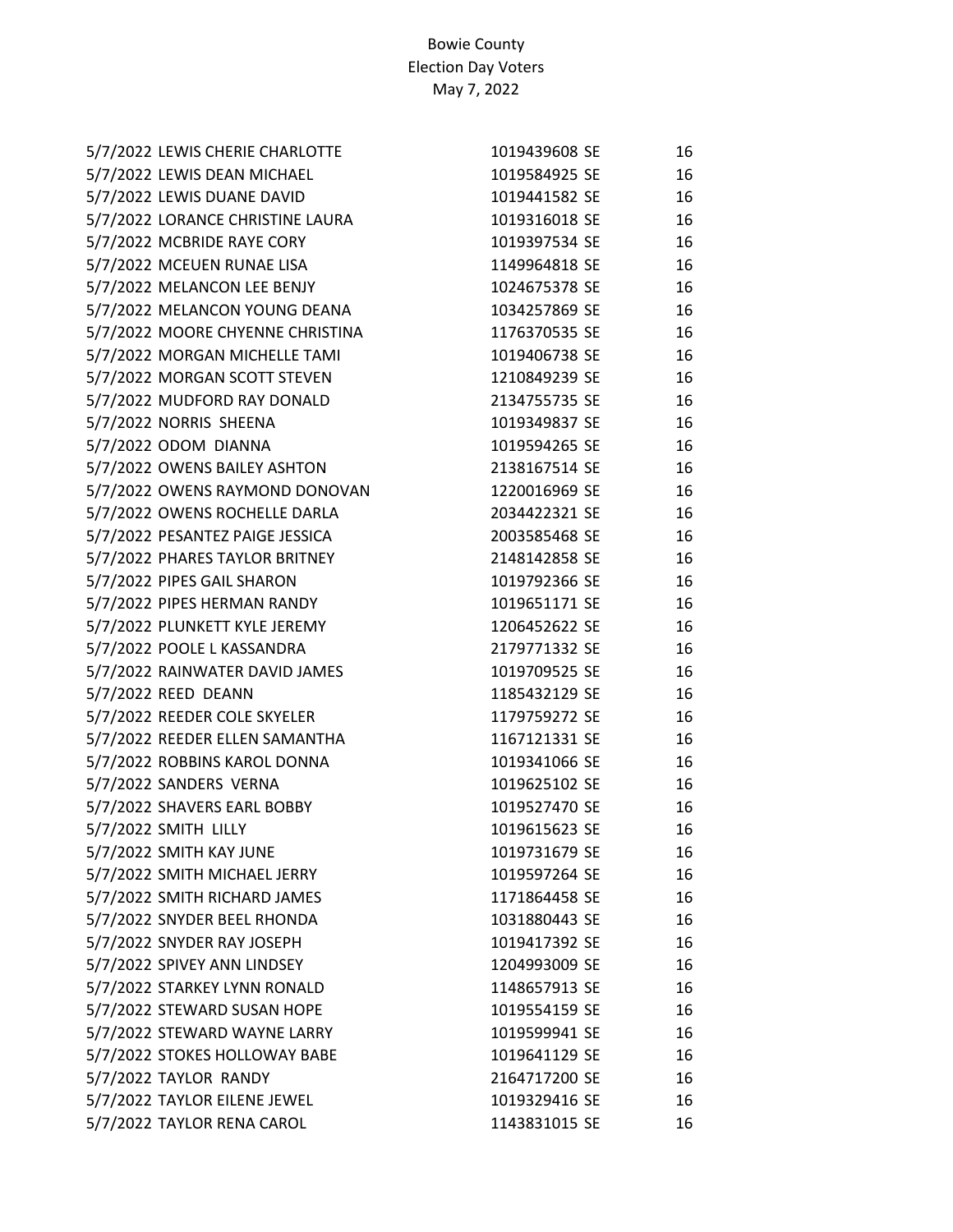| 5/7/2022 THOMPSON DAWN VANESSA       | 1021029048 SE | 16 |
|--------------------------------------|---------------|----|
| 5/7/2022 THOMPSON EDWARD DUSTIN      | 1143427090 SE | 16 |
| 5/7/2022 TUCKER KAY PAULA            | 1204837791 SE | 16 |
| 5/7/2022 TUCKER PATRIDGE KAMI        | 2127178646 SE | 16 |
| 5/7/2022 TUCKER RYAN CURTIS          | 2128891219 SE | 16 |
| 5/7/2022 WARE ANN KIMBERLY           | 1019445366 SE | 16 |
| 5/7/2022 WARE LEROY WARREN           | 1019613897 SE | 16 |
| 5/7/2022 WARE PAGE LINDA             | 1019614835 SE | 16 |
| 5/7/2022 WASHINGTON MORGAN TAYLOR    | 1178554236 SE | 16 |
| 5/7/2022 WESTMORELAND SMITH VICTORIA | 1055893624 SE | 16 |
| 5/7/2022 WHELCHEL IRENE DESSIE       | 1019517228 SE | 16 |
| 5/7/2022 WHELCHEL LEO STEPHEN        | 1019589637 SE | 16 |
| 5/7/2022 WHITE NAN LINDA             | 1016344847 SE | 16 |
| 5/7/2022 WHITEHEAD TIMOTHY RYAN      | 1019806157 SE | 16 |
| 5/7/2022 WORLEY LYND ANDREA          | 1201385470 SE | 16 |
| 5/7/2022 APPLEGATE JOANN JANICE      | 1198778988 SE | 17 |
| 5/7/2022 APPLEGATE KEITH JASON       | 1064636683 SE | 17 |
| 5/7/2022 BILIMEK LEE ROBERT          | 1022370593 SE | 17 |
| 5/7/2022 BODE TAMMIE                 | 1019790082 SE | 17 |
| 5/7/2022 BRALEY MONROE WINFRED       | 1019582986 SE | 17 |
| 5/7/2022 BROWN D TRUMAN              | 1019697628 SE | 17 |
| 5/7/2022 BROWN PUCKETT BELINDA       | 1019717729 SE | 17 |
| 5/7/2022 BURNETT A BERTHA            | 1019696972 SE | 17 |
| 5/7/2022 BUTLER JACQUELINE           | 1019696407 SE | 17 |
| 5/7/2022 BUTLER R DWIGHT             | 1019696385 SE | 17 |
| 5/7/2022 CAUDLE ELAINE               | 1019685428 SE | 17 |
| 5/7/2022 CAUDLE LAWRENCE KENNETH     | 1019340889 SE | 17 |
| 5/7/2022 COLE JANAY TYLER            | 1213473860 SE | 17 |
| 5/7/2022 COLE QUINN TYLER            | 1202406269 SE | 17 |
| 5/7/2022 DENTON ALBERT CLINTON       | 1019628618 SE | 17 |
| 5/7/2022 DEWS EDWARD LYNN            | 1061555591 SE | 17 |
| 5/7/2022 FANNIN D GLEN               | 1019685629 SE | 17 |
| 5/7/2022 FANNIN HENRY PATRICK        | 1019495159 SE | 17 |
| 5/7/2022 FERGUSON KATELYN SALLY      | 1169696605 SE | 17 |
| 5/7/2022 FLANERY DARLENE SCARLET     | 1019590149 SE | 17 |
| 5/7/2022 FLANERY RAY STACY           | 1145838989 SE | 17 |
| 5/7/2022 GARDNER DEAN CODY           | 1173902666 SE | 17 |
| 5/7/2022 GARDNER DEAN HOWARD         | 1019393624 SE | 17 |
| 5/7/2022 GARDNER JUNE TAMMY          | 1019528973 SE | 17 |
| 5/7/2022 HARVEY RUTH BILLIE          | 1019731622 SE | 17 |
| 5/7/2022 HARVILLE SYBIL              | 1019555311 SE | 17 |
| 5/7/2022 HICKS LYNN RONNY            | 1105195452 SE | 17 |
| 5/7/2022 HILTON RAY LEE              | 1019675639 SE | 17 |
| 5/7/2022 HILTON S LINDA              | 1019675641 SE | 17 |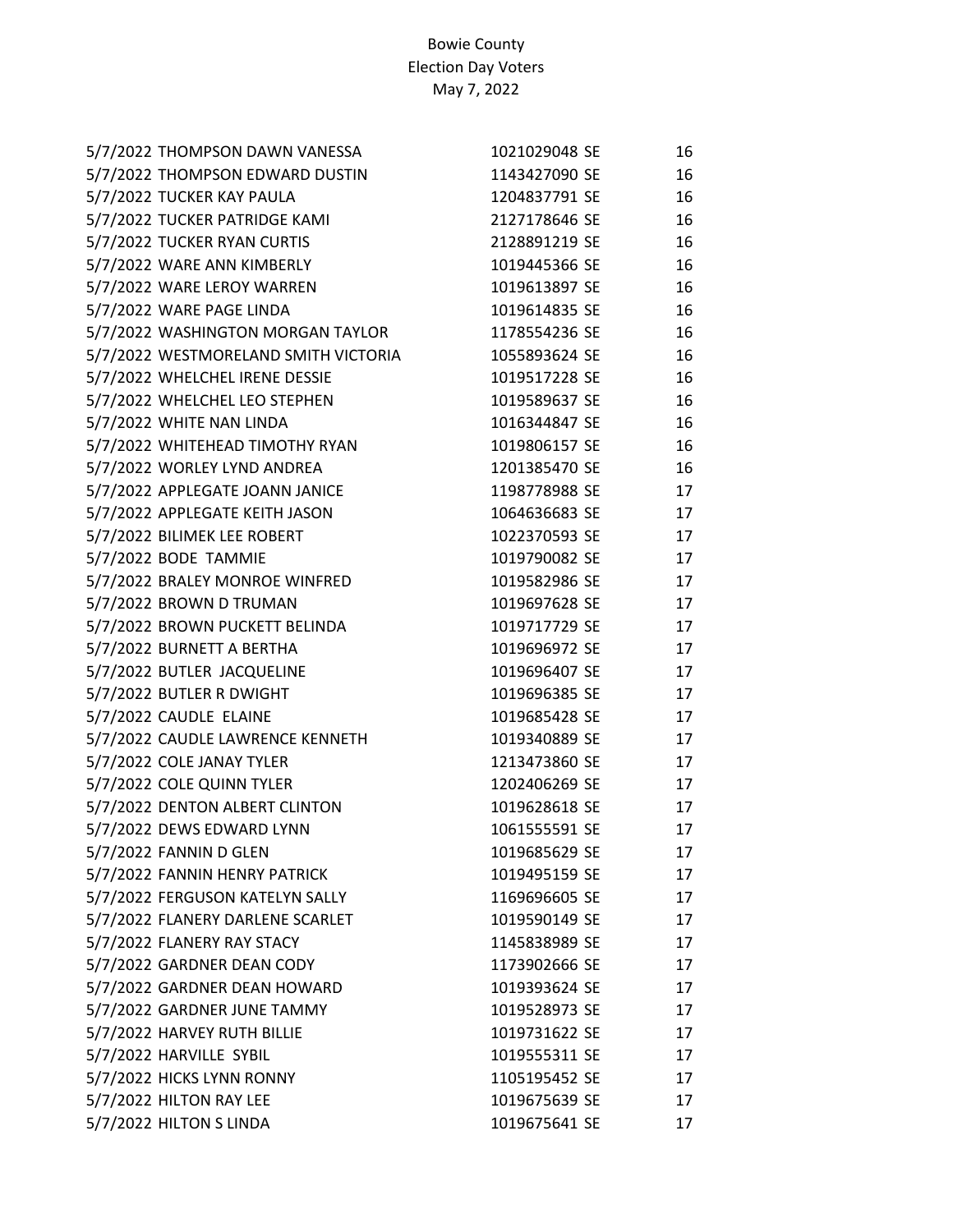| 5/7/2022 HOGAN ANN DEBRA           | 1019599735 SE | 17 |
|------------------------------------|---------------|----|
| 5/7/2022 HOGAN G DENNIS            | 1019675527 SE | 17 |
| 5/7/2022 HUTTO PATRICK JOSEPH      | 1150516653 SE | 17 |
| 5/7/2022 JOHNSON DEBRA             | 1019526476 SE | 17 |
| 5/7/2022 JOHNSON EUGENE TERRY      | 1019526482 SE | 17 |
| 5/7/2022 JOHNSON SHENETT SHENEKA   | 1019808016 SE | 17 |
| 5/7/2022 JONES RUTH PAULA          | 1150513057 SE | 17 |
| 5/7/2022 JONES WAYNE JOHNNY        | 1060643786 SE | 17 |
| 5/7/2022 LAMB ASHLEY ROBERT        | 1019367674 SE | 17 |
| 5/7/2022 LAMB ASHLEY RYAN          | 1150072815 SE | 17 |
| 5/7/2022 LAMB LYNN MARILYN         | 1019597771 SE | 17 |
| 5/7/2022 LAMB MICHELLE AMANDA      | 1171408863 SE | 17 |
| 5/7/2022 LEE BELINDA               | 1019663152 SE | 17 |
| 5/7/2022 LEE LYNN JERRY            | 1019662813 SE | 17 |
| 5/7/2022 LINDSEY EUGENE MICHAEL    | 1019370379 SE | 17 |
| 5/7/2022 MARTIN ALLEN RYAN         | 1210246217 SE | 17 |
| 5/7/2022 MARTIN BRUCE KELLY        | 1019623151 SE | 17 |
| 5/7/2022 MARTIN LYNN KATHY         | 1019449545 SE | 17 |
| 5/7/2022 MARTIN MARIE DONNA        | 1019549228 SE | 17 |
| 5/7/2022 MCKILLIP LYNN JAMES       | 1019411703 SE | 17 |
| 5/7/2022 MCNEIL HELEN CANDICE      | 1187707644 SE | 17 |
| 5/7/2022 MCNEIL WAYNE KENNETH      | 1187707637 SE | 17 |
| 5/7/2022 MOORE F JOHN              | 1019434297 SE | 17 |
| 5/7/2022 MOORE JANE REBECCA        | 1019434284 SE | 17 |
| 5/7/2022 PARKER LEE DANNY          | 1019475755 SE | 17 |
| 5/7/2022 PARKER LYNNE SHERRIE      | 1019475764 SE | 17 |
| 5/7/2022 PARRISH DAVID MICHAEL     | 1019529850 SE | 17 |
| 5/7/2022 PETERSON MAE CELIA        | 1019437481 SE | 17 |
| 5/7/2022 PETERSON NEILL HANS       | 1019439339 SE | 17 |
| 5/7/2022 RANEY DAVID CHRISTOPHER   | 1019719665 SE | 17 |
| 5/7/2022 ROGERS ELBERT ROY         | 1019595921 SE | 17 |
| 5/7/2022 ROGERS FRYE CRISTY        | 1019570368 SE | 17 |
| 5/7/2022 ROWE KINSER LINDA         | 1034748551 SE | 17 |
| 5/7/2022 SARTIN RAY DENNIS         | 1019409115 SE | 17 |
| 5/7/2022 SCHUBERT MICHELLE MAEGAN  | 1126840398 SE | 17 |
| 5/7/2022 SCHUBERT WAYNE RANDEL     | 1126738471 SE | 17 |
| 5/7/2022 SINGER ARTHUR-REID AUSTIN | 1199901982 SE | 17 |
| 5/7/2022 SINGER MARIE AMBER        | 1155607305 SE | 17 |
| 5/7/2022 SMITH AGNES LISETTE       | 1019784480 SE | 17 |
| 5/7/2022 SMITH DEAN KELLY          | 1019784479 SE | 17 |
| 5/7/2022 SPELLINGS RENA SUSAN      | 1019541392 SE | 17 |
| 5/7/2022 STOUT ANDERSON TIMOTHY    | 1181558825 SE | 17 |
| 5/7/2022 STOUT ANN TRACY           | 1019774259 SE | 17 |
| 5/7/2022 STOVALL MAE GENEVA        | 2127481668 SE | 17 |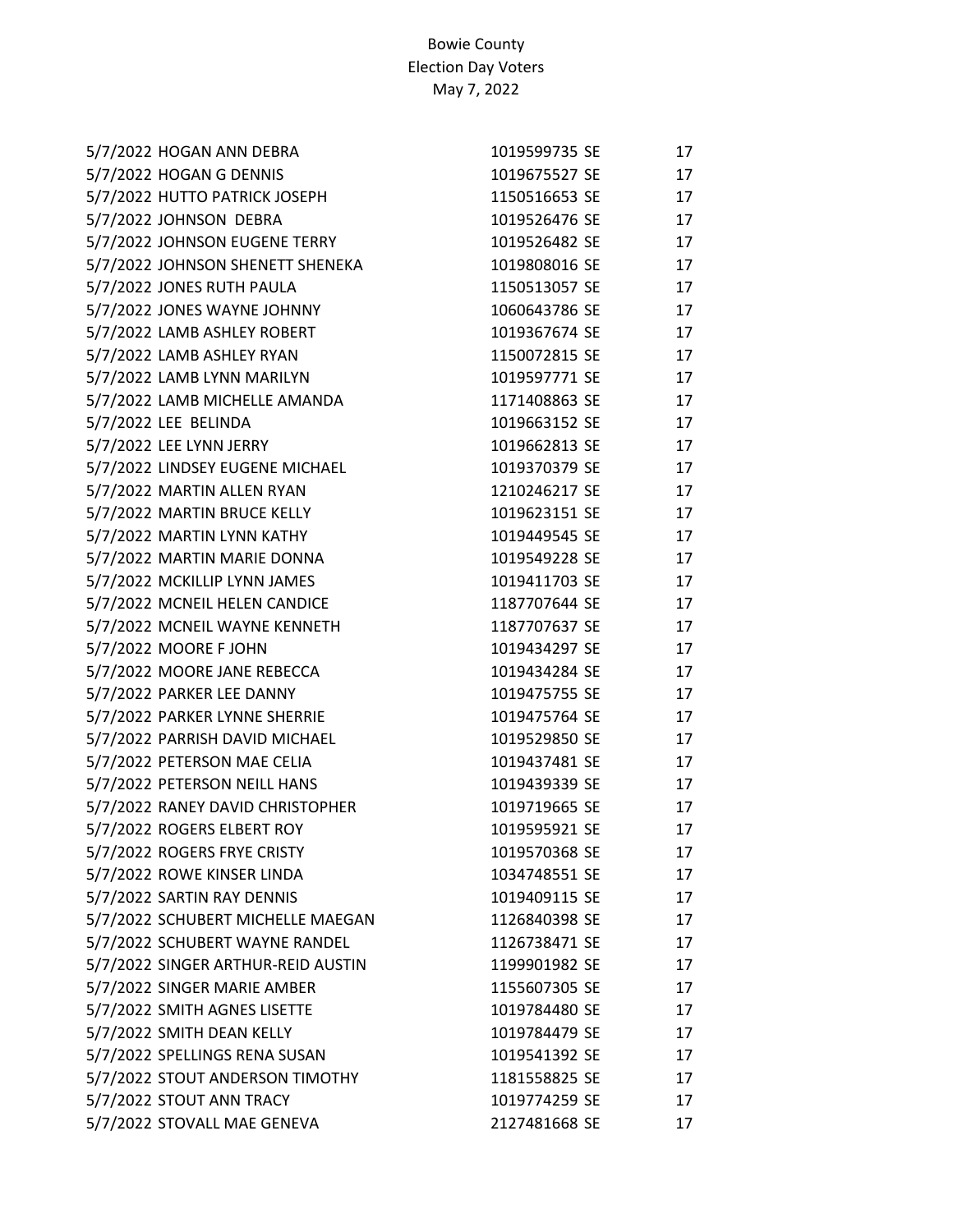| 5/7/2022 STROMAN DON JERRY        | 1162398039 SE | 17 |
|-----------------------------------|---------------|----|
| 5/7/2022 TICKLE MUNDY MELINDA     | 1154389402 SE | 17 |
| 5/7/2022 WALKER LEANN AMY         | 2135133883 SE | 17 |
| 5/7/2022 WELLS EARL ROBERT        | 1019846864 SE | 17 |
| 5/7/2022 WHITE OTIS PRESTON       | 1019667971 SE | 17 |
| 5/7/2022 WHITE R JOE              | 1019619206 SE | 17 |
| 5/7/2022 WILLIAMS RHONDA          | 1019530958 SE | 17 |
| 5/7/2022 WILLIAMS ALAN DAVID      | 1019530936 SE | 17 |
| 5/7/2022 ABSTON CLINT JEREMY      | 1021984746 SE | 18 |
| 5/7/2022 ALFORD SHERRY            | 1019622324 SE | 18 |
| 5/7/2022 ALFORD ALAN AARON        | 1019712438 SE | 18 |
| 5/7/2022 ALLGOOD YVONNE PAMELA    | 1019537393 SE | 18 |
| 5/7/2022 ARSENAULT ANNE MORGAN    | 2125373992 SE | 18 |
| 5/7/2022 ARSENAULT RAY JUSTIN     | 1155220413 SE | 18 |
| 5/7/2022 BAILEY FRANKLIN JAMES    | 1168000896 SE | 18 |
| 5/7/2022 BAILEY SUE LINDA         | 1168414302 SE | 18 |
| 5/7/2022 BARRETT MATTHEW BRANDON  | 1019359339 SE | 18 |
| 5/7/2022 BELL GLYN DAVID          | 1019556142 SE | 18 |
| 5/7/2022 BELL VENORA LINDA        | 1019556157 SE | 18 |
| 5/7/2022 BETTS SHIRLEY            | 1019835772 SE | 18 |
| 5/7/2022 BODEKER D DELBERT        | 1019699850 SE | 18 |
| 5/7/2022 BOWERS EARL BRANDON      | 1089294989 SE | 18 |
| 5/7/2022 BRAY C BARBARA           | 1019434278 SE | 18 |
| 5/7/2022 BRAY DALE ROY            | 1019434266 SE | 18 |
| 5/7/2022 BRAY LAURA ASHLEY        | 1019818022 SE | 18 |
| 5/7/2022 BRINKS LEE RICK          | 2170505463 SE | 18 |
| 5/7/2022 BRINKS LYNN DITA         | 2170505629 SE | 18 |
| 5/7/2022 BROOKS SCOT JOEL         | 1203447512 SE | 18 |
| 5/7/2022 CAMPBELL DARNECE SHEMEIA | 1019506145 SE | 18 |
| 5/7/2022 CARR ANGELA              | 1019553803 SE | 18 |
| 5/7/2022 CARR ALLAN JANSON        | 1168140052 SE | 18 |
| 5/7/2022 CARR EDWARD GEORGE       | 1023193066 SE | 18 |
| 5/7/2022 CARR SUE GLENDA          | 1019763472 SE | 18 |
| 5/7/2022 CATES LELA               | 1019621729 SE | 18 |
| 5/7/2022 CATES ELVIS JAMES        | 1019622143 SE | 18 |
| 5/7/2022 COTTINGHAM K JEFFREY     | 1019380637 SE | 18 |
| 5/7/2022 COTTINGHAM LYNN TERRI    | 1019435824 SE | 18 |
| 5/7/2022 CRAWFORD JAMES COLBY     | 2000199981 SE | 18 |
| 5/7/2022 CRAWFORD LADELL FREDRICK | 1168613704 SE | 18 |
| 5/7/2022 CREW B JANIE             | 1019387911 SE | 18 |
| 5/7/2022 CREW S JON               | 1019387924 SE | 18 |
| 5/7/2022 DANIEL ELIZABETH ASHLEY  | 1156894990 SE | 18 |
| 5/7/2022 DANIEL ELIZABETH KATHRYN | 1019785740 SE | 18 |
| 5/7/2022 DANIEL SHANE GREGORY     | 1019424790 SE | 18 |
|                                   |               |    |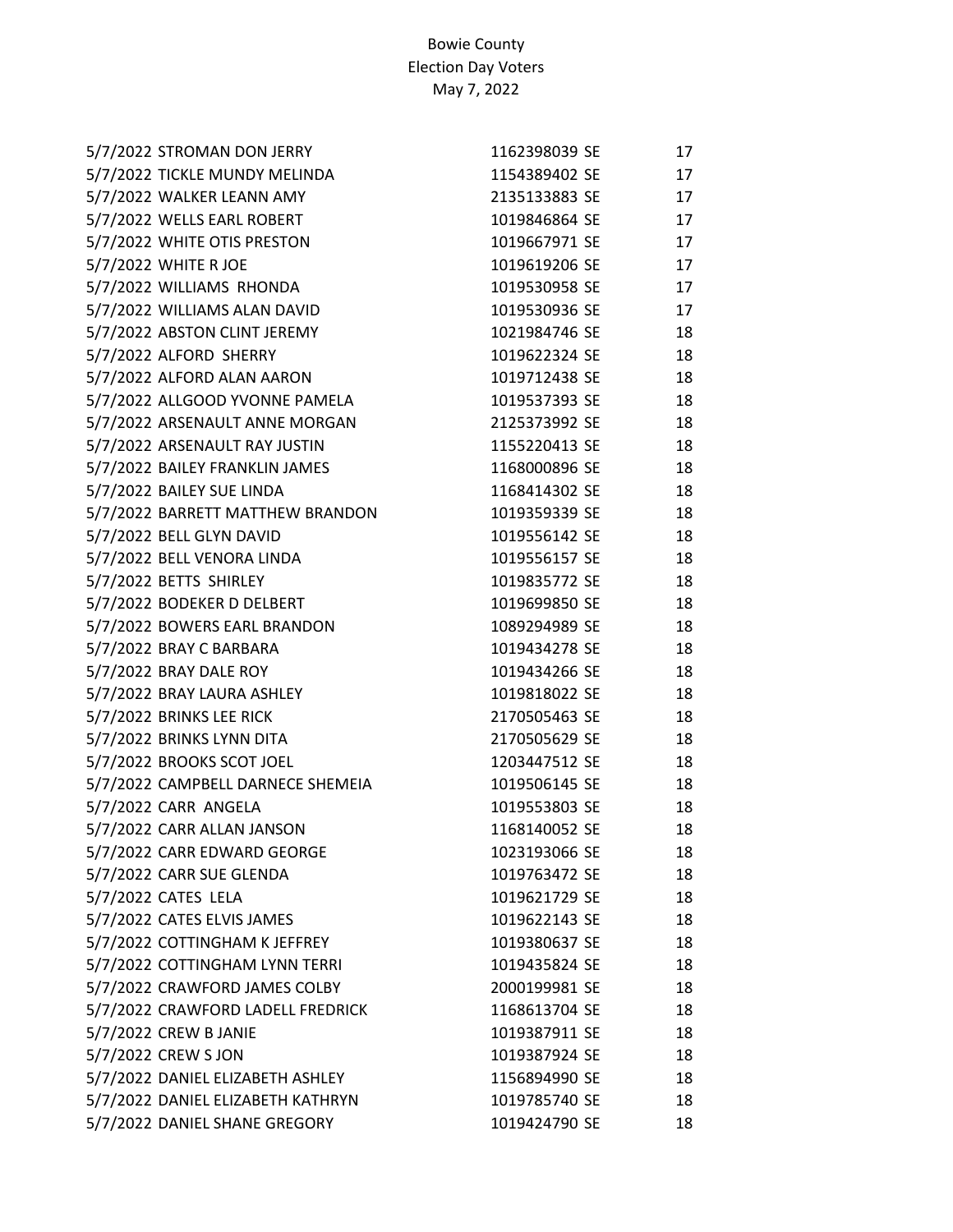| 5/7/2022 DANIEL SIMPSON DAVID    | 1019398590 SE | 18 |
|----------------------------------|---------------|----|
| 5/7/2022 DANIEL SUZANNE JENNIFER | 1020634922 SE | 18 |
| 5/7/2022 DEMPSTER ANN JACALYN    | 1049531321 SE | 18 |
| 5/7/2022 DRENNAN FRANCA          | 1019515592 SE | 18 |
| 5/7/2022 DRENNAN LOUIE JAMES     | 1019530147 SE | 18 |
| 5/7/2022 DUFFER LOONEY JETTY     | 1019687702 SE | 18 |
| 5/7/2022 ELLIS J FEBBIE          | 1019319481 SE | 18 |
| 5/7/2022 ELLIS SIMMONS DOROTHY   | 1019582453 SE | 18 |
| 5/7/2022 ERWIN KATHRYN ELLA      | 2169582719 SE | 18 |
| 5/7/2022 ERWIN KYLE JEREMY       | 1019792782 SE | 18 |
| 5/7/2022 ERWIN SUZANNE MALISSA   | 1021264453 SE | 18 |
| 5/7/2022 ERWIN TODD ALLEN        | 1019414429 SE | 18 |
| 5/7/2022 FOSTER GAIL CONNIE      | 1019537243 SE | 18 |
| 5/7/2022 GIFFORD MARIE JOYCE     | 2157654060 SE | 18 |
| 5/7/2022 GIFFORD WILLIAM EVERTT  | 2157654041 SE | 18 |
| 5/7/2022 GOODWIN PATRICK DAVID   | 1157742567 SE | 18 |
| 5/7/2022 GRAHAM GROSS BEVERLY    | 1019681788 SE | 18 |
| 5/7/2022 GRAHAM MARIE CHRISTINA  | 1019510475 SE | 18 |
| 5/7/2022 GRAHAM T JAMES          | 1019681340 SE | 18 |
| 5/7/2022 HAMMONDS D BETTY        | 1019678876 SE | 18 |
| 5/7/2022 HASTINGS BARTON ANGELA  | 1019538126 SE | 18 |
| 5/7/2022 HASTINGS DEWAYNE BILLY  | 1019459956 SE | 18 |
| 5/7/2022 HAWKINS DAVID MATTHEW   | 2001012881 SE | 18 |
| 5/7/2022 HAWKINS LYNN STEPHANIE  | 1196404780 SE | 18 |
| 5/7/2022 HOBSON LEA SHARA        | 1202319333 SE | 18 |
| 5/7/2022 HOBSON LYNN SOMMER      | 2168212226 SE | 18 |
| 5/7/2022 HOBSON SCOTT BRIAN      | 1202364504 SE | 18 |
| 5/7/2022 HOOKS JANICE            | 1019551262 SE | 18 |
| 5/7/2022 HOOKS UTISSUE           | 1019621148 SE | 18 |
| 5/7/2022 HUBBARD DEAN FLORA      | 1019673972 SE | 18 |
| 5/7/2022 HUBBARD JAMISON HILBERT | 1019674004 SE | 18 |
| 5/7/2022 KNIGHT E LARRY          | 1019431986 SE | 18 |
| 5/7/2022 KOENIG RICHARD NEIL     | 1168436566 SE | 18 |
| 5/7/2022 LEE LEHMAN LARRY        | 1019580213 SE | 18 |
| 5/7/2022 LEE LOU VIRGINIA JENNI  | 2140849136 SE | 18 |
| 5/7/2022 LITTLE ELLEN MARY       | 1175014950 SE | 18 |
| 5/7/2022 LITTLE LEE DANIEL       | 1175115463 SE | 18 |
| 5/7/2022 LOE JOYCE PAMELA        | 1019804832 SE | 18 |
| 5/7/2022 LOE RODNEY TODD         | 1019803241 SE | 18 |
| 5/7/2022 LONGAN SHAVER LOIS      | 1019836917 SE | 18 |
| 5/7/2022 LONGAN TOBIAS JONATHAN  | 1021544954 SE | 18 |
| 5/7/2022 LOONEY H RONALD         | 1019661889 SE | 18 |
| 5/7/2022 LOVELACE LOU MARY       | 1019439620 SE | 18 |
| 5/7/2022 LOVELACE RICHARD JOHN   | 1019439612 SE | 18 |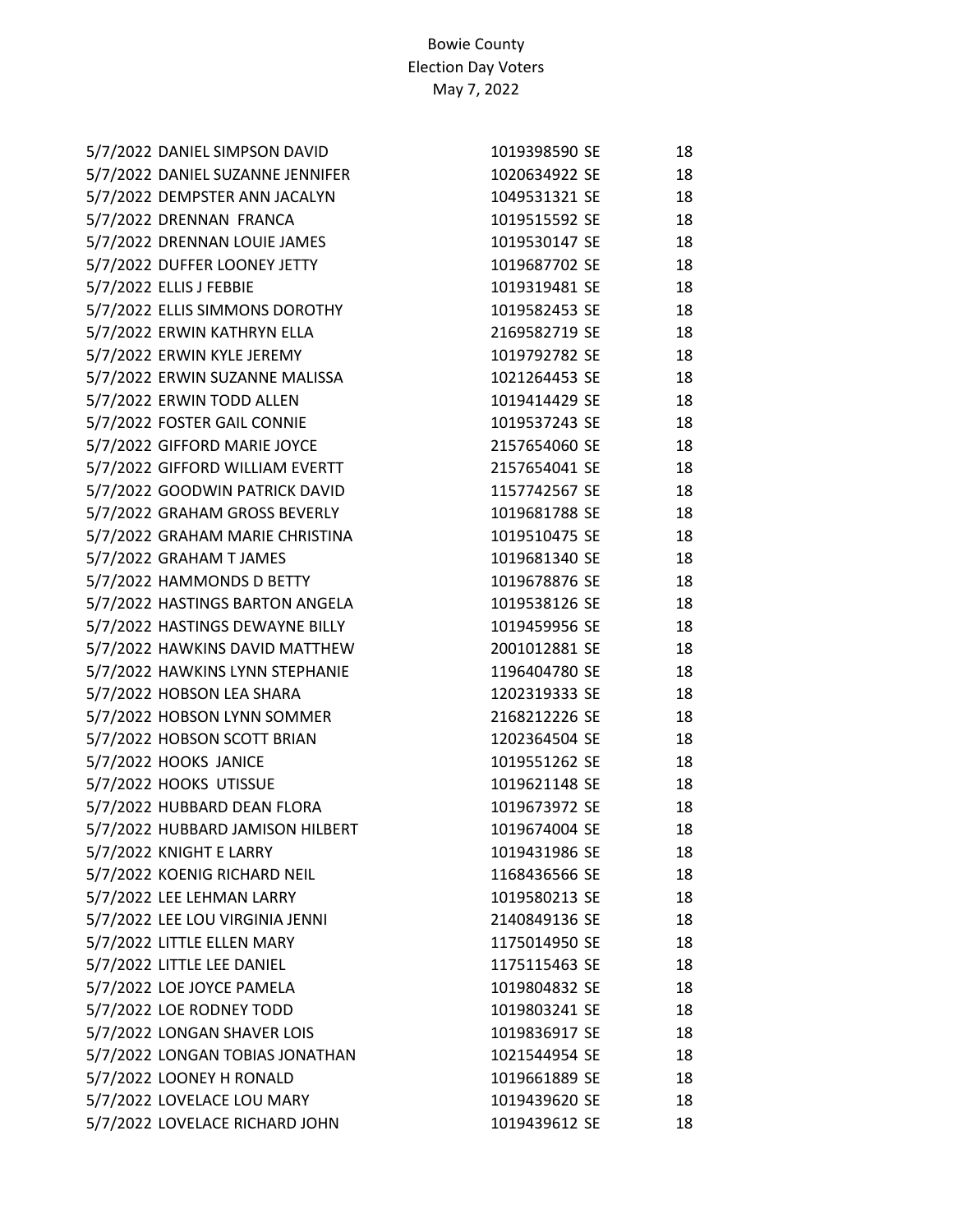| 5/7/2022 LUNDY PIERCE SHERRI           | 1019584454 SE | 18 |
|----------------------------------------|---------------|----|
| 5/7/2022 MADDOX D NORMA                | 1019668657 SE | 18 |
| 5/7/2022 MADDOX L JERRY                | 1019668642 SE | 18 |
| 5/7/2022 MANNING LYNN MARGIE           | 1019379782 SE | 18 |
| 5/7/2022 MAY LYNN DENA                 | 1019732369 SE | 18 |
| 5/7/2022 MAYO CHRISTOPHER CHARLES      | 1019790886 SE | 18 |
| 5/7/2022 MAYO LAJUAN SHERRI            | 1019517292 SE | 18 |
| 5/7/2022 MCANALLY FRANKLIN WILLIAM     | 1019763866 SE | 18 |
| 5/7/2022 MILLER LEANN JERRI            | 1019439665 SE | 18 |
| 5/7/2022 MILLER WAYNE GARY             | 1019439654 SE | 18 |
| 5/7/2022 MOSELY NAN                    | 1019655394 SE | 18 |
| 5/7/2022 MOSELY W HOWARD               | 1019655360 SE | 18 |
| 5/7/2022 NEHRKORN M PAULA              | 1019668795 SE | 18 |
| 5/7/2022 NEWTON EARNEST MITCHELL       | 1019406646 SE | 18 |
| 5/7/2022 NEWTON LYNN MINDY             | 1019437084 SE | 18 |
| 5/7/2022 OGLESBY JACK STEVEN           | 1019471187 SE | 18 |
| 5/7/2022 PATTERSON LYNN MICHAEL        | 1219218000 SE | 18 |
| 5/7/2022 PIERCE MELBA                  | 1019651536 SE | 18 |
| 5/7/2022 PIERCE FORRESTER VIKI         | 1019486340 SE | 18 |
| 5/7/2022 ROWE A VICKI                  | 1019718782 SE | 18 |
| 5/7/2022 RUSSELL E ROBERT              | 1177400583 SE | 18 |
| 5/7/2022 RUSSELL MARLENE JANET         | 1052714657 SE | 18 |
| 5/7/2022 SALGADO ORTIZ ANTONIO         | 2000284495 SE | 18 |
| 5/7/2022 SEM CHRISTOPHER STEPHEN       | 1074719355 SE | 18 |
| 5/7/2022 SEM PIERCE ISABEL             | 1074694974 SE | 18 |
| 5/7/2022 SLOAN DON JERRY               | 2119636532 SE | 18 |
| 5/7/2022 SMITH C HAROLD                | 1209959076 SE | 18 |
| 5/7/2022 SMITH JACKSON GAIL            | 1144911228 SE | 18 |
| 5/7/2022 SMITH M DANA                  | 2130322719 SE | 18 |
| 5/7/2022 STEPHENS CARY WILLIAM         | 1019605674 SE | 18 |
| 5/7/2022 WALDRUM ELIZABETH CAROL       | 1204230397 SE | 18 |
| 5/7/2022 WALDRUM TIMOTHY ROBERT        | 1204229916 SE | 18 |
| 5/7/2022 WARREN RICHARD PHILLIP        | 1019336732 SE | 18 |
| 5/7/2022 WARREN TERAN-MIRANDA ANGELICA | 2187025349 SE | 18 |
| 5/7/2022 WEBSTER SUE CAROLYN           | 1019696261 SE | 18 |
| 5/7/2022 WILSON K CHRISTINE            | 2161290344 SE | 18 |
| 5/7/2022 WILSON RUSSELL HEATHER        | 1022970623 SE | 18 |
| 5/7/2022 WILSON STEVEN RAYMOND         | 1019811805 SE | 18 |
| 5/7/2022 ARNOLD GAIL STEPHANIE         | 1022204165 SE | 19 |
| 5/7/2022 ARNOLD LEE BOBBY              | 1052707265 SE | 19 |
| 5/7/2022 BARGER LAVERNE                | 1019845197 SE | 19 |
| 5/7/2022 BARGER EDWARD HARLAN          | 1019539169 SE | 19 |
| 5/7/2022 CARTER MICHAEL DAVID          | 1019581897 SE | 19 |
| 5/7/2022 COLLVINS SCOTT DARRELL        | 1019326793 SE | 19 |
|                                        |               |    |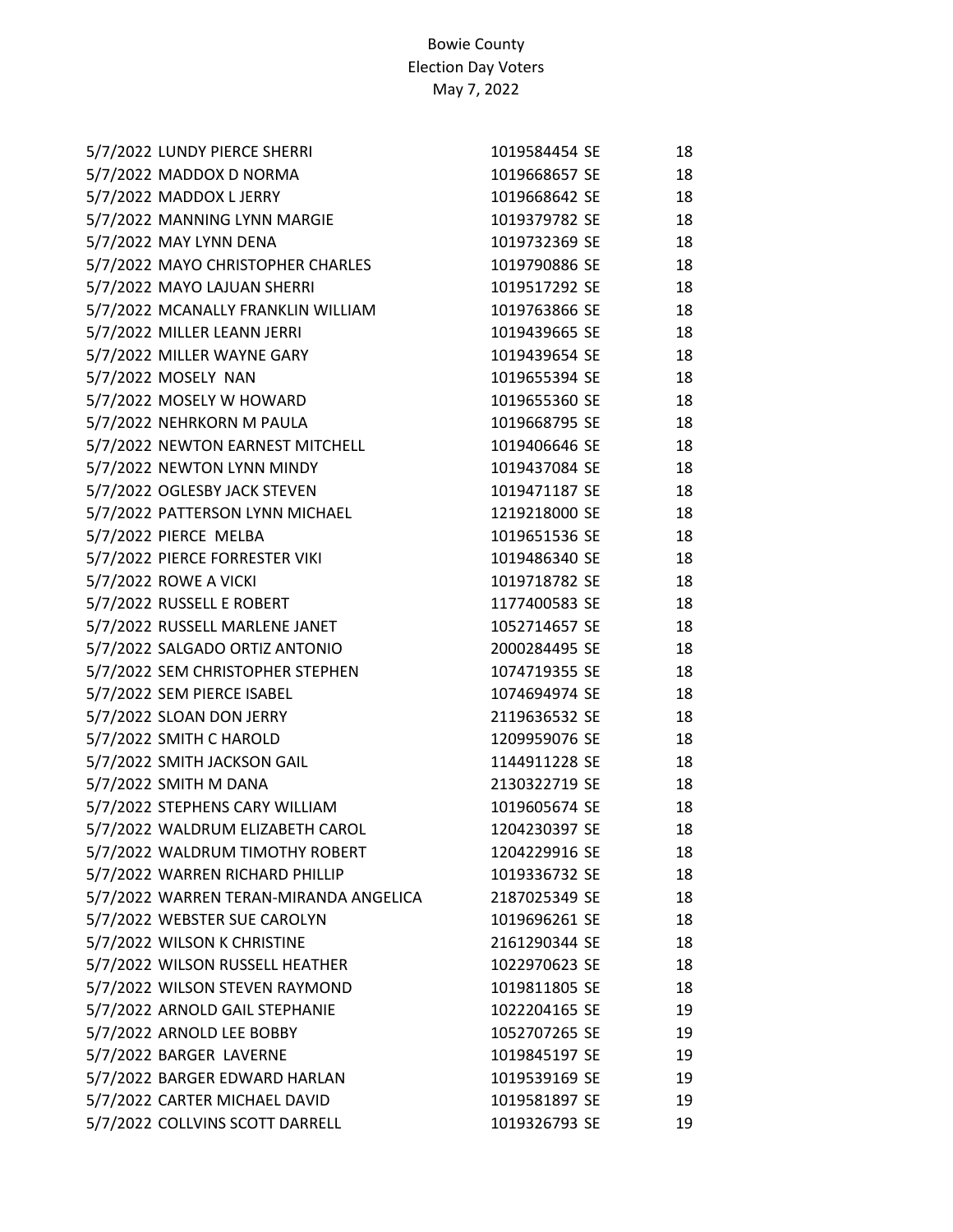| 5/7/2022 COMPTON PATRICIA          | 1019514230 SE | 19 |
|------------------------------------|---------------|----|
| 5/7/2022 CRAWFORD LEE MONTY        | 1019335923 SE | 19 |
| 5/7/2022 DERAMCY MIKAL SHELBY      | 1198674157 SE | 19 |
| 5/7/2022 DURHAM DIANA              | 1019440764 SE | 19 |
| 5/7/2022 DURHAM BARTHEL MARIE      | 1019687652 SE | 19 |
| 5/7/2022 ELLIS ALAN ERIK           | 1060154396 SE | 19 |
| 5/7/2022 HARDAGE DEWAYNE BILLY     | 1019678830 SE | 19 |
| 5/7/2022 HUGGINS LAHONDA KIM       | 1019543467 SE | 19 |
| 5/7/2022 HUGGINS LOYD BOBBY        | 1019542845 SE | 19 |
| 5/7/2022 HUGGINS SUE REGINA        | 1019573186 SE | 19 |
| 5/7/2022 HUGGINS WHALEY GEORGE     | 1019596642 SE | 19 |
| 5/7/2022 LOUVIERE JO LEVITA        | 1031581083 SE | 19 |
| 5/7/2022 LOUVIERE PAUL DAVID       | 1031220386 SE | 19 |
| 5/7/2022 MCMILLAN DAWSON HEATH     | 1148216823 SE | 19 |
| 5/7/2022 MCMILLAN GRANT MADISON    | 2128642557 SE | 19 |
| 5/7/2022 MEADOWS DAVID SEAN        | 1020093033 SE | 19 |
| 5/7/2022 NOTLEY LYNN JIMMY         | 1019402372 SE | 19 |
| 5/7/2022 OLSON DANIEL CHRISTOPHER  | 1182368933 SE | 19 |
| 5/7/2022 PEARSON ROSAMOND MAXINE   | 1137849946 SE | 19 |
| 5/7/2022 PRINCE HUI CHONG          | 1019532586 SE | 19 |
| 5/7/2022 PRINCE WESLEY JAMES       | 1019532593 SE | 19 |
| 5/7/2022 SAYERS LYNN LAURA         | 1044852594 SE | 19 |
| 5/7/2022 SIMPSON ROGER NORMAN      | 1019599611 SE | 19 |
| 5/7/2022 STEWARD MATTIE EVELYN     | 1019641707 SE | 19 |
| 5/7/2022 WADE MARIE CHRISTINA      | 1019378228 SE | 19 |
| 5/7/2022 WATSON DEAN MARCUS        | 1019326577 SE | 19 |
| 5/7/2022 WEATHERFORD OLSON SHARON  | 1019517450 SE | 19 |
| 5/7/2022 WEATHERFORD WAYNE CHARLES | 1019517445 SE | 19 |
| 5/7/2022 WILLIAMS WAYNE TRAVIS     | 1019585758 SE | 19 |
| 5/7/2022 BARGER TONYA              | 1019334687 SE | 20 |
| 5/7/2022 BARGER EUGENE TIMOTHY     | 1019719715 SE | 20 |
| 5/7/2022 BARGER MAE BAILEY         | 2185254526 SE | 20 |
| 5/7/2022 CHERRY DALE MICHAEL       | 1019497522 SE | 20 |
| 5/7/2022 FITZGERALD LEE JEFFERY    | 1019513034 SE | 20 |
| 5/7/2022 FREEMAN LYN GERALD        | 1195337958 SE | 20 |
| 5/7/2022 GANAWAY DEVAN ALONZO      | 1019731370 SE | 20 |
| 5/7/2022 COOPER LEE DAVID          | 1019608189 SE | 21 |
| 5/7/2022 COOPER MCKAY SUSAN        | 1019573091 SE | 21 |
| 5/7/2022 LANDRETH LYNN JAMES       | 1019577897 SE | 21 |
| 5/7/2022 LANDRETH MOLLY MARY       | 1019577907 SE | 21 |
| 5/7/2022 MCCRARY CAROLYN           | 1019598354 SE | 21 |
| 5/7/2022 RANKIN KAY SHERRIE        | 1180562328 SE | 21 |
| 5/7/2022 REID EDWARD LARRY         | 1019458832 SE | 21 |
| 5/7/2022 THOMPSON FAYE SUZENE      | 1089713664 SE | 21 |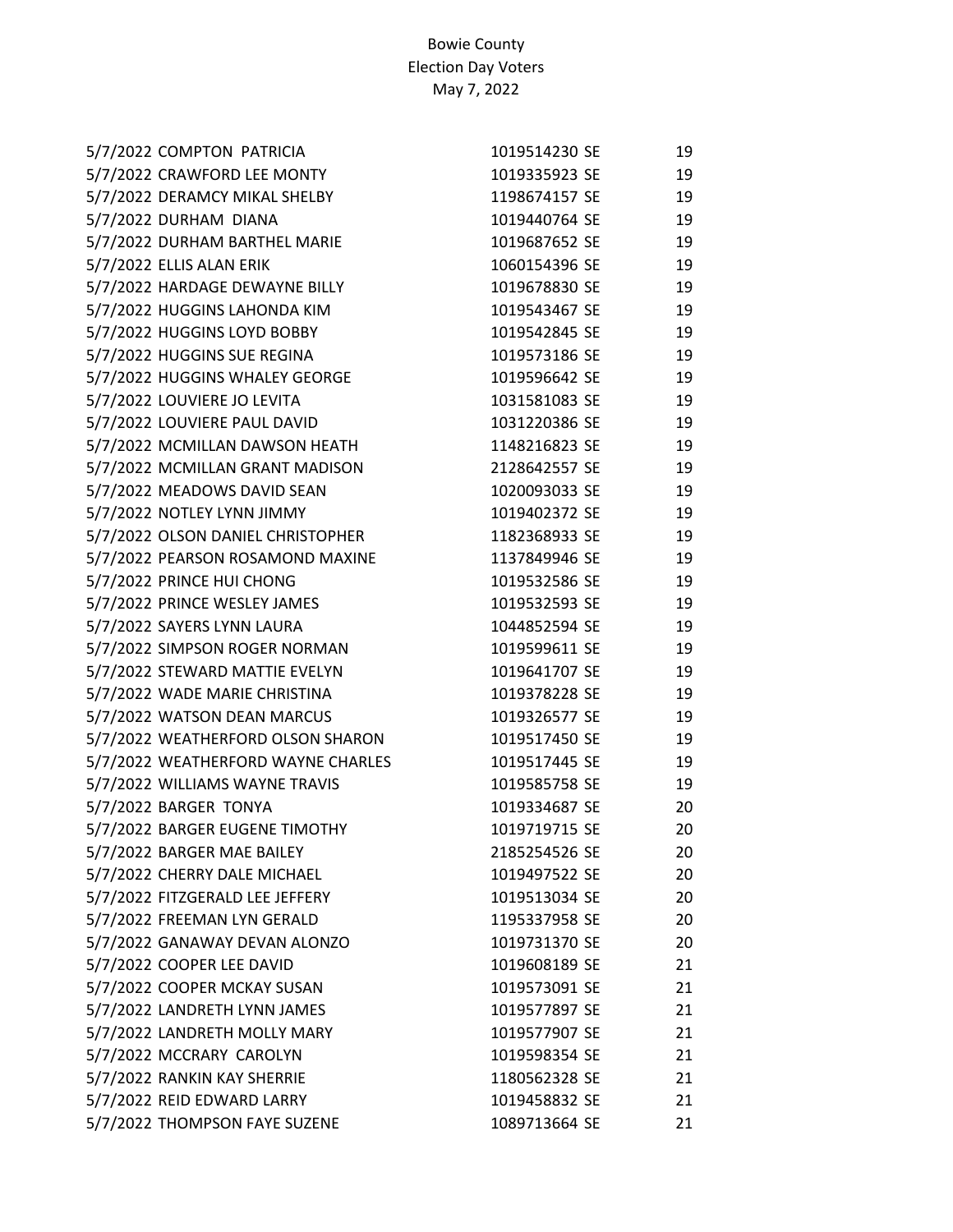| 5/7/2022 THOMPSON ROBERT JON         | 1089713655 SE | 21 |
|--------------------------------------|---------------|----|
| 5/7/2022 TUPPEN LIAO YU-JEN          | 1019787126 SE | 21 |
| 5/7/2022 BAIRD WELDON MICHAEL        | 1019745821 SE | 22 |
| 5/7/2022 CHERRY FEAGIN SHERRY        | 1019598775 SE | 22 |
| 5/7/2022 MAY D PERRY                 | 1019660505 SE | 22 |
| 5/7/2022 MAY LEE BUSTER              | 1019572888 SE | 22 |
| 5/7/2022 MAY MELINDA VICKI           | 1019355560 SE | 22 |
| 5/7/2022 MAY REED GLADYS             | 2000230198 SE | 22 |
| 5/7/2022 POWELL LYNNE CHRISTY        | 1019405936 SE | 22 |
| 5/7/2022 RUSS DEWAYNE ODIS           | 1019646605 SE | 22 |
| 5/7/2022 BROUILLETTE PIRKEY RUBY     | 1019651246 SE | 24 |
| 5/7/2022 DAVIS DOUGLAS MICHAEL       | 1019404133 SE | 24 |
| 5/7/2022 DAVIS KELLER KAREN          | 1019596711 SE | 24 |
| 5/7/2022 DUPONT BRIONES BELINDA      | 2000252192 SE | 24 |
| 5/7/2022 DUPONT WAYNE ERNIE          | 1162597860 SE | 24 |
| 5/7/2022 FANNIN LEN GARY             | 1019612147 SE | 24 |
| 5/7/2022 GREEN GWEN JANA             | 1019553835 SE | 24 |
| 5/7/2022 GREEN RAY TIMOTHY           | 1087935531 SE | 24 |
| 5/7/2022 HIGGINS LINDA               | 1019559012 SE | 24 |
| 5/7/2022 HINTON STOKES EMILY         | 1019320821 SE | 24 |
| 5/7/2022 LATOOF HAROLD THOMAS        | 1019469765 SE | 24 |
| 5/7/2022 LATOOF SUE ANGELA           | 1172415882 SE | 24 |
| 5/7/2022 LEE BRADLEY JOE             | 1019593133 SE | 24 |
| 5/7/2022 LEE LYNN CONNIE             | 1019526545 SE | 24 |
| 5/7/2022 LITTON ANNE LATRICIA        | 1178252148 SE | 24 |
| 5/7/2022 LITTON RAY STEVEN           | 1019355119 SE | 24 |
| 5/7/2022 PEEK ROSS JERRY             | 1019597989 SE | 24 |
| 5/7/2022 POSEY EDWIN JAMES           | 1184796927 SE | 24 |
| 5/7/2022 POSEY RHNEA JACKIE          | 1005484552 SE | 24 |
| 5/7/2022 RIDDICK LEE TRAVIS          | 1019464862 SE | 24 |
| 5/7/2022 RUNNELS DEWAYNE CHRISTOPHER | 1147790929 SE | 24 |
| 5/7/2022 RUNNELS RENEE NICOLE        | 1026840234 SE | 24 |
| 5/7/2022 SHUMAKE GLYNN MAXWELL       | 1019599918 SE | 24 |
| 5/7/2022 STOKES DANIEL GARRETT       | 1019765972 SE | 24 |
| 5/7/2022 STOUT DENISE BRENDA         | 1019540837 SE | 24 |
| 5/7/2022 STOUT LESTER DAVID          | 1019589853 SE | 24 |
| 5/7/2022 SWATY TYLER JACOB           | 2162536275 SE | 24 |
| 5/7/2022 SWINT KING GERRI            | 1019623450 SE | 24 |
| 5/7/2022 WHITE DEWAYNE DOUGLAS       | 1019796848 SE | 24 |
| 5/7/2022 WISER E DON                 | 1019633299 SE | 24 |
| 5/7/2022 BARFIELD JEAN DELLA         | 2149491588 SE | 25 |
| 5/7/2022 BARNES NICOLE KIMBERLY      | 1019768228 SE | 25 |
| 5/7/2022 BARNES NICOLE KYLA          | 2185025039 SE | 25 |
| 5/7/2022 BARNES RILEY TOM            | 1020973642 SE | 25 |
|                                      |               |    |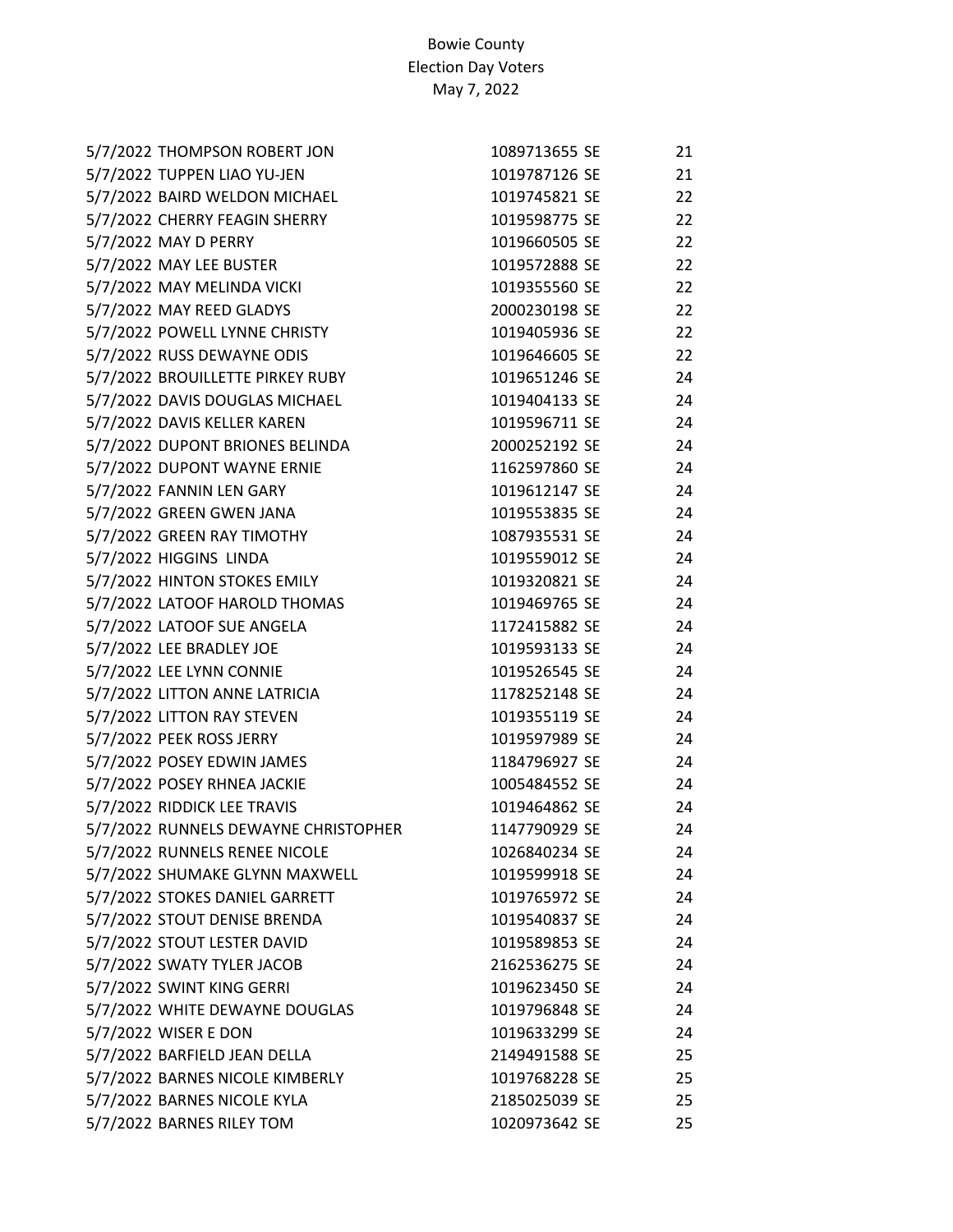| 5/7/2022 BARRETT MARY                   | 1019681676 SE | 25 |
|-----------------------------------------|---------------|----|
| 5/7/2022 BARRETT PAMELA                 | 1019570685 SE | 25 |
| 5/7/2022 BARRETT BENJAMIN CODY          | 1019834096 SE | 25 |
| 5/7/2022 BARRETT BRANDT KEVIN           | 1019570436 SE | 25 |
| 5/7/2022 BARRETT DANNE JEAN             | 1019539963 SE | 25 |
| 5/7/2022 BARRETT G RANDY                | 1019702242 SE | 25 |
| 5/7/2022 BARRETT LYNN DANNY             | 1019702154 SE | 25 |
| 5/7/2022 BARRETT RUTH NORMA             | 1019598884 SE | 25 |
| 5/7/2022 BEGGS COLSTON VIVIAN           | 1036939293 SE | 25 |
| 5/7/2022 BETTS FRANCES MARY             | 1019509223 SE | 25 |
| 5/7/2022 BEVERS GATLIN BETTY            | 1019700416 SE | 25 |
| 5/7/2022 BLACKBURN J MONICA             | 1128185414 SE | 25 |
| 5/7/2022 CALVIT B EDWIN                 | 1019696203 SE | 25 |
| 5/7/2022 COOPER R TAMARA                | 1213842560 SE | 25 |
| 5/7/2022 COOPER TIMOTHY MICHAEL         | 1192244111 SE | 25 |
| 5/7/2022 COX DEANN MELISSA              | 1019379058 SE | 25 |
| 5/7/2022 COX FARLEY BRENDA              | 1023204428 SE | 25 |
| 5/7/2022 CRAWFORD LYNN JOE              | 1145301278 SE | 25 |
| 5/7/2022 CRAWFORD RENEE VANESSA         | 1145532831 SE | 25 |
| 5/7/2022 DANIEL TOMMYE                  | 1019690563 SE | 25 |
| 5/7/2022 DANIEL KEITH MICHAEL           | 1019625796 SE | 25 |
| 5/7/2022 DEWS CLAYTON ERIC              | 1022429220 SE | 25 |
| 5/7/2022 FARRIS SUZANNE                 | 1019600176 SE | 25 |
| 5/7/2022 FARRIS CALVIN PAUL             | 1019600169 SE | 25 |
| 5/7/2022 FARRIS R ANNE                  | 1019500351 SE | 25 |
| 5/7/2022 FORD JANA                      | 1019846360 SE | 25 |
| 5/7/2022 FORD NEIL MIKE                 | 1019508758 SE | 25 |
| 5/7/2022 FOUSE CAMILLE ALICIA           | 1019311523 SE | 25 |
| 5/7/2022 GALLAGHER JO                   | 1019316104 SE | 25 |
| 5/7/2022 GALLOWAY JOHNATHAN CHRISTOPHOR | 1071751110 SE | 25 |
| 5/7/2022 GALLOWAY LEANN KIMBERLY        | 1167391517 SE | 25 |
| 5/7/2022 HAWKINS ANN BETH               | 1019612405 SE | 25 |
| 5/7/2022 JAY DAWN JESSICA               | 1184859513 SE | 25 |
| 5/7/2022 KING DIANE SHELIA              | 1019620843 SE | 25 |
| 5/7/2022 KING P ROBERT                  | 1019620836 SE | 25 |
| 5/7/2022 LEWIS DEXTER CHARLES           | 1154751620 SE | 25 |
| 5/7/2022 LOE MICHEAL BRANDON            | 1187115792 SE | 25 |
| 5/7/2022 MAY DALE PERRY                 | 1019573965 SE | 25 |
| 5/7/2022 MCCARTY DALE JONATHAN          | 2140917663 SE | 25 |
| 5/7/2022 MCCULLOUGH GALE RETA           | 1019559255 SE | 25 |
| 5/7/2022 MCCULLOUGH LYNN CURTIS         | 1019659142 SE | 25 |
| 5/7/2022 MILLS C DANIEL                 | 1211615337 SE | 25 |
| 5/7/2022 MOORE EDWARD DONALD            | 1019656123 SE | 25 |
| 5/7/2022 OVESON RAY THOMAS              | 1008389910 SE | 25 |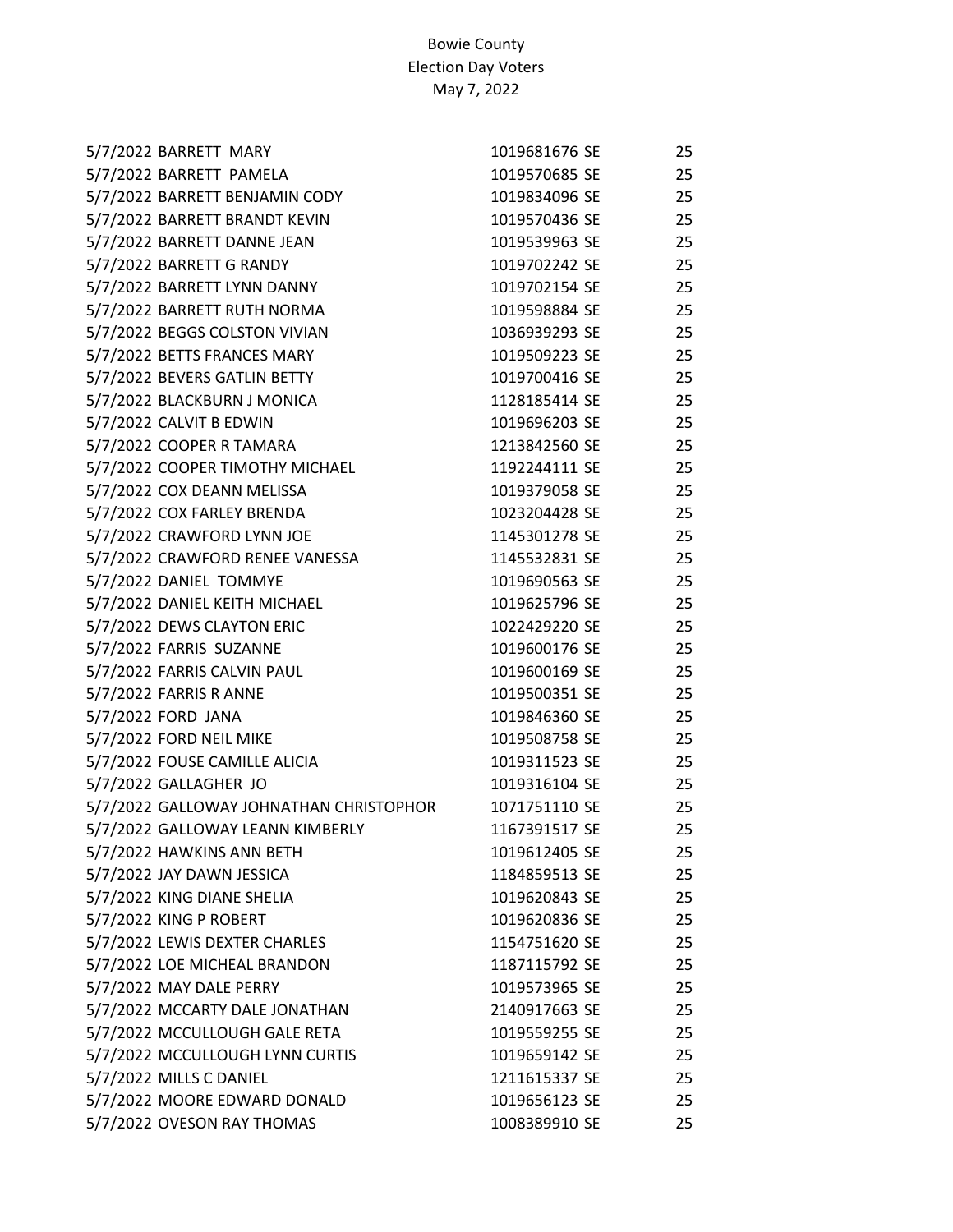| 5/7/2022 PHELPS LEE DARREN         | 2132985432 SE | 25 |
|------------------------------------|---------------|----|
| 5/7/2022 PINE ANN PATRICIA         | 1184981399 SE | 25 |
| 5/7/2022 PRIEST JEAN KATHI         | 2162491343 SE | 25 |
| 5/7/2022 PRIEST LADON TIMOTHY      | 2162536252 SE | 25 |
| 5/7/2022 PROCTOR ANN NANCY         | 1019738308 SE | 25 |
| 5/7/2022 PROCTOR OLIVER JAMES      | 1019736528 SE | 25 |
| 5/7/2022 PROCTOR R CYDNE           | 2146413404 SE | 25 |
| 5/7/2022 RAMSEY KAREN JORJA        | 1021142239 SE | 25 |
| 5/7/2022 RAMSEY PAT SAMUEL         | 1019649519 SE | 25 |
| 5/7/2022 RHEA HELEN                | 1019648149 SE | 25 |
| 5/7/2022 RHEA WAYNE EARL           | 1019648154 SE | 25 |
| 5/7/2022 ROBERTSON HUGH PHILIP     | 2133344997 SE | 25 |
| 5/7/2022 ROBERTSON KENNEDY TERESA  | 2126496128 SE | 25 |
| 5/7/2022 RUSSELL NEAL PHILLIP      | 1019404575 SE | 25 |
| 5/7/2022 SMITH JO BRENDA           | 1019428992 SE | 25 |
| 5/7/2022 STRATTON MARIE AMANDA     | 2130725676 SE | 25 |
| 5/7/2022 WALTMON ANN VICKI         | 1166005249 SE | 25 |
| 5/7/2022 WALTMON ETHREDGE CHARLES  | 1166005462 SE | 25 |
| 5/7/2022 YOUNGBLOOD B JULIA        | 1019597507 SE | 25 |
| 5/7/2022 BARGE PAUL JOHN           | 1019526610 SE | 27 |
| 5/7/2022 BARGE SUE CONNIE          | 1019593339 SE | 27 |
| 5/7/2022 BEARD DEAN PAUL           | 1019763019 SE | 27 |
| 5/7/2022 BEARD STACY LAURA         | 1019523025 SE | 27 |
| 5/7/2022 BRALEY RAY MITCHEL        | 1019559451 SE | 27 |
| 5/7/2022 CADDENHEAD R CHRISTOPHER  | 1021030353 SE | 27 |
| 5/7/2022 CADDENHEAD RENEA CHAUNCEY | 1019500572 SE | 27 |
| 5/7/2022 CARAWAY ASHLEY JENNIFER   | 1181376877 SE | 27 |
| 5/7/2022 CARAWAY THOMAS CHAVIN     | 1019785622 SE | 27 |
| 5/7/2022 CLARK JAMES NATHAN        | 2125616254 SE | 27 |
| 5/7/2022 GRANT C JASON             | 1019505889 SE | 27 |
| 5/7/2022 GRANT MICHELLE RONDA      | 1019485226 SE | 27 |
| 5/7/2022 GRAY ANN JO               | 1019558593 SE | 27 |
| 5/7/2022 GRAY DALE ROGER           | 1019621315 SE | 27 |
| 5/7/2022 GRAY WELDON JAMES         | 1019432527 SE | 27 |
| 5/7/2022 HANKINS MARY              | 1019678600 SE | 27 |
| 5/7/2022 HILLIS E CHARLES          | 1019675570 SE | 27 |
| 5/7/2022 HILLIS H TONEY            | 1019675625 SE | 27 |
| 5/7/2022 JOHNSON ANN LAURIE        | 1019585360 SE | 27 |
| 5/7/2022 JOHNSON LENOY JEFFREY     | 1019603774 SE | 27 |
| 5/7/2022 LATHAM KELLIE THERESA     | 1019333857 SE | 27 |
| 5/7/2022 LATHAM ONEAL CHRISTOPHER  | 1019504835 SE | 27 |
| 5/7/2022 MARTIN BUCKLEY BERNARD    | 2175980905 SE | 27 |
| 5/7/2022 PROSSER CLARK CYNTHIA     | 1163156246 SE | 27 |
| 5/7/2022 PROSSER LEROY EARL        | 2120074454 SE | 27 |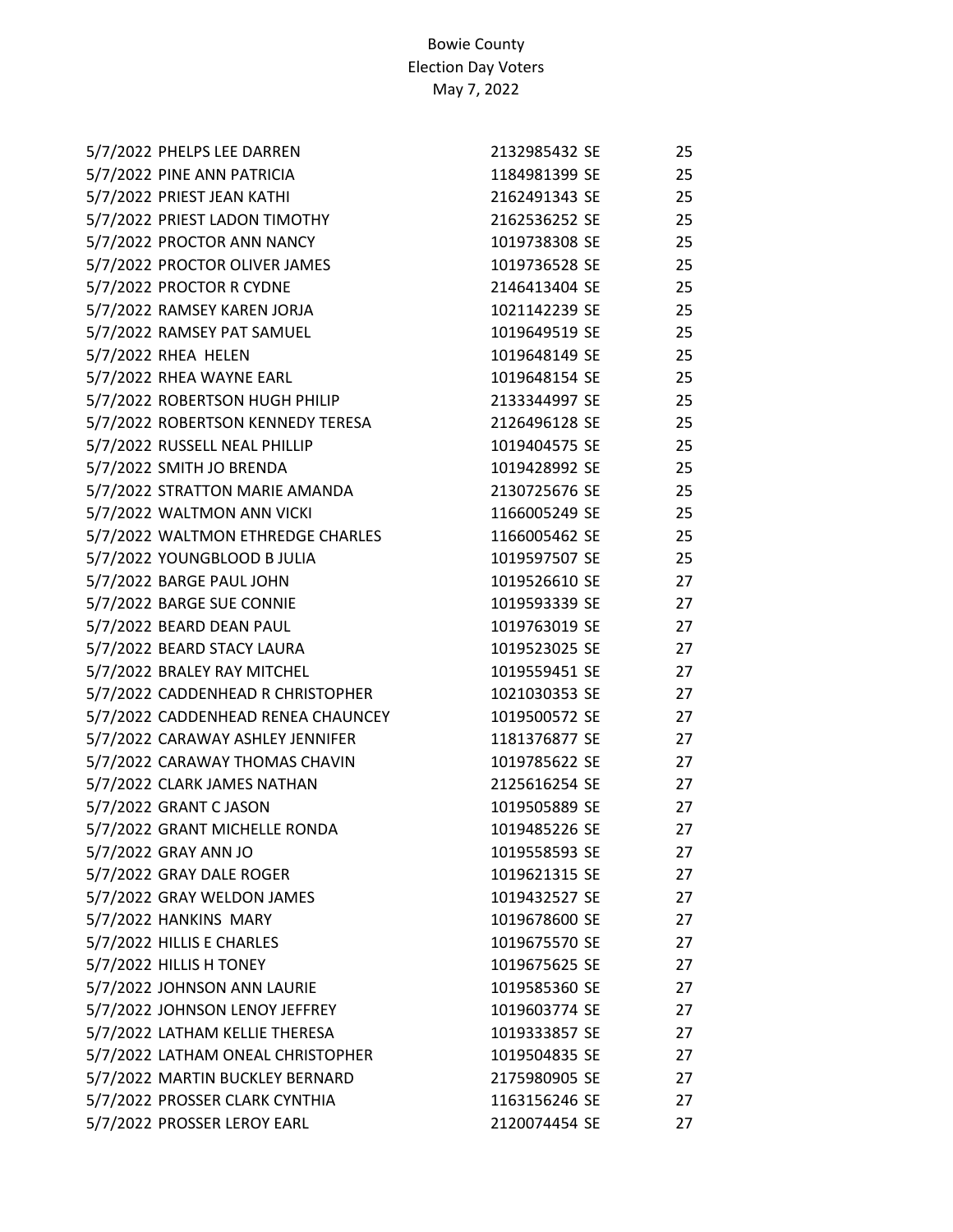| 5/7/2022 RICE RAE KELLEY          | 1170554665 SE | 27 |
|-----------------------------------|---------------|----|
| 5/7/2022 RICE WALEN LEONARD       | 1170554677 SE | 27 |
| 5/7/2022 SELLERS E ROBERT         | 1021121122 SE | 27 |
| 5/7/2022 SELLERS PAUL JOHN        | 1019549285 SE | 27 |
| 5/7/2022 SELLERS SCHENEWERK KATHY | 1019627650 SE | 27 |
| 5/7/2022 STEVENS GALE DORIS       | 1019575270 SE | 27 |
| 5/7/2022 STOKES WAYNE PATRICK     | 1019396995 SE | 27 |
| 5/7/2022 SWANSON MARIE PATSY      | 1019511569 SE | 27 |
| 5/7/2022 TAYLOR L BOBBY           | 1155989910 SE | 27 |
| 5/7/2022 TAYLOR MARY ANNETTE      | 1155989934 SE | 27 |
| 5/7/2022 WALLER DERAMCY TERESA    | 1167058777 SE | 27 |
| 5/7/2022 WALLER SCOTT TROY        | 1204168841 SE | 27 |
| 5/7/2022 WALLER WATSON CHARLENE   | 1019636581 SE | 27 |
| 5/7/2022 WILKES LYNN TRACY        | 1019524728 SE | 27 |
| 5/7/2022 WILKES M KARAN           | 1019524716 SE | 27 |
| 5/7/2022 WRIGHT MCEWEN SHERRY     | 1019592896 SE | 27 |
| 5/7/2022 BROOKS C A               | 1019698340 SE | 28 |
| 5/7/2022 CAMPBELL L MARSHA        | 1019697692 SE | 28 |
| 5/7/2022 CAMPBELL RICHARD KENNETH | 1019848524 SE | 28 |
| 5/7/2022 FORSYTH CLARK MARY       | 1019573313 SE | 28 |
| 5/7/2022 FORSYTH L EDWARD         | 1019573851 SE | 28 |
| 5/7/2022 FOSTER ALLEN DAVID       | 1019614169 SE | 28 |
| 5/7/2022 GRANT ERVIN KEITH        | 1019681454 SE | 28 |
| 5/7/2022 GREEN RAY LEONARD        | 1019716564 SE | 28 |
| 5/7/2022 HAZELWOOD PAUL LESLIE    | 1019782683 SE | 28 |
| 5/7/2022 HOLDEN LAVONNE KAY       | 1019607133 SE | 28 |
| 5/7/2022 MAY L JIMMY              | 1019660364 SE | 28 |
| 5/7/2022 MAY L PATRICIA           | 1019660496 SE | 28 |
| 5/7/2022 MEADOWS BETTY            | 1019657805 SE | 28 |
| 5/7/2022 MINTER CRAIG RUSSELL     | 1076507438 SE | 28 |
| 5/7/2022 MINTER D BURL            | 1019404665 SE | 28 |
| 5/7/2022 PALMORE CHAMLIN DAVID    | 1019622947 SE | 28 |
| 5/7/2022 PALMORE KAY SANDRA       | 1019624933 SE | 28 |
| 5/7/2022 REED HENRY THOMAS        | 1019818495 SE | 28 |
| 5/7/2022 ROBERTSON JEAN LISA      | 1024081790 SE | 28 |
| 5/7/2022 ROBERTSON KEVIN BILLY    | 1036949551 SE | 28 |
| 5/7/2022 SPEARS ANN MINDI         | 1019346281 SE | 28 |
| 5/7/2022 THOMAS DAN GERALD        | 1019622485 SE | 28 |
| 5/7/2022 TITTLE AMANDA            | 1019756486 SE | 28 |
| 5/7/2022 WAGES LEIGH STEPHANIE    | 1166649037 SE | 28 |
| 5/7/2022 WALKER ALVIN JOHN        | 1207411133 SE | 28 |
| 5/7/2022 WALKER ANNE CHERYL       | 1083980816 SE | 28 |
| 5/7/2022 WALLACE DAVIS BARNEY     | 1180961994 SE | 28 |
| 5/7/2022 BRINKLEY JOSEPH FREDRICK | 1019556254 SE | 29 |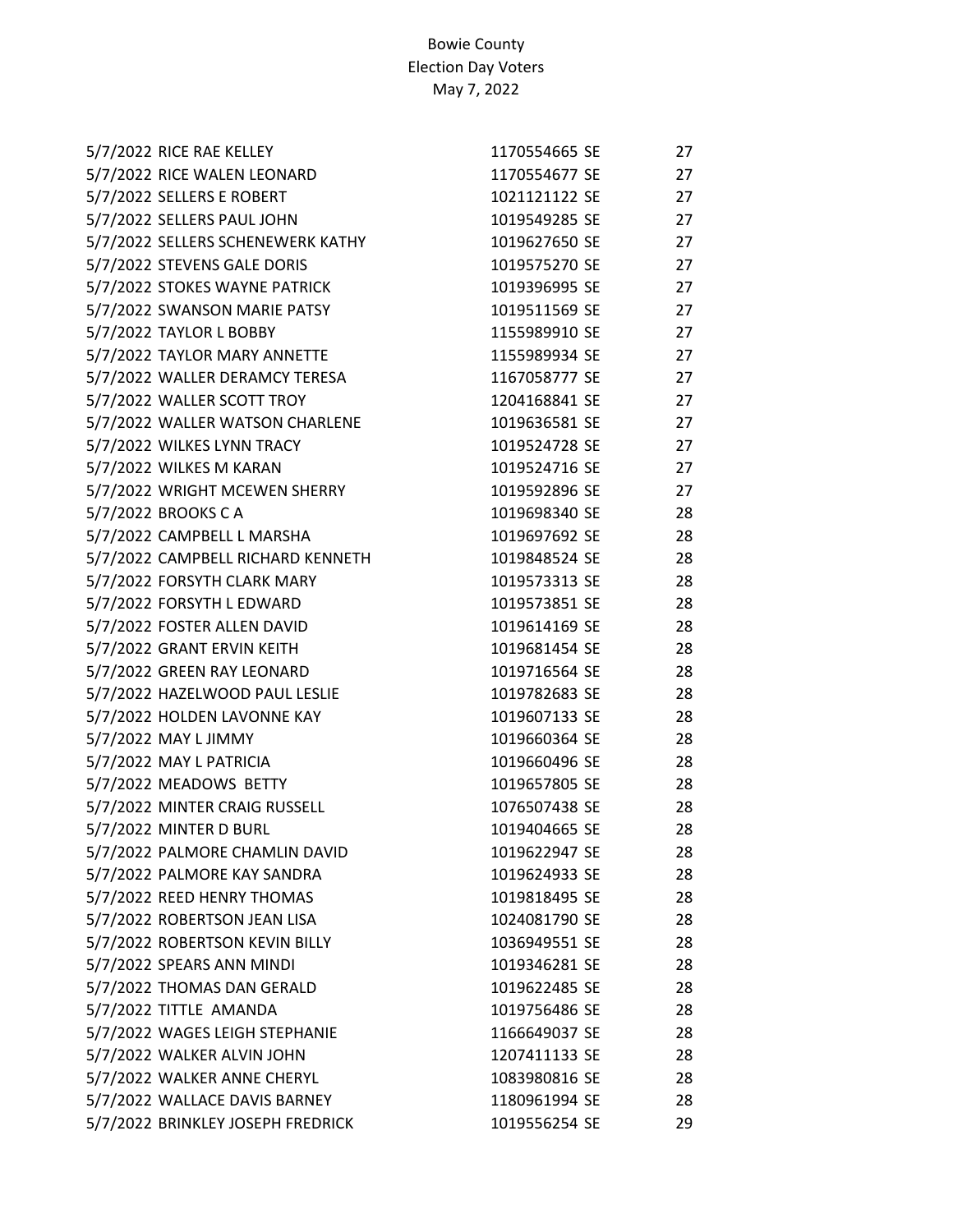| 5/7/2022 BRINKLEY K JUDY           | 1019701280 SE | 29 |
|------------------------------------|---------------|----|
| 5/7/2022 LERETTE G DANIEL          | 1219025685 SE | 29 |
| 5/7/2022 RATLIFF TENITA TWILLA     | 1207217481 SE | 29 |
| 5/7/2022 RATLIFF WILLIAM JAMES     | 1019725047 SE | 29 |
| 5/7/2022 RHEA J VICKI              | 1220724768 SE | 29 |
| 5/7/2022 ALLEN ELIZABETH LOIS      | 1220057014 SE | 30 |
| 5/7/2022 ALLEN GENE LARRY          | 1019608617 SE | 30 |
| 5/7/2022 ALLEN TURNEY VIRGINIA     | 1019319447 SE | 30 |
| 5/7/2022 ANDERSON LORRAINE JOYCE   | 1026946633 SE | 30 |
| 5/7/2022 ANDERSON WAYNE DENNIS     | 1019575329 SE | 30 |
| 5/7/2022 BAKER JEAN GLORIA         | 1012829235 SE | 30 |
| 5/7/2022 BAKER ROGER DWIGHT        | 1012829242 SE | 30 |
| 5/7/2022 BALMAIN E EMERSON         | 1019527560 SE | 30 |
| 5/7/2022 BALMAIN MARIE EVELYN      | 1019702495 SE | 30 |
| 5/7/2022 BANKS MELVIN              | 1019570249 SE | 30 |
| 5/7/2022 BATEMAN ELLEN LAURA       | 1019548275 SE | 30 |
| 5/7/2022 BRIDGES JACK BILLY        | 1019446493 SE | 30 |
| 5/7/2022 BUTLER COLE MATTHEW       | 1152318027 SE | 30 |
| 5/7/2022 CHEATWOOD FLOYD JAMES     | 1026439623 SE | 30 |
| 5/7/2022 COCHRAN JUDY              | 1019694065 SE | 30 |
| 5/7/2022 COCHRAN GLENN JIMMY       | 1019848405 SE | 30 |
| 5/7/2022 COFER VIRGINIA            | 1019641516 SE | 30 |
| 5/7/2022 COFER A TONY              | 1019694110 SE | 30 |
| 5/7/2022 COLLEY CLARK LESTER       | 1019572819 SE | 30 |
| 5/7/2022 COLLEY IRENE NELDA        | 1019329999 SE | 30 |
| 5/7/2022 DAVIS ALLEN JEREMY        | 1019448002 SE | 30 |
| 5/7/2022 DAVIS JEAN STEPHANY       | 1023629709 SE | 30 |
| 5/7/2022 EARNEST BROCK JUSTIN      | 2129159015 SE | 30 |
| 5/7/2022 EARNEST OWENS JENNIFER    | 2119810644 SE | 30 |
| 5/7/2022 EPPS ELIZABETH            | 1019602436 SE | 30 |
| 5/7/2022 FELTY PAUL WILLIAM        | 1019714617 SE | 30 |
| 5/7/2022 FOLTZ BINKLEY CHARLENE    | 1019848199 SE | 30 |
| 5/7/2022 FRANKLIN JOHN SAMUEL      | 1019421687 SE | 30 |
| 5/7/2022 GRIFFIN DUANE BILLY       | 1019564864 SE | 30 |
| 5/7/2022 HALE EUGENE KELLY         | 1019831367 SE | 30 |
| 5/7/2022 HALL KENNETH ORVILLE      | 1019679447 SE | 30 |
| 5/7/2022 HENSEL WARREN PAUL        | 1019514615 SE | 30 |
| 5/7/2022 HICKS DENAE SALENA        | 1021584609 SE | 30 |
| 5/7/2022 HICKS RAY DANIEL          | 1019366147 SE | 30 |
| 5/7/2022 HICKSON ANN SHIRLEY       | 1019536812 SE | 30 |
| 5/7/2022 HICKSON ROBERT ALTON      | 1019536808 SE | 30 |
| 5/7/2022 HOBSON MARIE LOILLA       | 1019805189 SE | 30 |
| 5/7/2022 HOOKER DYMCZENSKI PAULINE | 1019669523 SE | 30 |
| 5/7/2022 HUGHES JEAN KARLA         | 2157949009 SE | 30 |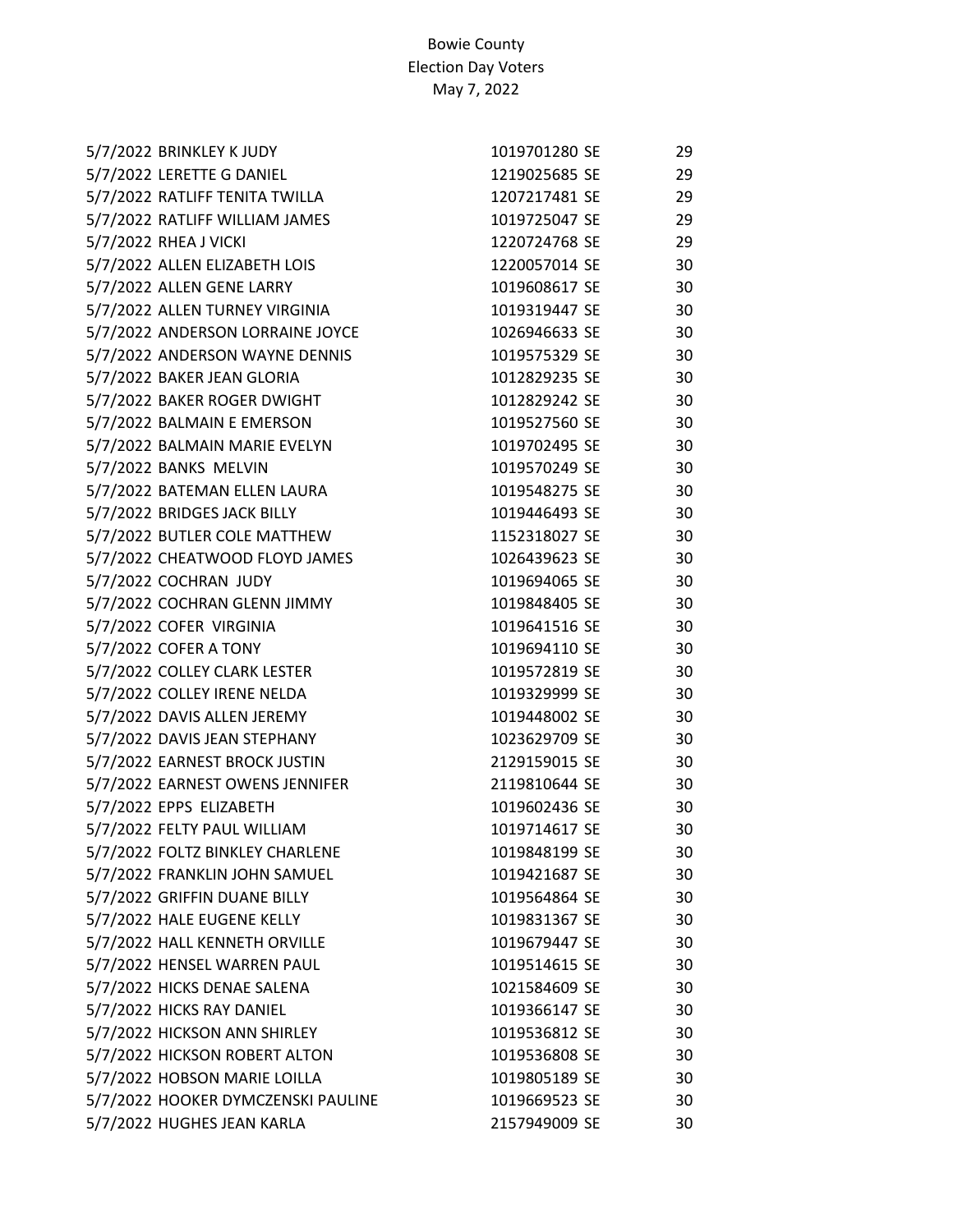| 5/7/2022 HUGHES L BOBBY             | 1019673862 SE | 30 |
|-------------------------------------|---------------|----|
| 5/7/2022 HUGHES WAYNE GARY          | 2157948998 SE | 30 |
| 5/7/2022 JEWELL CHRISTOPHER JOHN    | 1019415906 SE | 30 |
| 5/7/2022 JOHNSON EDWARD CHARLES     | 1019402941 SE | 30 |
| 5/7/2022 JOHNSON LANELL JANET       | 1019505901 SE | 30 |
| 5/7/2022 JONES ALLAN TERRY          | 1019600107 SE | 30 |
| 5/7/2022 JONES STEWART BRENDA       | 1019546426 SE | 30 |
| 5/7/2022 JONES TORRELL COSMAN       | 1180268756 SE | 30 |
| 5/7/2022 LANSDELL MARIE GINA        | 2170496448 SE | 30 |
| 5/7/2022 LATIMER THOMAS JASON       | 1019457049 SE | 30 |
| 5/7/2022 LEROY ALLEN JOSEPH         | 2166314043 SE | 30 |
| 5/7/2022 LOMAX D LINDA              | 1022864248 SE | 30 |
| 5/7/2022 LOVE SCOTT BRADLEY         | 1019395487 SE | 30 |
| 5/7/2022 MORRIS B MICHAEL           | 1019655608 SE | 30 |
| 5/7/2022 MORRIS KATHLEEN DONNA      | 1019471419 SE | 30 |
| 5/7/2022 MURCHISON FAYE VICKI       | 1019603863 SE | 30 |
| 5/7/2022 MURDOCK GENE BARRY         | 1019655122 SE | 30 |
| 5/7/2022 MURDOCK M PATRICIA         | 1019698863 SE | 30 |
| 5/7/2022 PERKINS LEANN KATHY        | 1019398087 SE | 30 |
| 5/7/2022 PERKINS WAYNE JEREMY       | 1019398073 SE | 30 |
| 5/7/2022 PRICE BATEMAN CARLA        | 1019778149 SE | 30 |
| 5/7/2022 QUINN MITCHELL MARY        | 1019465859 SE | 30 |
| 5/7/2022 QUINN WAYLON JAMES         | 1019356367 SE | 30 |
| 5/7/2022 RANEY FLETCHER JOHN        | 1162761663 SE | 30 |
| 5/7/2022 RANEY RAYE CHRISTIE        | 1022205774 SE | 30 |
| 5/7/2022 RASBERRY PRESTON TRAVIS    | 1019369573 SE | 30 |
| 5/7/2022 REID CRAWFORD DEBRA        | 1019508935 SE | 30 |
| 5/7/2022 REITER FOX RIDEN           | 2120057871 SE | 30 |
| 5/7/2022 REITER KAY NANCY           | 1019467775 SE | 30 |
| 5/7/2022 REITER RIDEN MARC          | 1019578595 SE | 30 |
| 5/7/2022 SACKETT JEAN CAROLYN       | 1019711424 SE | 30 |
| 5/7/2022 SAGERS N DOROTHY           | 1019645958 SE | 30 |
| 5/7/2022 SMITH EDWARD DONALD        | 1019643573 SE | 30 |
| 5/7/2022 STARKEY DONALD JAMES       | 1019520281 SE | 30 |
| 5/7/2022 STARKEY ELIZABETH MARGARET | 1019518485 SE | 30 |
| 5/7/2022 STOKER ROSE JANET          | 1019529438 SE | 30 |
| 5/7/2022 TRAYLOR ANN TERESA         | 1019460119 SE | 30 |
| 5/7/2022 TROTTER ELMORE             | 1019382874 SE | 30 |
| 5/7/2022 WELCH CHERYL               | 1019635567 SE | 30 |
| 5/7/2022 WHITLOCK MICHELLE BRANDY   | 1148237335 SE | 30 |
| 5/7/2022 WHITTEN SHANNON            | 1019317682 SE | 30 |
| 5/7/2022 WHITTEN DOUGLAS JEFFERY    | 1019527310 SE | 30 |
| 5/7/2022 WYLIE MARIE CATHERINE      | 2184221917 SE | 30 |
| 5/7/2022 WYLIE RAY LESLIE           | 2184221938 SE | 30 |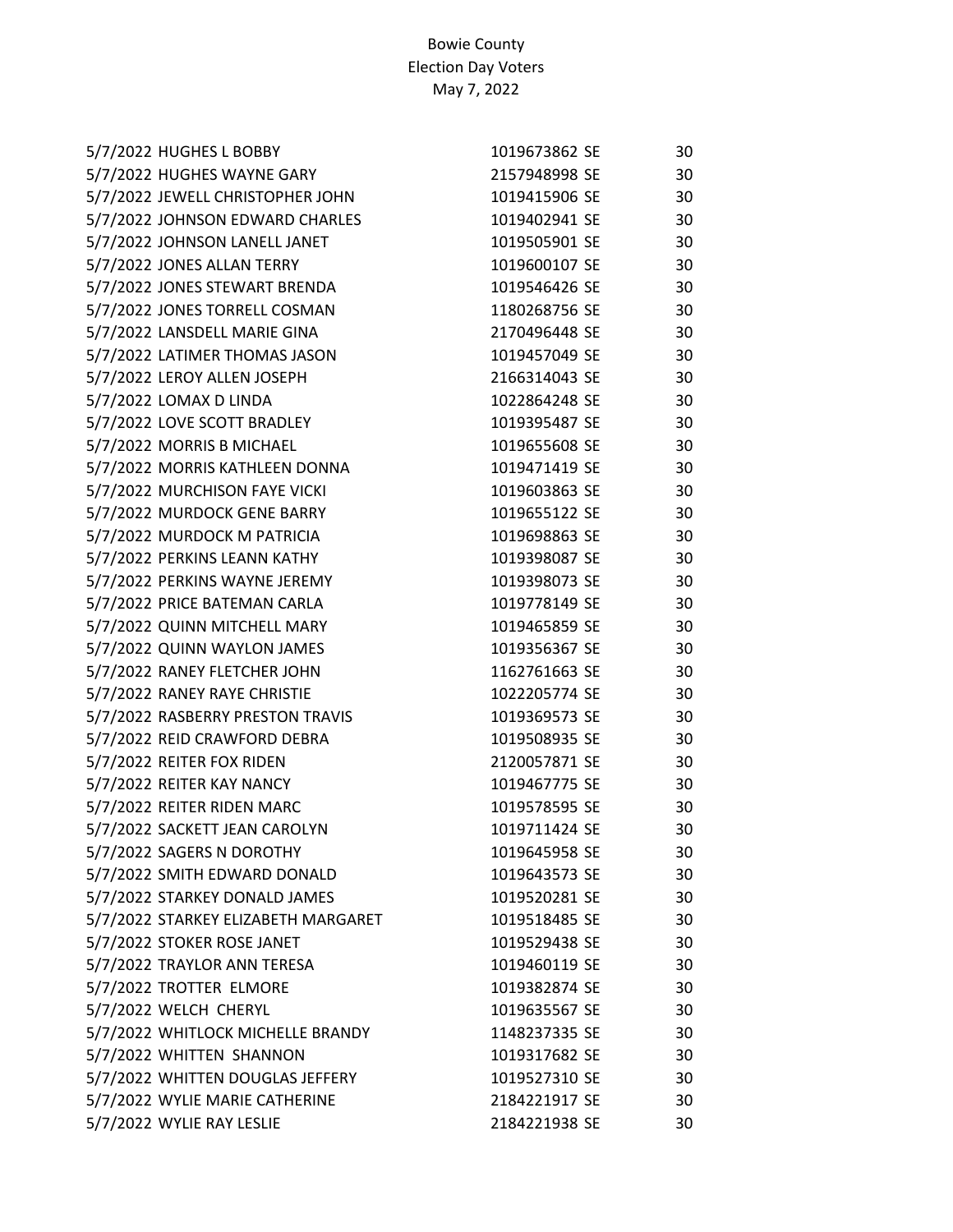| 5/7/2022 AKIN DIANE JUDY              | 1019708362 SE | 11A        |
|---------------------------------------|---------------|------------|
| 5/7/2022 AKIN DOUGLAS GEORGE          | 1019793944 SE | 11A        |
| 5/7/2022 AKIN GEORGE WILLINE          | 1019316557 SE | 11A        |
| 5/7/2022 ANDERSON SUMNER CARL         | 1019402121 SE | 11A        |
| 5/7/2022 ASHFORD SAULSBURY DEBRA      | 1019559915 SE | 11A        |
| 5/7/2022 ASHFORD THOMAS KEVIN         | 1019588362 SE | 11A        |
| 5/7/2022 BELL JOHN                    | 2126252811 SE | 11A        |
| 5/7/2022 BOSHER EVANS BARBARA         | 1146812638 SE | 11A        |
| 5/7/2022 BOSHER WAYNE ROBERT          | 1198450198 SE | 11A        |
| 5/7/2022 BRENNAN EDWARD ROBERT        | 1129301141 SE | <b>11A</b> |
| 5/7/2022 BRENNAN LITTON CAROLYN       | 1149788560 SE | 11A        |
| 5/7/2022 CLARK KAY MARSHA             | 2185574134 SE | 11A        |
| 5/7/2022 COLLINS LYNN JIMMY           | 1168860190 SE | 11A        |
| 5/7/2022 FOSTER OSBORN JOHN           | 2184457429 SE | 11A        |
| 5/7/2022 GILLEY DAN MICHAEL           | 1019371231 SE | 11A        |
| 5/7/2022 HARRELL PATRICIA             | 2189420227 SE | 11A        |
| 5/7/2022 HARRELL JEAN CARRIE          | 2190622398 SE | 11A        |
| 5/7/2022 JONES BRUMFIELD SUE          | 1019574482 SE | 11A        |
| 5/7/2022 JONES LYNN BOBBY             | 1019574495 SE | 11A        |
| 5/7/2022 LEE JANE CATHY               | 1019572032 SE | 11A        |
| 5/7/2022 NEWTON SHAW MELINDA MARY     | 2155217541 SE | 11A        |
| 5/7/2022 SCHIMMING DEBORAH            | 1019847331 SE | 11A        |
| 5/7/2022 SCHIMMING FREDRICK ALAN      | 1019579490 SE | 11A        |
| 5/7/2022 SHAW WYNN RALPH              | 1019413793 SE | 11A        |
| 5/7/2022 WAITS DEAN GREGORY           | 1019749842 SE | 11A        |
| 5/7/2022 WOODS KATHRYN MARY           | 1035467158 SE | 11A        |
| 5/7/2022 YOUNGBLOOD SHARON            | 1019747648 SE | 11A        |
| 5/7/2022 CALHOON ALEXANDER GREGORY    | 1055880922 SE | 12A        |
| 5/7/2022 CALHOON DIANA TANYA          | 1019445234 SE | 12A        |
| 5/7/2022 NORTON DANIEL GRADY          | 1019588701 SE | 12A        |
| 5/7/2022 NORTON LYNN CYNTHIA          | 1019587058 SE | 12A        |
| 5/7/2022 ALLEN GEAN SALLY             | 1019434655 SE | 14A        |
| 5/7/2022 BAGBY HILL MINGO             | 1019596563 SE | 14A        |
| 5/7/2022 BAYLESS KRISTINE EDITH       | 1019508133 SE | 14A        |
| 5/7/2022 BAYLESS LEE SIDNEY           | 1019448751 SE | 14A        |
| 5/7/2022 CONKLETON PRESTON DOUGLAS    | 1019488069 SE | 14A        |
| 5/7/2022 EGGENBURGER MCKINLEY WILLIAM | 1019570914 SE | 14A        |
| 5/7/2022 FIELDS M AGNES               | 1019685189 SE | 14A        |
| 5/7/2022 FORRESTER FRANCES            | 1019684570 SE | 14A        |
| 5/7/2022 GARRETSON AUTRY BEN          | 1019587724 SE | 14A        |
| 5/7/2022 GRIFFIN G JANET              | 1019578405 SE | 14A        |
| 5/7/2022 GRIFFIN GAIL CORNELIA        | 1019582316 SE | 14A        |
| 5/7/2022 GRIFFIN JEAN BOBBIE          | 1019555395 SE | 14A        |
| 5/7/2022 GRIFFIN LEE BIRDIE           | 1019680838 SE | 14A        |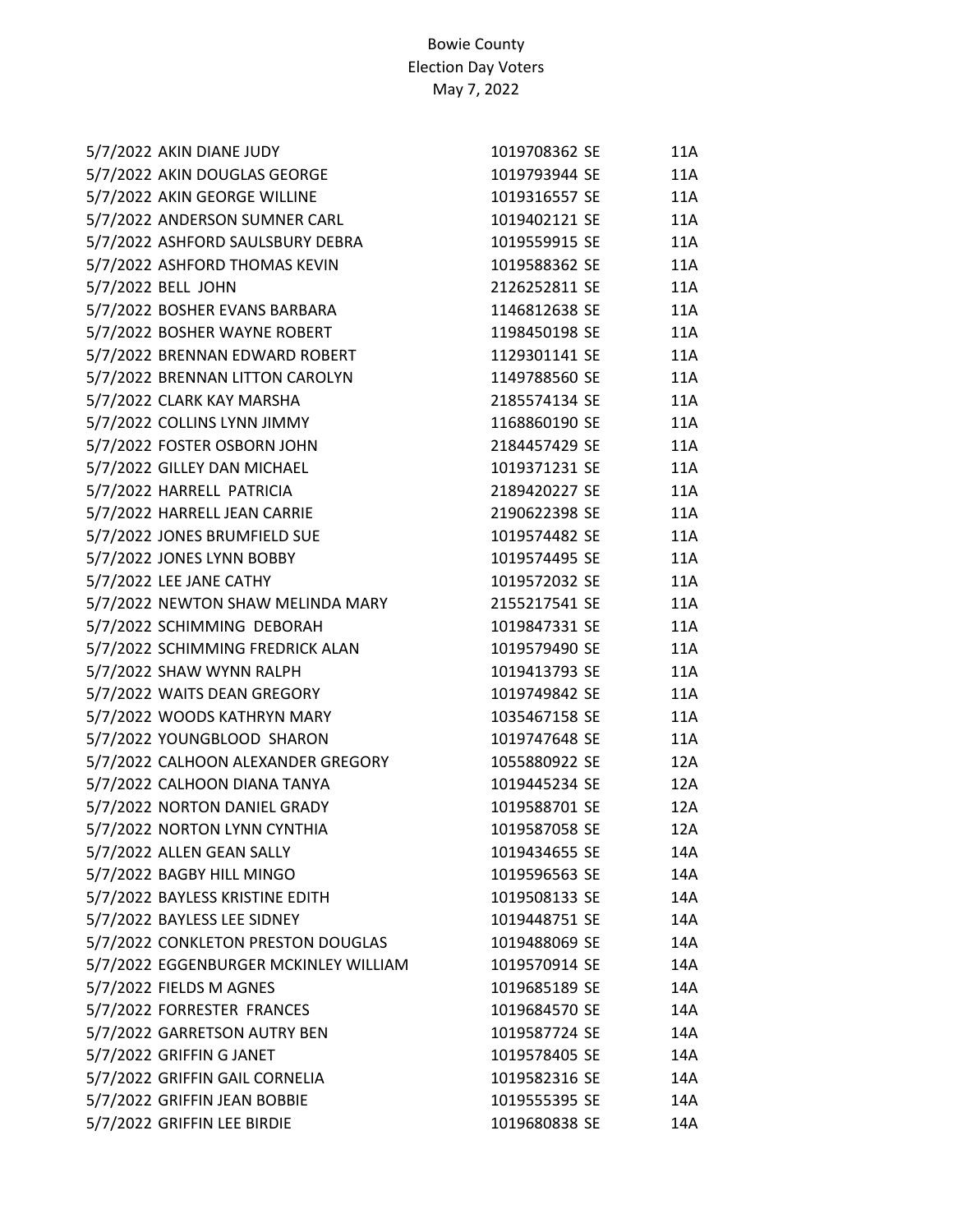| 5/7/2022 HAYWOOD NICOLE SAMIYA     | 2179629338 SE | 14A |
|------------------------------------|---------------|-----|
| 5/7/2022 HENDERSON DONN ANGELA     | 1019424956 SE | 14A |
| 5/7/2022 HENDERSON YVONNE VERONICA | 1019316733 SE | 14A |
| 5/7/2022 HOOKS LEE JOHNNY          | 1019475701 SE | 14A |
| 5/7/2022 HOUSE MARTHA              | 1019621195 SE | 14A |
| 5/7/2022 HUNTER ANNE HEATHER       | 1141525028 SE | 14A |
| 5/7/2022 HURD DENICE RHONDA        | 1019437358 SE | 14A |
| 5/7/2022 HURD RYAN CHRISTOPHER     | 2165644206 SE | 14A |
| 5/7/2022 JENNINGS HARREL ROY       | 1019830091 SE | 14A |
| 5/7/2022 JONES FAYE LIDA           | 1019671445 SE | 14A |
| 5/7/2022 LANCASTER PRICE KENNETH   | 1019527587 SE | 14A |
| 5/7/2022 LATTIER CARROLL ROSELAND  | 1019720721 SE | 14A |
| 5/7/2022 MELTON CLAUDENE ADAIR     | 1019468168 SE | 14A |
| 5/7/2022 MELTON EDWARD CHARLES     | 1019535527 SE | 14A |
| 5/7/2022 MELTON NIX CONNER         | 2167517734 SE | 14A |
| 5/7/2022 MILLER SETH JUSTIN        | 1019323811 SE | 14A |
| 5/7/2022 PATTERSON KAY SUSAN       | 1019357452 SE | 14A |
| 5/7/2022 PATTERSON ODELL ROGER     | 1019382343 SE | 14A |
| 5/7/2022 RILEY KAY SANDRA          | 1019557261 SE | 14A |
| 5/7/2022 SMALLWOOD LYNE KATIE      | 2139836104 SE | 14A |
| 5/7/2022 SNYDER ALLAN CURTIS       | 1042507414 SE | 14A |
| 5/7/2022 STONE ANN MYRTLE          | 1019309768 SE | 14A |
| 5/7/2022 STUARD BREON KAMERON      | 2161272937 SE | 14A |
| 5/7/2022 TURNER CHET               | 1019622526 SE | 14A |
| 5/7/2022 TYSON D SARAH             | 1019637775 SE | 14A |
| 5/7/2022 TYSON SMELSER WILLIAM     | 1019637799 SE | 14A |
| 5/7/2022 WARD LEE JOSHUA           | 2155870821 SE | 14A |
| 5/7/2022 WARNER GEORGE FRANK       | 1019413622 SE | 14A |
| 5/7/2022 WARNER MARIE SUSAN        | 1145595664 SE | 14A |
| 5/7/2022 BAYLESS HENRY DOUGLAS     | 1022250293 SE | 16A |
| 5/7/2022 BAYLESS VIOLA EVELYN      | 1022250326 SE | 16A |
| 5/7/2022 BURRIS ELLEN MARTHA       | 1019772669 SE | 16A |
| 5/7/2022 KIRBY CJESSE              | 1019669736 SE | 16A |
| 5/7/2022 KIRBY MELTON PAMELA       | 1019567071 SE | 16A |
| 5/7/2022 MCCARTY DAVIS GERALD      | 1019502582 SE | 16A |
| 5/7/2022 ROGERS LYNN TERRI         | 1185960481 SE | 16A |
| 5/7/2022 ROGERS MICHAEL WILLIAM    | 1185831470 SE | 16A |
| 5/7/2022 WEST ANN SHEILA           | 1152475506 SE | 16A |
| 5/7/2022 WEST CHRISTOPHER RYAN     | 1019837824 SE | 16A |
| 5/7/2022 CARR DUFFER BROOKE        | 1175599266 SE | 18A |
| 5/7/2022 HOUSTON MOSS GWENDOLYN    | 1019549216 SE | 18A |
| 5/7/2022 WILSON KARL KENNETH       | 1019784759 SE | 18A |
| 5/7/2022 HARPER DANIELLE BRITTNEY  | 1193262263 SE | 1A  |
| 5/7/2022 MCCARLEY MARGARET         | 1019847558 SE | 1A  |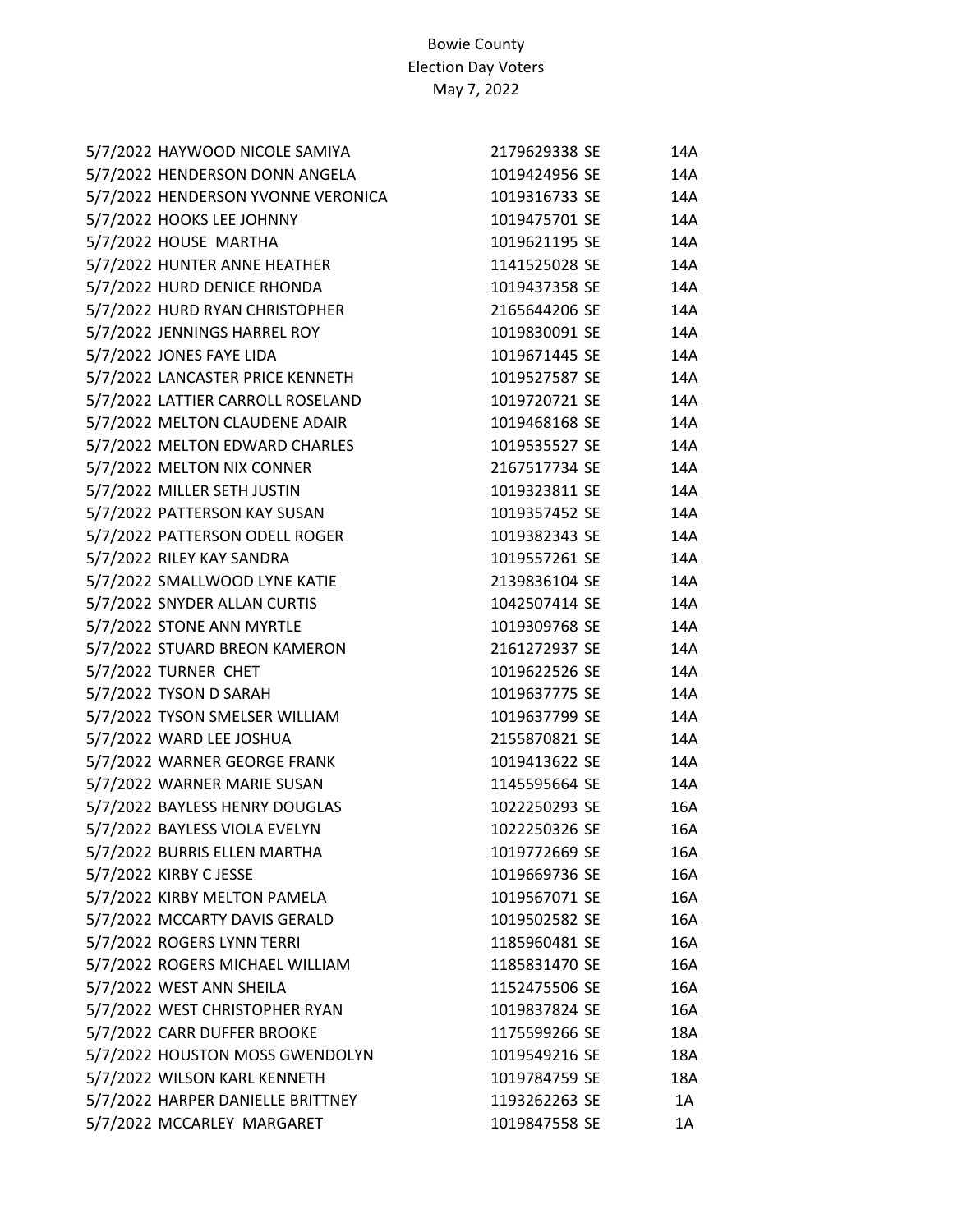| 5/7/2022 MOSS-ADKINS CATHERINE SUSIE | 1186196560 SE | 1A  |
|--------------------------------------|---------------|-----|
| 5/7/2022 NIPPER ANTHONY TERRY        | 1019730005 SE | 1A  |
| 5/7/2022 NIPPER KAY LORNA            | 1019729572 SE | 1A  |
| 5/7/2022 NIPPER MARIE ELENA          | 1019767485 SE | 1A  |
| 5/7/2022 ADAMS DEAN FRANCES          | 1019338754 SE | 1B  |
| 5/7/2022 ALTON BEATRICE ZELDA        | 1184702748 SE | 1B  |
| 5/7/2022 BLOCK LINDA                 | 1019570038 SE | 1B  |
| 5/7/2022 BRIDGES GLYNN BRITTIAN      | 1164487884 SE | 1B  |
| 5/7/2022 BRIDGES MICHAEL JOSEPH      | 1019531736 SE | 1B  |
| 5/7/2022 HODGE LINDA                 | 1019609794 SE | 1B  |
| 5/7/2022 HODGE RAY THOMAS            | 1019609804 SE | 1B  |
| 5/7/2022 NEWSOM EDWARD BILLY         | 1019686644 SE | 1B  |
| 5/7/2022 NEWSOM WALKER FONDA         | 1019695772 SE | 1B  |
| 5/7/2022 STURDIVANT JONES MARY       | 1019569906 SE | 1B  |
| 5/7/2022 WILLIAMS NIKIA              | 1168723703 SE | 1B  |
| 5/7/2022 BETTS D O                   | 1019547888 SE | 20A |
| 5/7/2022 CROUCH LYNN GARY            | 2133931911 SE | 20A |
| 5/7/2022 HOOKS OMAZELL               | 1019674642 SE | 20A |
| 5/7/2022 SMITH FLOY                  | 1019608808 SE | 20A |
| 5/7/2022 SMITH ALAN JASON            | 1062481997 SE | 20A |
| 5/7/2022 WANDREY JAMES DENNIS        | 1019512283 SE | 20A |
| 5/7/2022 WRIGHT SAM                  | 1019487400 SE | 20A |
| 5/7/2022 BUTTRAM COYLE REBECCA       | 1019696482 SE | 22A |
| 5/7/2022 ESTES HOLT JEFFREY          | 1019389187 SE | 22A |
| 5/7/2022 HUNT LEE DONNA              | 1019543759 SE | 22A |
| 5/7/2022 KENNEDY LEE LEAH            | 1019670446 SE | 22A |
| 5/7/2022 MARTIN EARL TIMOTHY         | 1019660871 SE | 22A |
| 5/7/2022 MEADOWS CATHY               | 1019541509 SE | 22A |
| 5/7/2022 MEADOWS GORDON PAUL         | 1019570126 SE | 22A |
| 5/7/2022 MURPHY ELIZABETH HOPE       | 2165073854 SE | 22A |
| 5/7/2022 MURPHY KYLE DAVID           | 1021122253 SE | 22A |
| 5/7/2022 MURPHY L TINA               | 1021142124 SE | 22A |
| 5/7/2022 PHILLIPS ANN PAIGE          | 1019603973 SE | 22A |
| 5/7/2022 PHILLIPS LEE CHUCK          | 1019665539 SE | 22A |
| 5/7/2022 SLIDER M LAMENA             | 1019643876 SE | 22A |
| 5/7/2022 SLIDER W RACHEL             | 1019847090 SE | 22A |
| 5/7/2022 WILSON MAX RICKY            | 1019602254 SE | 22A |
| 5/7/2022 CASTEEL HOWARD WILLIE       | 1019712911 SE | 2A  |
| 5/7/2022 CASTEEL JEAN SHIRLEY        | 1019341701 SE | 2A  |
| 5/7/2022 CHASTEEN LEE GARY           | 1019729016 SE | 2A  |
| 5/7/2022 CHASTEEN ZOE PAMELA         | 1019499050 SE | 2A  |
| 5/7/2022 PEAVEY LESTER WILLIAM       | 1019460502 SE | 2A  |
| 5/7/2022 TATUM N BOBBIE              | 1019370643 SE | 2B  |
| 5/7/2022 BLANKENSHIP PAUL RICHARD    | 1019735474 SE | 3A  |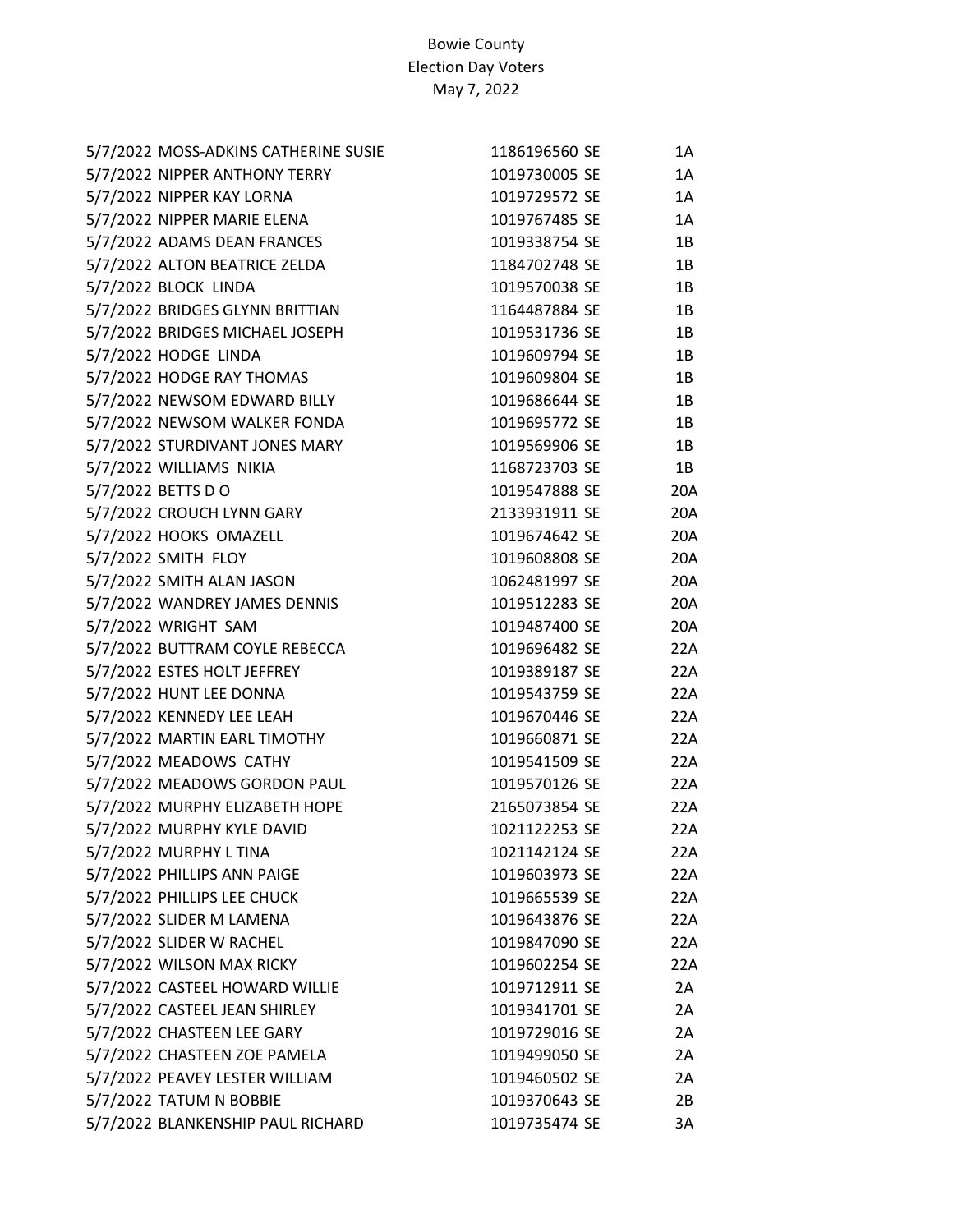| 5/7/2022 CLARK HAWLEY KRISTI          | 1019428819 SE | 3A |
|---------------------------------------|---------------|----|
| 5/7/2022 COVERT ALAN KIRK             | 1019508318 SE | 3A |
| 5/7/2022 ENGLEDOWL GAIL ANGELA        | 1188195756 SE | 3A |
| 5/7/2022 ENGLEDOWL THOMAS HARRELL     | 1019716457 SE | 3A |
| 5/7/2022 FLOYD ROWE KAREN             | 1111477160 SE | 3A |
| 5/7/2022 HELMICK ANN JUDITH           | 1218888891 SE | 3A |
| 5/7/2022 HELMICK DAVID LESTER         | 1219517358 SE | 3A |
| 5/7/2022 LAWSON LEE ANDREW            | 1019775684 SE | 3A |
| 5/7/2022 LOPEZ RICARDO                | 1019526578 SE | 3A |
| 5/7/2022 ORNBERG LADAWNA MISTY        | 2150323290 SE | 3A |
| 5/7/2022 ORNBERG THOR THOMAS          | 2144516963 SE | 3A |
| 5/7/2022 PARKER JOSEPH HARRY          | 1019398060 SE | 3A |
| 5/7/2022 CHAVEZ A CHRISTINE           | 2142966386 SE | 3B |
| 5/7/2022 DEDMON DESHAUN LAQUITA       | 1019319304 SE | 3B |
| 5/7/2022 HASLEY ALLEN EDWARD          | 1019607534 SE | 3B |
| 5/7/2022 HASLEY REED KAREN            | 1019648725 SE | 3B |
| 5/7/2022 MERRIMAN DRU-ANN             | 1173975317 SE | 3B |
| 5/7/2022 POWELL O KATHERINE           | 1019735921 SE | 3B |
| 5/7/2022 RIGDON DAVID JOHN            | 1019538732 SE | 3B |
| 5/7/2022 SANDERSON DALE AUBRY         | 1019562178 SE | 3B |
| 5/7/2022 SILKEY JEANNINE              | 2127390189 SE | 3B |
| 5/7/2022 BRIGHT THERON RONALD         | 1019535349 SE | 4А |
| 5/7/2022 COLLINS BLAINE DERRICK       | 1042420181 SE | 4А |
| 5/7/2022 EDWARDS ANN JUDY             | 1021842676 SE | 4А |
| 5/7/2022 MARTIN TRENISE TENEQUA       | 2135076589 SE | 4А |
| 5/7/2022 ANDREWS DIANE SANDRA         | 1060348575 SE | 4B |
| 5/7/2022 ANDREWS LEE TERRY            | 2119681225 SE | 4B |
| 5/7/2022 BROWN DON LARRY              | 1019396660 SE | 4B |
| 5/7/2022 BROWN JUANITA DEBORAH        | 1019387464 SE | 4B |
| 5/7/2022 COLTON FOWLER ANN LISA       | 1143725363 SE | 4B |
| 5/7/2022 COLTON-FOWLER ELLEN JENNIFER | 1159753217 SE | 4B |
| 5/7/2022 EUBANKS ALAN JOHN            | 2158597162 SE | 4B |
| 5/7/2022 HARRIS LYNN JONI             | 1219470671 SE | 4B |
| 5/7/2022 HARRIS WARTHAN JAMES         | 1219470685 SE | 4B |
| 5/7/2022 HARTSHORN K KALLULU          | 1019621032 SE | 4B |
| 5/7/2022 HARTSHORN PATRICK MICHAEL    | 1219878489 SE | 4B |
| 5/7/2022 MOLTRUM RAE ANGELA           | 2162684966 SE | 4B |
| 5/7/2022 NICKLAS MARY                 | 1019564413 SE | 4B |
| 5/7/2022 NICKLAS EDWARD MARK          | 1019620411 SE | 4B |
| 5/7/2022 PAXTON RAY WILLIAM           | 2162285891 SE | 4B |
| 5/7/2022 RIGDON JOSEPH WILLIAM        | 1019408623 SE | 4B |
| 5/7/2022 RIGDON WOOD SHEILA           | 1019468199 SE | 4B |
| 5/7/2022 STANLEY COLTON BEVERLY       | 2159205858 SE | 4B |
| 5/7/2022 STEENBORG VERNON WILLIAM     | 1019596898 SE | 4B |
|                                       |               |    |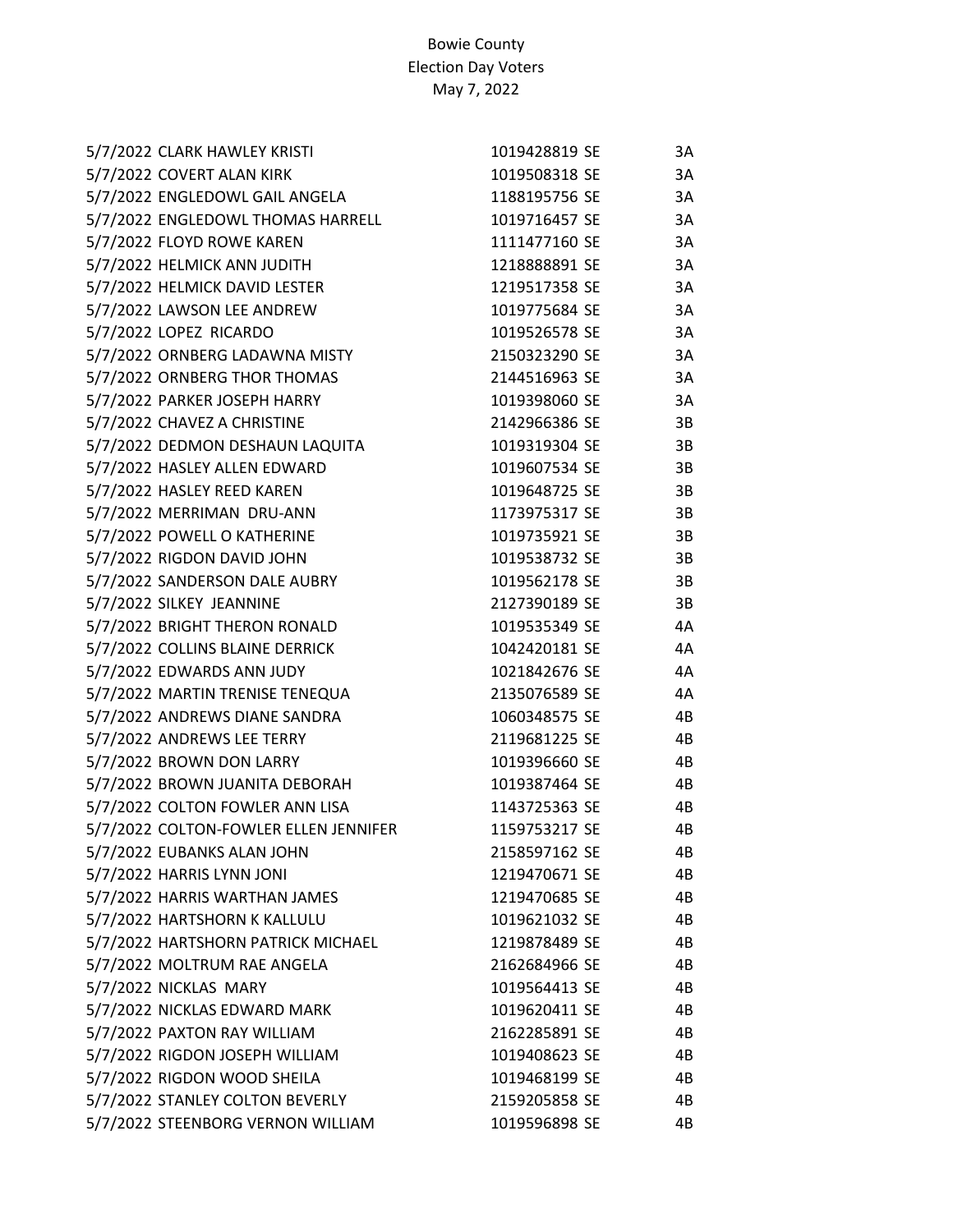| 5/7/2022 VANDYGRIFF LYNN DAVID       | 1002040385 SE | 4B        |
|--------------------------------------|---------------|-----------|
| 5/7/2022 ALEXANDER LEON WALTER       | 1141933569 SE | 4C        |
| 5/7/2022 ALEXANDER MAY SUSAN         | 1141091532 SE | 4C        |
| 5/7/2022 DYMOTT DE LARRY             | 1019768450 SE | 4C        |
| 5/7/2022 GENTRY WAYNE MICHAEL        | 2124636742 SE | 4C        |
| 5/7/2022 HAWTHORNE LINN RICKY        | 2133378465 SE | 4C        |
| 5/7/2022 INGRAM JENNELL VIOLA        | 1019710010 SE | 4C        |
| 5/7/2022 INGRAM RAY DOUGLAS          | 1019710006 SE | 4C        |
| 5/7/2022 MILLER BURKINS CHARLOTTE    | 1019589671 SE | 4C        |
| 5/7/2022 WALLER DENISE SHARON        | 1146400702 SE | 4C        |
| 5/7/2022 DAVIS KAYE DEBORAH          | 1019467042 SE | 5A        |
| 5/7/2022 HUMBER HELEN                | 1019673453 SE | 5A        |
| 5/7/2022 HUMBER WOLFE RICHARD        | 1019673469 SE | 5A        |
| 5/7/2022 NOBLE A JOAN                | 2120574384 SE | <b>5A</b> |
| 5/7/2022 ROBERTS E KIP               | 1019647572 SE | <b>5A</b> |
| 5/7/2022 ROBERTS SUE JANIS           | 1019557288 SE | 5A        |
| 5/7/2022 ADDISON KAY SUSAN           | 1019402113 SE | 5C        |
| 5/7/2022 ADDISON M JEFF              | 1019387687 SE | 5C        |
| 5/7/2022 ADDISON MANSFIELD JORDAN    | 1213411418 SE | 5C        |
| 5/7/2022 AINSLEY ANN EARLENE         | 1019384242 SE | 5C        |
| 5/7/2022 AINSLEY CHARLES WILLIAM     | 1019384257 SE | 5C        |
| 5/7/2022 AKIN MICHELLE ANGELA        | 1020749437 SE | 5C        |
| 5/7/2022 AKIN WAYNE ERIC             | 1020749428 SE | 5C        |
| 5/7/2022 ALVARADO CECILIA            | 1212142290 SE | 5C        |
| 5/7/2022 AMUSSEN PHILLIP GREGORY     | 1197242331 SE | 5C        |
| 5/7/2022 AMUSSEN RENE DONNA          | 1197242246 SE | 5C        |
| 5/7/2022 ATTAWAY HAGLER GLENDA       | 1019608672 SE | 5C        |
| 5/7/2022 ATTAWAY STEVEN LARRY        | 1019608686 SE | 5C        |
| 5/7/2022 AVARD M ALAN                | 1019723089 SE | 5C        |
| 5/7/2022 AVARD RENEE AMBER           | 1019339894 SE | 5C        |
| 5/7/2022 BLACK BENNETT JASON         | 2178113285 SE | 5C        |
| 5/7/2022 BLACK WHITNEY ANNABELLE     | 2188077575 SE | 5C        |
| 5/7/2022 BLANKENSHIP LEONARD CHARLES | 1019739611 SE | 5C        |
| 5/7/2022 BLANKENSHIP REED SUSAN      | 1173200300 SE | 5C        |
| 5/7/2022 BLEDSOE ANN KEELY           | 1019526203 SE | 5C        |
| 5/7/2022 BONE L JEFFREY              | 1022001484 SE | 5C        |
| 5/7/2022 BONE PARTIN DAWN            | 1022001510 SE | 5C        |
| 5/7/2022 BOYD EDWARD GEORGE          | 1022084780 SE | 5C        |
| 5/7/2022 BOYD EVAN DAVID             | 1117604261 SE | 5C        |
| 5/7/2022 BOYD HUGH ROBERT            | 1019699438 SE | 5C        |
| 5/7/2022 BOYD SUZANNE JO             | 1019518617 SE | 5C        |
| 5/7/2022 BRIGHT ANN SUMER            | 2134995983 SE | 5C        |
| 5/7/2022 BRIGHT STEVENS RHETT        | 1179784630 SE | 5C        |
| 5/7/2022 BROWN ANNE LISA             | 2172459581 SE | 5C        |
|                                      |               |           |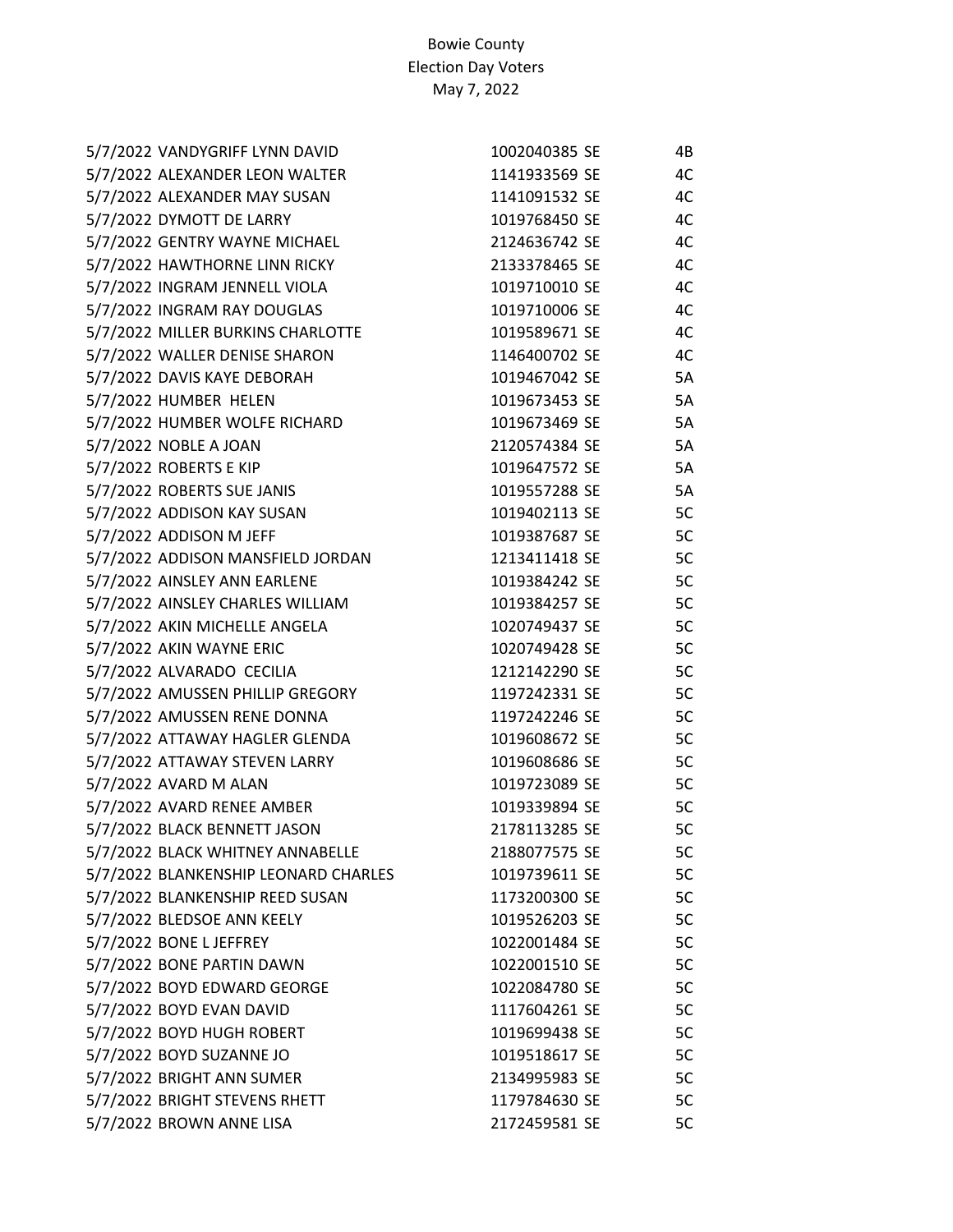| 5/7/2022 BROWN RANDALL MARK        | 2172459743 SE | 5C |
|------------------------------------|---------------|----|
| 5/7/2022 BUDZILOWSKI CURTIS JAY    | 2155104388 SE | 5C |
| 5/7/2022 BURKHART LOU GLENDA       | 2179769070 SE | 5C |
| 5/7/2022 BURKHART LOUIS RICHARD    | 2179769036 SE | 5C |
| 5/7/2022 CALHOON RAYMOND LANCE     | 1019500604 SE | 5C |
| 5/7/2022 CAMPBELL EVERETT MITCHELL | 1022465816 SE | 5C |
| 5/7/2022 CHAPPEL LEE WILMA         | 1019536444 SE | 5C |
| 5/7/2022 COLLINS DANIELS GENIVEE   | 2155836456 SE | 5C |
| 5/7/2022 CONNOLLY ANNE CAREE       | 2155708346 SE | 5C |
| 5/7/2022 COOK JOSEPH CALEB         | 1040424203 SE | 5C |
| 5/7/2022 CRAYTOR ANDREW CARSON     | 1210309243 SE | 5C |
| 5/7/2022 DANIEL LYN KARA           | 1019465262 SE | 5C |
| 5/7/2022 DAVIDSON CYNTHIA          | 1019775031 SE | 5C |
| 5/7/2022 DAVIS BETH LEE            | 1019797955 SE | 5C |
| 5/7/2022 DAVIS DUANE GREGORY       | 1019521636 SE | 5C |
| 5/7/2022 DAVIS SHEA ERIN           | 1019711344 SE | 5C |
| 5/7/2022 DAWSON YVONNE CAROL       | 1019479866 SE | 5C |
| 5/7/2022 DEFOY PATRICK DAVID       | 1019822194 SE | 5C |
| 5/7/2022 DODD WAYNE BOBBY          | 1037513816 SE | 5C |
| 5/7/2022 DRUHAN JAMES HUNTER       | 2143558142 SE | 5C |
| 5/7/2022 DRUHAN LYNN DIXIE         | 1019522872 SE | 5C |
| 5/7/2022 ELLIOTT ANNE ERIN         | 2148368988 SE | 5C |
| 5/7/2022 ELLIOTT ANNE ETTA         | 2148175820 SE | 5C |
| 5/7/2022 ELLIOTT THOMAS IAN        | 2145718832 SE | 5C |
| 5/7/2022 EMILIA JOSEPH EDWARD      | 1019592170 SE | 5C |
| 5/7/2022 EMILIA MARIE TINA         | 1019528598 SE | 5C |
| 5/7/2022 ESTES BLAKE WILLIAM       | 2169217583 SE | 5C |
| 5/7/2022 ESTES G JAMES             | 1211946703 SE | 5C |
| 5/7/2022 ESTES LEIGH MEREDITH      | 1202659451 SE | 5C |
| 5/7/2022 FELDER RAY BRIAN          | 2184042560 SE | 5C |
| 5/7/2022 FLOURNOY RENEE DEANNA     | 1058088609 SE | 5C |
| 5/7/2022 FONTAINE DAVIES JOY       | 1019619091 SE | 5C |
| 5/7/2022 FONTAINE MOORES LEE       | 1019619101 SE | 5C |
| 5/7/2022 FOREMAN D SHON            | 1190209721 SE | 5C |
| 5/7/2022 FOREMAN ELIZABETH TONYA   | 1177923543 SE | 5C |
| 5/7/2022 FORMES BETH LAURA         | 1047822039 SE | 5C |
| 5/7/2022 FRENCH JEAN PEGGY         | 1019467515 SE | 5C |
| 5/7/2022 GIBSON SUZANNE            | 1019486902 SE | 5C |
| 5/7/2022 GIBSON DEAN MICHAEL       | 1019525963 SE | 5C |
| 5/7/2022 GORE A GARY               | 1019631266 SE | 5C |
| 5/7/2022 GORE LYNN CINDY           | 1019560308 SE | 5C |
| 5/7/2022 GORE R MELBA              | 1019631278 SE | 5C |
| 5/7/2022 GRAY CLAYTON SCOTT        | 2147239862 SE | 5C |
| 5/7/2022 GRAY REBECCA VIRGINIA     | 2147202273 SE | 5C |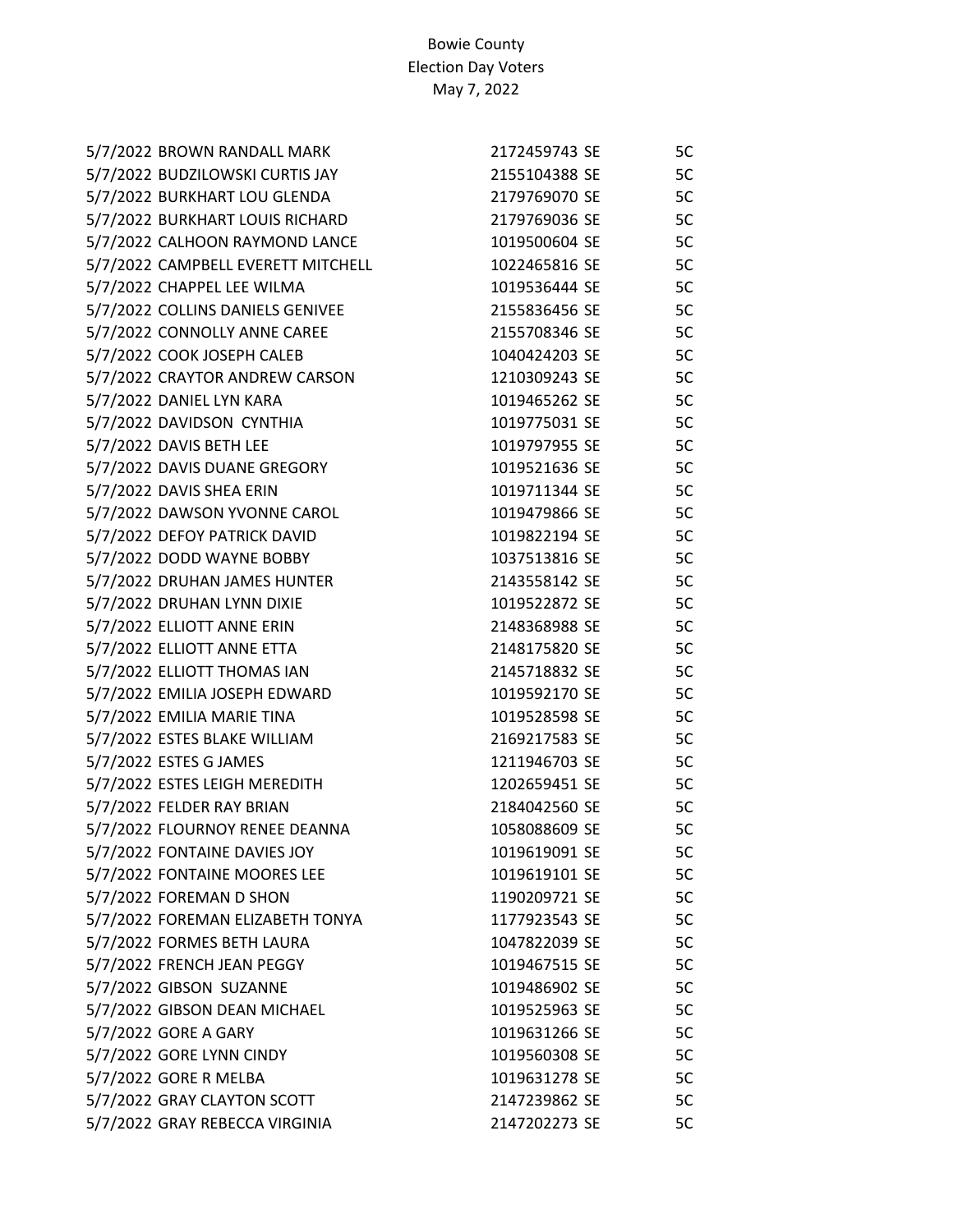| 5/7/2022 HARLAND PAUL TIMOTHY         | 1019363984 SE | 5C |
|---------------------------------------|---------------|----|
| 5/7/2022 HARLAND RAE CHRISTY          | 1019412912 SE | 5C |
| 5/7/2022 HARRIS KAY HOLLAND           | 1183023583 SE | 5C |
| 5/7/2022 HART LOUISE STACY            | 2144304690 SE | 5C |
| 5/7/2022 HARVEY J CARLOS              | 1019677408 SE | 5C |
| 5/7/2022 HARVEY SCOTT STEVEN          | 1026864625 SE | 5C |
| 5/7/2022 HAWKINS R PAULA              | 1019847982 SE | 5C |
| 5/7/2022 HAWKINS R WAYNE              | 1019677355 SE | 5C |
| 5/7/2022 HAWKINS VAUGHN ROSE KAYLA    | 2152124158 SE | 5C |
| 5/7/2022 HEDRICK J MARY               | 1019682402 SE | 5C |
| 5/7/2022 HENRY ANN LISA               | 1019778773 SE | 5C |
| 5/7/2022 HENSLEY NICOLE MEAGAN        | 1022258103 SE | 5C |
| 5/7/2022 HENSLEY RAY JASON            | 2176344305 SE | 5C |
| 5/7/2022 HEVER MICHELLE LISA          | 1211279086 SE | 5C |
| 5/7/2022 HEVER PAUL JOHN              | 1211279072 SE | 5C |
| 5/7/2022 HLAVINKA CHARLES DAVID       | 1019452975 SE | 5C |
| 5/7/2022 HLAVINKA MICHELLE MARGARET   | 1019468873 SE | 5C |
| 5/7/2022 HOLLINGSWORTH EDWARD CHARLES | 1019538980 SE | 5C |
| 5/7/2022 HOSTUTLER HEIDE KAREN        | 1195391653 SE | 5C |
| 5/7/2022 HOWREN GARRETT DONALD        | 1019845871 SE | 5C |
| 5/7/2022 HOWREN JANE SUSAN            | 1019590756 SE | 5C |
| 5/7/2022 HUNTER AUNDRIA G             | 1192149755 SE | 5C |
| 5/7/2022 HUNTER ANDREW HERMAN         | 1188395880 SE | 5C |
| 5/7/2022 ICENHOWER LEA PAIGE          | 1019622542 SE | 5C |
| 5/7/2022 ICENHOWER MARCUS DAMON       | 1019368260 SE | 5C |
| 5/7/2022 JONES PRINCE NUDDIE          | 2163626149 SE | 5C |
| 5/7/2022 JONES WADE MICHAEL           | 1055795679 SE | 5C |
| 5/7/2022 JORDAN WESLEY PHILLIP        | 1019467377 SE | 5C |
| 5/7/2022 KIRK JOANN                   | 1183306792 SE | 5C |
| 5/7/2022 LACKMAN ELIZABETH SARAH      | 1205218455 SE | 5C |
| 5/7/2022 LACKMAN ROCKWELL LEWIS       | 1206524562 SE | 5C |
| 5/7/2022 LAGRONE ANN LESA             | 1019384098 SE | 5C |
| 5/7/2022 LAGRONE LLOYD RODNEY         | 1019840323 SE | 5C |
| 5/7/2022 LARSEN DUANE GERALD          | 1019510667 SE | 5C |
| 5/7/2022 LARSEN LOU PATRICIA          | 1019510512 SE | 5C |
| 5/7/2022 LAWRENCE A LYDIA             | 1020144995 SE | 5C |
| 5/7/2022 LAWRENCE K BRYCE             | 1019663031 SE | 5C |
| 5/7/2022 LEE LINDA                    | 2190607448 SE | 5C |
| 5/7/2022 LEE WAYNE JACKY              | 1019662809 SE | 5C |
| 5/7/2022 LONG BROWN PATRICIA          | 1019547182 SE | 5C |
| 5/7/2022 LONG L T                     | 2175312836 SE | 5C |
| 5/7/2022 LUEBBERT ADRIAN MARLAINA     | 1019783191 SE | 5C |
| 5/7/2022 MALONE MARIE COURTNEY        | 1185870237 SE | 5C |
| 5/7/2022 MARTIN CORLEY LAURY          | 1148172535 SE | 5C |
|                                       |               |    |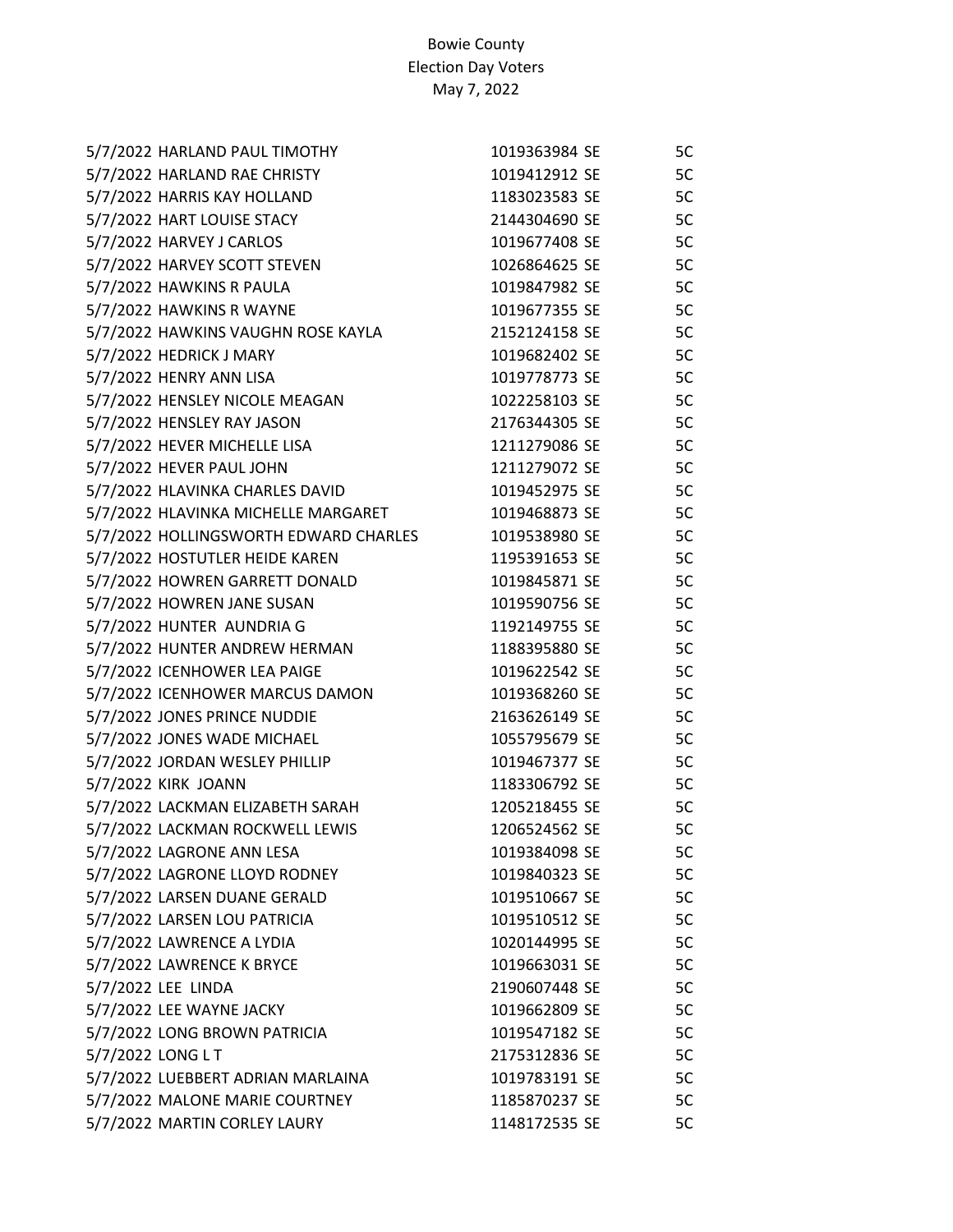|                  | 5/7/2022 MARTIN LESTER JACK          | 1019553050 SE | 5C |
|------------------|--------------------------------------|---------------|----|
|                  | 5/7/2022 MASCOE EVAN ANDREW          | 2180638434 SE | 5C |
|                  | 5/7/2022 MCCAUGHAN GAYLE ROBYN       | 1060669504 SE | 5C |
|                  | 5/7/2022 MCCOLLUM FLOYD WANDA        | 1019659745 SE | 5C |
|                  | 5/7/2022 MILLER D JOEL               | 1022366785 SE | 5C |
|                  | 5/7/2022 MILLER DENISE CYNTHIA       | 1019733534 SE | 5C |
|                  | 5/7/2022 MOORE KEMPER THOMAS         | 1019371017 SE | 5C |
|                  | 5/7/2022 MORRISS LINDLEE RITA        | 1019584372 SE | 5C |
|                  | 5/7/2022 MORRISS OFFENHAUSER WILLIAM | 1019626281 SE | 5C |
|                  | 5/7/2022 MOULTON M CHARLES           | 1019655478 SE | 5C |
|                  | 5/7/2022 NAPLES JOHN MICHAEL         | 1019554656 SE | 5C |
|                  | 5/7/2022 NEAL THOMAS NOAH            | 2170599188 SE | 5C |
|                  | 5/7/2022 NELSEN ANN CAROL            | 1019370945 SE | 5C |
|                  | 5/7/2022 NELSEN CHARLES ROBERT       | 1019361057 SE | 5C |
|                  | 5/7/2022 NEWMAN LEANN SARAH          | 1025982582 SE | 5C |
|                  | 5/7/2022 NEWMAN MICHAEL DUSTIN       | 1026230552 SE | 5C |
|                  | 5/7/2022 NORMENT LYNETT KATHRYN      | 1019705325 SE | 5C |
|                  | 5/7/2022 OGBURN TERESA               | 1019563671 SE | 5C |
|                  | 5/7/2022 OGBURN VAN RICHARD          | 1019845178 SE | 5C |
|                  | 5/7/2022 OLIVER LEIGH SONJA          | 1019844606 SE | 5C |
|                  | 5/7/2022 OLIVER SCOTT JAY            | 1019576620 SE | 5C |
|                  | 5/7/2022 PATE DAVIS TIMOTHY          | 1019583627 SE | 5C |
|                  | 5/7/2022 PATRICK GARY HERBERT        | 2141674696 SE | 5C |
|                  | 5/7/2022 PATRIDGE CLAY JAMES         | 2142197449 SE | 5C |
|                  | 5/7/2022 PATRIDGE MORRIS ELLEN       | 2142255407 SE | 5C |
|                  | 5/7/2022 PAYNE JACKSON RICHARD       | 1019386285 SE | 5C |
|                  | 5/7/2022 POE RENEE LEAH              | 1019727455 SE | 5C |
|                  | 5/7/2022 POE WAYNE BRYAN             | 1019368764 SE | 5C |
|                  | 5/7/2022 POTTER JIMMIE DAVID         | 1043466566 SE | 5C |
|                  | 5/7/2022 POWER JACKSON WILLIAM       | 1019732266 SE | 5C |
|                  | 5/7/2022 POWER MARIA MICHELLE        | 1019732250 SE | 5C |
|                  | 5/7/2022 PRATT MARIE SUZY            | 2188651037 SE | 5C |
|                  | 5/7/2022 PRATT WADE TRAVIS           | 2188650983 SE | 5C |
| 5/7/2022 QIN KUN |                                      | 1219089900 SE | 5C |
|                  | 5/7/2022 QUINN DAWN PATRICIA         | 1145939711 SE | 5C |
|                  | 5/7/2022 QUINN KENNEDY JOHN          | 1031198384 SE | 5C |
|                  | 5/7/2022 RATELIFF D CLIFTON          | 1019718711 SE | 5C |
|                  | 5/7/2022 RATELIFF E BARBARA          | 1019417300 SE | 5C |
|                  | 5/7/2022 RATELIFF JOSPEH CHARLES     | 2152388498 SE | 5C |
|                  | 5/7/2022 RATELIFF STEVEN CAMERON     | 2187290652 SE | 5C |
|                  | 5/7/2022 REED FRANCES BARBARA        | 1019606246 SE | 5C |
|                  | 5/7/2022 REED RANDALL WAYNE          | 1019606251 SE | 5C |
|                  | 5/7/2022 ROBERTSON BRIAN MATTHEW     | 1019522432 SE | 5C |
|                  | 5/7/2022 ROBERTSON WHITE CHRISTINA   | 1145612183 SE | 5C |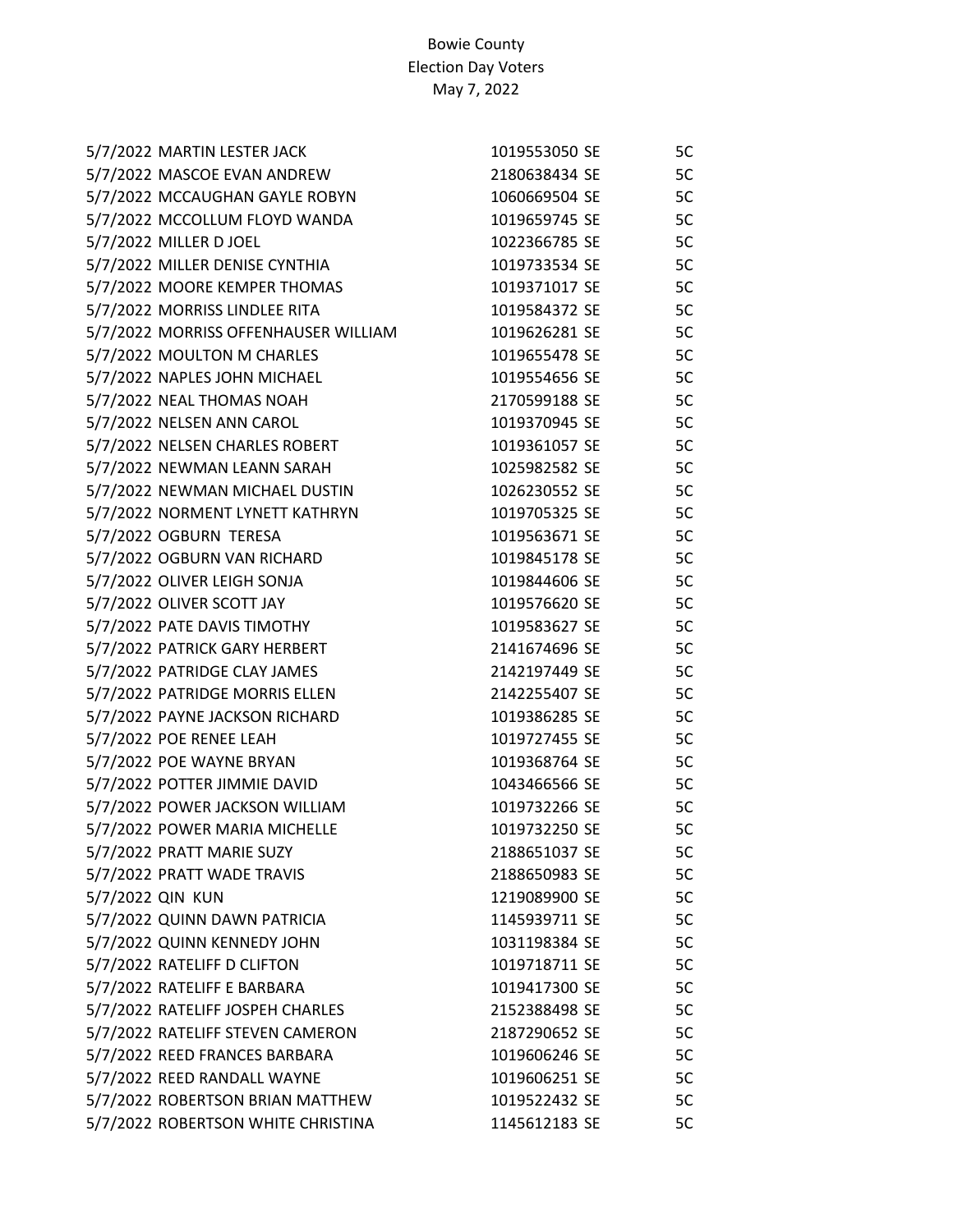| 5/7/2022 ROWEDDA ELIZABETH ANNA   | 1212250567 SE | 5C |
|-----------------------------------|---------------|----|
| 5/7/2022 ROWEDDA EVERETT EDWARD   | 1212250579 SE | 5C |
| 5/7/2022 SARRETT BRADEN           | 2168894692 SE | 5C |
| 5/7/2022 SEAMES DUBE VICKIE       | 2185035700 SE | 5C |
| 5/7/2022 SEAMES LOUIS EDWARD      | 2184991900 SE | 5C |
| 5/7/2022 SHAFFER C VERNON         | 1019528204 SE | 5C |
| 5/7/2022 SHAFFER GAIL PATRICIA    | 1019528197 SE | 5C |
| 5/7/2022 SHUMAN EARL KENNETH      | 2167468767 SE | 5C |
| 5/7/2022 SMALLWOOD BARKER JESSICA | 1031580646 SE | 5C |
| 5/7/2022 SNOW EARL HENRY          | 1145948992 SE | 5C |
| 5/7/2022 SPICER GAIL              | 1019542504 SE | 5C |
| 5/7/2022 SPICER WAYNE MICHAEL     | 1019524524 SE | 5C |
| 5/7/2022 STOUFFER SUZANNE MARY    | 1019552898 SE | 5C |
| 5/7/2022 STOUFFER W ARTHUR        | 1019581641 SE | 5C |
| 5/7/2022 TARR EMILY               | 1019736537 SE | 5C |
| 5/7/2022 TARR GABE                | 1019324237 SE | 5C |
| 5/7/2022 TATOM CURTIS JAMES       | 1019309472 SE | 5C |
| 5/7/2022 TATUM VALERIE            | 1020108414 SE | 5C |
| 5/7/2022 TATUM DEAN AARON         | 1020108390 SE | 5C |
| 5/7/2022 TAYLOR MONICA MARIE      | 1019537567 SE | 5C |
| 5/7/2022 THOMAS J BARRY           | 1031549782 SE | 5C |
| 5/7/2022 THOMAS JEAN JENIFER      | 1019799569 SE | 5C |
| 5/7/2022 TIDWELL LOUIS JOHN       | 1019622503 SE | 5C |
| 5/7/2022 TRUSTY LYNN TRACY        | 2126971741 SE | 5C |
| 5/7/2022 TUCKETT LEE SHANNON      | 1019497393 SE | 5C |
| 5/7/2022 TUCKETT M ELIZABETH      | 1019619585 SE | 5C |
| 5/7/2022 TUCKETT VERNON FLOYD     | 1019619592 SE | 5C |
| 5/7/2022 UTZ DAWN ALICIA          | 1019058785 SE | 5C |
| 5/7/2022 UTZ TODD EDWARD          | 2137148389 SE | 5C |
| 5/7/2022 VANHOOSER LYNN JUDY      | 1021542834 SE | 5C |
| 5/7/2022 VARNER LINDA             | 1019371208 SE | 5C |
| 5/7/2022 WALL C RAMONA            | 1019317828 SE | 5C |
| 5/7/2022 WALL LEE JAMES           | 1019752093 SE | 5C |
| 5/7/2022 WARD DELL DARLENNA       | 2169329591 SE | 5C |
| 5/7/2022 WARD OLIVER JAMES        | 2169329280 SE | 5C |
| 5/7/2022 WATSON MICHELLE LISA     | 1022059044 SE | 5C |
| 5/7/2022 WELLS JEAN MYRA          | 1019561091 SE | 5C |
| 5/7/2022 WHISEANT LEANNE SHANNA   | 1019395004 SE | 5C |
| 5/7/2022 WOOD CLARK MARSHALL      | 1019385372 SE | 5C |
| 5/7/2022 WOODRUFF SHANE LARRY     | 1019527895 SE | 5C |
| 5/7/2022 WRIGHT ALEXANDRA RACHEL  | 1210221524 SE | 5C |
| 5/7/2022 WRIGHT LEE PARKER        | 1205943222 SE | 5C |
| 5/7/2022 YOUNG CHRISTOPHER MARTIN | 1019546670 SE | 5C |
| 5/7/2022 YOUNG LOONEY DANA        | 1019583517 SE | 5C |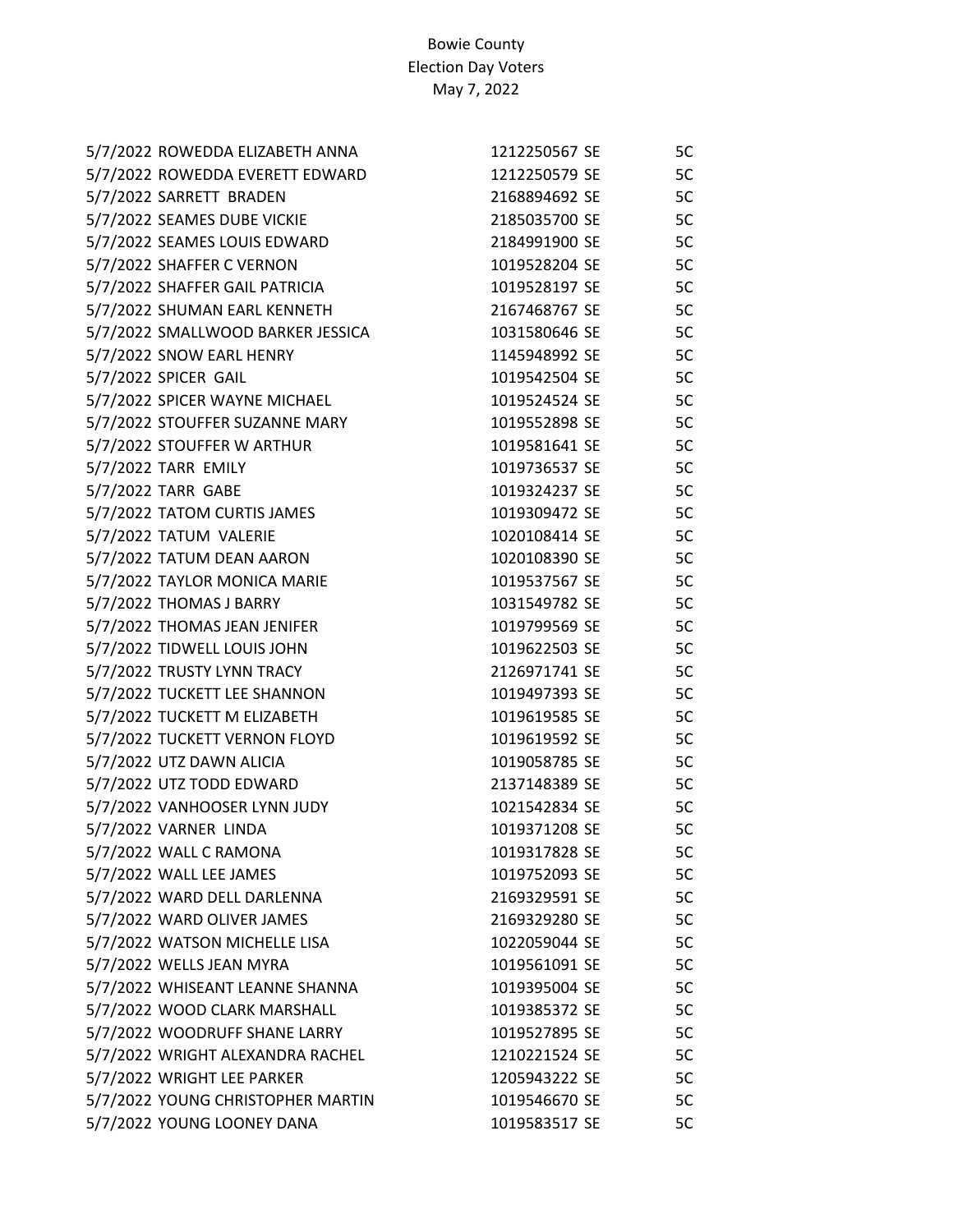| 5/7/2022 ALSTON JEAN DOROTHY              | 1019601110 SE | 6A |
|-------------------------------------------|---------------|----|
| 5/7/2022 BALTIMORE NICOLE LUCRETIA        | 2165011844 SE | 6A |
| 5/7/2022 BARTON EDWARD LUKE               | 2185382285 SE | 6A |
| 5/7/2022 BECK REAGAN                      | 2144145267 SE | 6A |
| 5/7/2022 BECK GRACE EMMA                  | 2184923444 SE | 6A |
| 5/7/2022 BECK RENE STACI                  | 1019814829 SE | 6A |
| 5/7/2022 BECK ROBIN RANDOL                | 1019814817 SE | 6A |
| 5/7/2022 BINNICKER LEE LONNIE             | 1019700535 SE | 6A |
| 5/7/2022 BINNICKER LYNN JANET             | 1019700526 SE | 6A |
| 5/7/2022 BOECKMANN DANIELLE COURTNEY      | 2187011898 SE | 6A |
| 5/7/2022 BOYLES GRIMES ASHLEY             | 2168182608 SE | 6A |
| 5/7/2022 BUNN BELL JO                     | 1019583662 SE | 6A |
| 5/7/2022 BUNN DIXON LARRY                 | 1019583670 SE | 6A |
| 5/7/2022 BURKS NICOLE LAMOYA              | 1019785764 SE | 6A |
| 5/7/2022 CANTU IRENE LEONA                | 2142705766 SE | 6A |
| 5/7/2022 CATES EDWARD AUTREY              | 1176416591 SE | 6A |
| 5/7/2022 CATES SHAY LASHUN                | 1155374813 SE | 6A |
| 5/7/2022 CHRISTIAN GAY LINDA              | 1019354002 SE | 6A |
| 5/7/2022 CHRISTIAN KEITH DAVID            | 1019517179 SE | 6A |
| 5/7/2022 CRITES ANNA DEE                  | 1019394367 SE | 6A |
| 5/7/2022 CRITES RAY KEVIN                 | 1019840713 SE | 6A |
| 5/7/2022 DICKESON JAMES OWEN              | 1214921328 SE | 6A |
| 5/7/2022 FORD ANNE CYNTHIA                | 1021311358 SE | 6A |
| 5/7/2022 FORD R LARRY                     | 1019631213 SE | 6A |
| 5/7/2022 GIBBS CARROLL SUE                | 1019497816 SE | 6A |
| 5/7/2022 GIBBS MICHAEL STEVE              | 1019497828 SE | 6A |
| 5/7/2022 GRANBERRY LEE ROYCE              | 1019372958 SE | 6A |
| 5/7/2022 GRIFFIN RENAE TREINA             | 1202435650 SE | 6A |
| 5/7/2022 HAUGH HANS-PETER                 | 2038632327 SE | 6A |
| 5/7/2022 HAUGH MARIE ELOISE               | 2038612326 SE | 6A |
| 5/7/2022 HIGGINBOTHAM Z ROXANNE           | 1019390819 SE | 6A |
| 5/7/2022 KIMPFBECK RANDOLPH               | 1142500006 SE | 6A |
| 5/7/2022 KIMPFBECK JEAN LAURA             | 1143194818 SE | 6A |
| 5/7/2022 LESSARD HOLLIE                   | 1019776182 SE | 6A |
| 5/7/2022 LESSARD DAVID GREGORY            | 1019783094 SE | 6A |
| 5/7/2022 LUSK FIRMIN TERESA               | 1214773156 SE | 6A |
| 5/7/2022 MARTIN DEMI LARAY                | 1182864545 SE | 6A |
| 5/7/2022 MARTIN JANISE SANDRA             | 1144900908 SE | 6A |
| 5/7/2022 MCCAUGHAN MARLAR REBECCA KRISTIN | 1170718828 SE | 6A |
| 5/7/2022 MCGEE CAROLYN                    | 1019659126 SE | 6A |
| 5/7/2022 MEISENHEIMER F GEORGE            | 1145688245 SE | 6A |
| 5/7/2022 MEISENHEIMER NICOLE CASSY        | 1005228773 SE | 6A |
| 5/7/2022 MEISINGER THIMGAN JANE           | 1019538518 SE | 6A |
| 5/7/2022 MITCHELL LYNN MELISSA            | 2002721318 SE | 6A |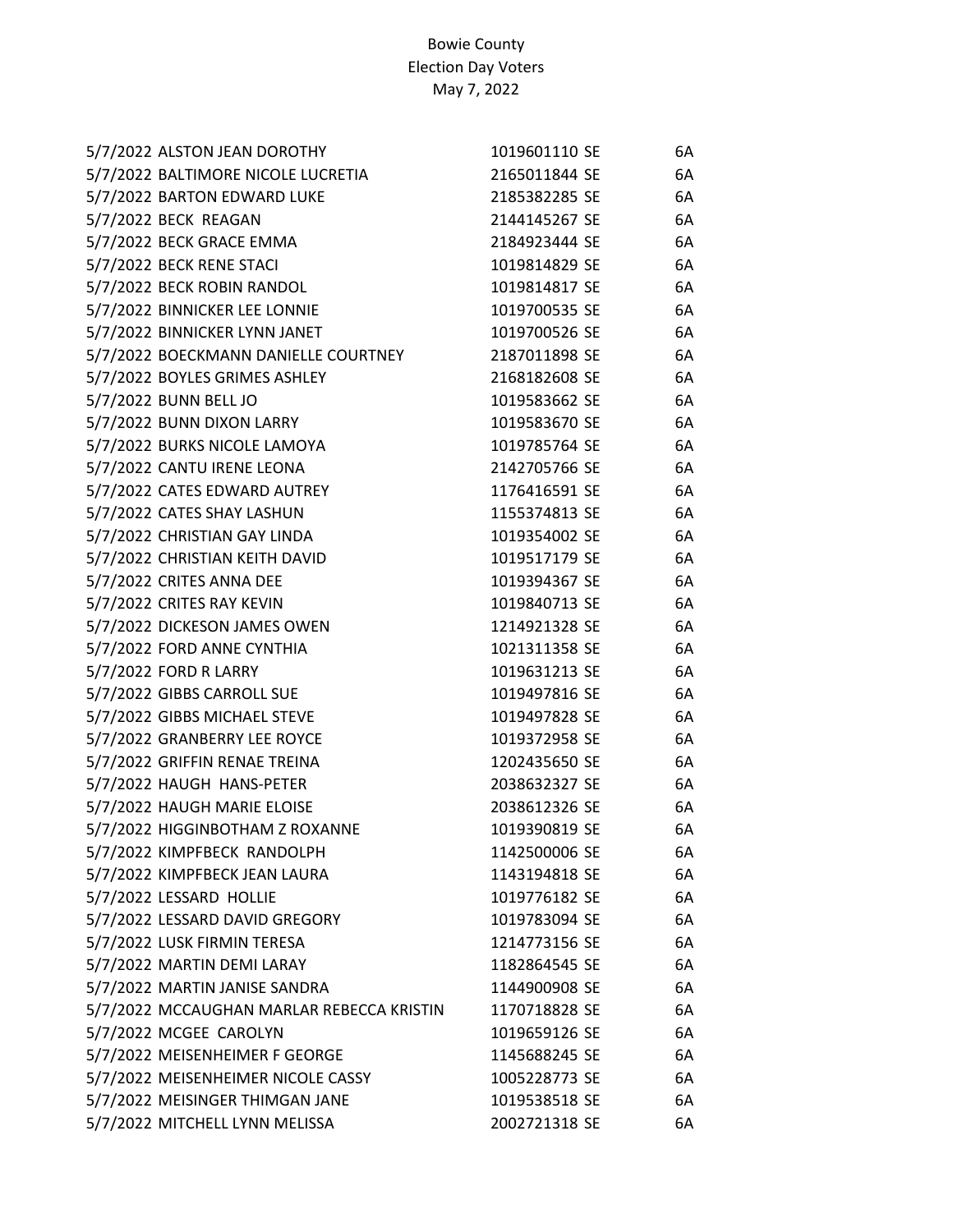| 5/7/2022 MORRISS N DONALD             | 1019655677 SE | 6A |
|---------------------------------------|---------------|----|
| 5/7/2022 PONDER THOMAS LEVI           | 1023629208 SE | 6A |
| 5/7/2022 RICE JEREMIAH                | 1019648242 SE | 6A |
| 5/7/2022 ROBBINS JANIS                | 1019647783 SE | 6A |
| 5/7/2022 SHIPP L BOBBY                | 1019618053 SE | 6A |
| 5/7/2022 SMITH CYNTHIA                | 1019406701 SE | 6A |
| 5/7/2022 SMITH PAUL BRIAN             | 1019531180 SE | 6A |
| 5/7/2022 TIMMONS DEVON TAYLOR         | 1165524334 SE | 6A |
| 5/7/2022 TIMMONS NELDA LYNETA         | 1019732975 SE | 6A |
| 5/7/2022 WARRINGTON BILLIE            | 1019635844 SE | 6A |
| 5/7/2022 WELLS BERNARD ELRODDRICK     | 1019539294 SE | 6A |
| 5/7/2022 WILLIAMS PENNEY KAREN        | 1168152418 SE | 6A |
| 5/7/2022 WILSON GAYE LISA             | 1019313889 SE | 6A |
| 5/7/2022 WILSON V MICHAEL             | 1022447198 SE | 6A |
| 5/7/2022 AINSWORTH CHARLES LOREN      | 1019424197 SE | 6B |
| 5/7/2022 AINSWORTH MARTIN LINDA       | 1019844165 SE | 6B |
| 5/7/2022 ALKIRE SUE DEBORAH           | 1019478236 SE | 6B |
| 5/7/2022 ANGELL GLENN JORDAN          | 1155222223 SE | 6B |
| 5/7/2022 ANGELL NICOLE BRITTNEY       | 1164525634 SE | 6B |
| 5/7/2022 AUSTIN GORDON RICHARD        | 1192150225 SE | 6B |
| 5/7/2022 AUSTIN LANELL JANICE         | 1021149978 SE | 6B |
| 5/7/2022 BAILEY BROOKE MATHIS CANDICE | 1175939960 SE | 6B |
| 5/7/2022 BAPTISTE MARIE LA VERNE      | 1028765187 SE | 6B |
| 5/7/2022 BARRY BRIAN JAMES            | 1019598897 SE | 6B |
| 5/7/2022 BARTON R KIMBERLY            | 1019415849 SE | 6B |
| 5/7/2022 BARTON SCOTT DANIEL          | 1166040810 SE | 6B |
| 5/7/2022 BIGGAR BRADLEY FRANCIS       | 1019808517 SE | 6B |
| 5/7/2022 BIGGAR MARTIN NANCY          | 1019810185 SE | 6B |
| 5/7/2022 BRAMLETT MARTHA              | 2130916943 SE | 6B |
| 5/7/2022 BRAMLETT WILLIAM JAMES       | 1019819115 SE | 6B |
| 5/7/2022 BURGESS MARK JOHN            | 1176850162 SE | 6B |
| 5/7/2022 CARTER ARMSTRONG JAMES       | 1019629533 SE | 6B |
| 5/7/2022 CASHATT REED MATTHEW         | 1019738850 SE | 6B |
| 5/7/2022 COOPER ALFRED WILLIAM        | 1051085379 SE | 6B |
| 5/7/2022 COURT W TERRI                | 1019357583 SE | 6B |
| 5/7/2022 COX DANA JAMES               | 1019592087 SE | 6B |
| 5/7/2022 COX ELIZABETH JAN            | 1019592094 SE | 6B |
| 5/7/2022 CUNNINGHAM FLETCHER JOSEPH   | 1019310286 SE | 6B |
| 5/7/2022 CUNNINGHAM KIRK KELLY        | 1019814048 SE | 6B |
| 5/7/2022 DAVIS EDWARD JOSHUA          | 1023633936 SE | 6B |
| 5/7/2022 DAVIS RAY TEDDY              | 1019430863 SE | 6B |
| 5/7/2022 DAWSON JEFFREY PHILIP        | 1019781139 SE | 6B |
| 5/7/2022 DEAL MORRIS CODY             | 1198402936 SE | 6B |
| 5/7/2022 DELOACH LYNN GREGORY         | 2136007975 SE | 6B |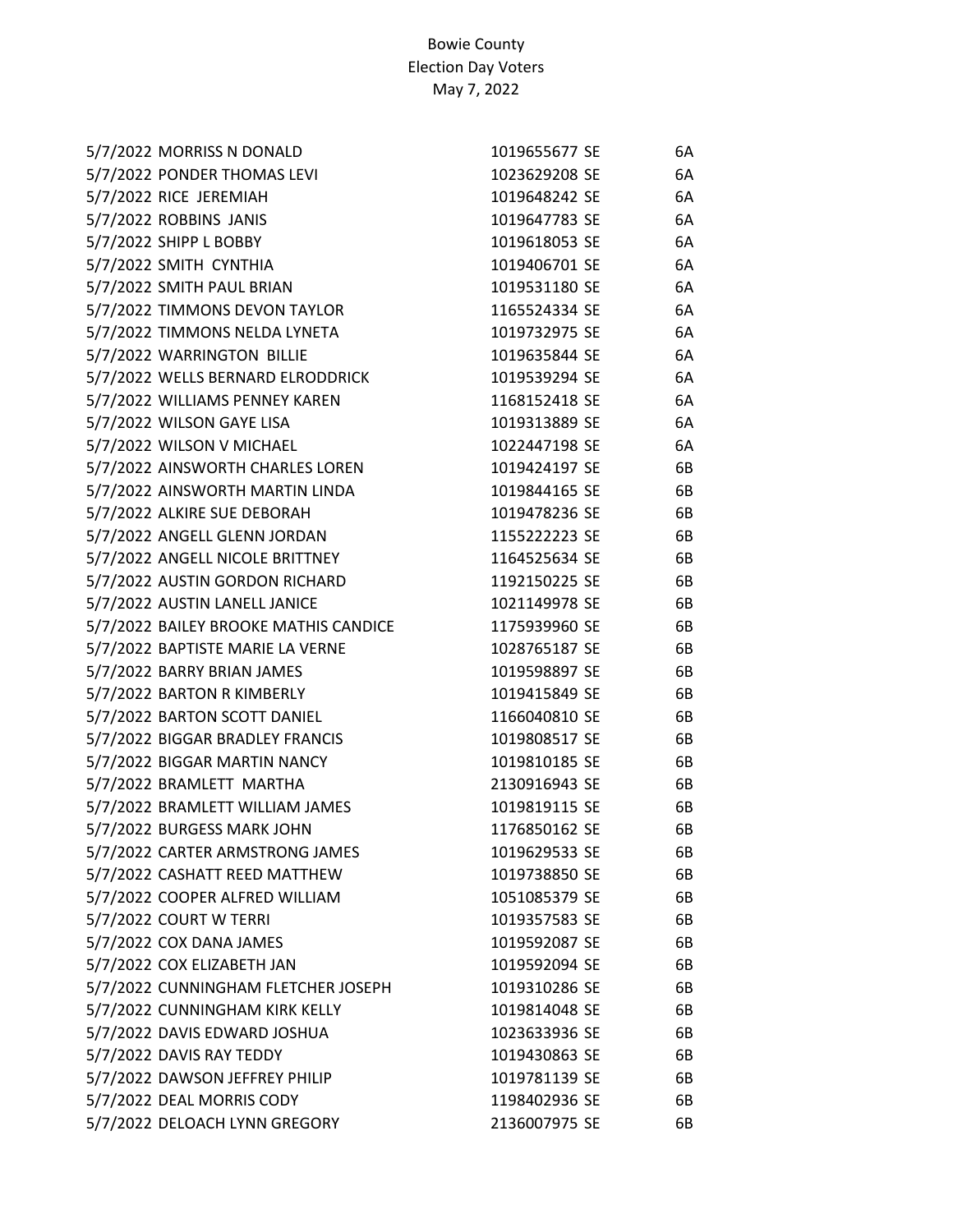| 5/7/2022 DODD DEAN LARRY          | 1019688593 SE | 6B |
|-----------------------------------|---------------|----|
| 5/7/2022 DOWNS F SANDRA           | 1019687993 SE | 6B |
| 5/7/2022 DOWNS M THOMAS           | 1019688000 SE | 6B |
| 5/7/2022 DUNN GAYLAN THOMAS       | 1019548753 SE | 6B |
| 5/7/2022 ENGLISH WILLIAM GEORGE   | 1022859782 SE | 6B |
| 5/7/2022 FELIPE ANNE ASHLEE       | 1217100745 SE | 6B |
| 5/7/2022 FLOWERS D MELVA          | 1019507209 SE | 6B |
| 5/7/2022 FORBES NICOLAS LANDON    | 1185487821 SE | 6B |
| 5/7/2022 GABBIE OTIS MARK         | 1019482621 SE | 6B |
| 5/7/2022 GALLOUPE JACKSON GERALD  | 1019782547 SE | 6B |
| 5/7/2022 GALLOUPE LEE LINDA       | 1019501277 SE | 6B |
| 5/7/2022 GARNER ALLEN BRUCE       | 1019786014 SE | 6B |
| 5/7/2022 GLICK CRAIG HOWARD       | 1019682206 SE | 6B |
| 5/7/2022 GLICK FRANKFURT BARBARA  | 1019578759 SE | 6B |
| 5/7/2022 GRAHAM LYNN NANCY        | 1019529911 SE | 6B |
| 5/7/2022 GRAHAM WINDSOR JOHN      | 1019529907 SE | 6B |
| 5/7/2022 HALTER LEE FRANKLIN      | 1060649524 SE | 6B |
| 5/7/2022 HARRIS EVETT JACQUELINE  | 1019385068 SE | 6B |
| 5/7/2022 HARRIS SCOTT JEFFREY     | 1019756845 SE | 6B |
| 5/7/2022 HAWKINS HUGHES HALLIE    | 1023099235 SE | 6B |
| 5/7/2022 HUGHES MARIE ASHTON      | 2158080880 SE | 6B |
| 5/7/2022 JONES EDWARD GRAHAM      | 2140848120 SE | 6B |
| 5/7/2022 JONES LEWIS JEFFREY      | 2152129432 SE | 6B |
| 5/7/2022 JUSTIN CHERUBA           | 1158707583 SE | 6B |
| 5/7/2022 JUSTIN SAMUEL JEFF       | 1164805354 SE | 6B |
| 5/7/2022 KEMPKE DAVID MICHAEL     | 2000537874 SE | 6B |
| 5/7/2022 KEMPKE LYNN TRACY        | 2000321087 SE | 6B |
| 5/7/2022 KING EDWARD WILLIAM      | 1023603381 SE | 6B |
| 5/7/2022 KING J RHONDA            | 1019479280 SE | 6B |
| 5/7/2022 LAWSON RENEE             | 1019716037 SE | 6B |
| 5/7/2022 LAWSON ARNOLD MARVIN     | 1019465788 SE | 6B |
| 5/7/2022 LUND LEE NANCY           | 1019343394 SE | 6B |
| 5/7/2022 MARLEY FRANKLIN BRITT    | 1201671346 SE | 6B |
| 5/7/2022 MCCORKLE JEAN VICKI      | 1019450681 SE | 6B |
| 5/7/2022 MOREL HOLMES WILLIAM     | 2142627749 SE | 6B |
| 5/7/2022 NAKASHIAN MERAN CRAIG    | 1181713868 SE | 6B |
| 5/7/2022 PARKER ANNA              | 1020122238 SE | 6B |
| 5/7/2022 PATTERSON LASHAUN KEMBRI | 2143587810 SE | 6B |
| 5/7/2022 PATTERSON WRIGHT KATHRYN | 1019627915 SE | 6B |
| 5/7/2022 REYNOLDS HOWARD RICHARD  | 1019310229 SE | 6B |
| 5/7/2022 ROBINSON A JERI          | 1031547073 SE | 6B |
| 5/7/2022 ROBINSON DOUGLAS AMON    | 1019464652 SE | 6B |
| 5/7/2022 ROBINSON KELLY GEORGE    | 1019369462 SE | 6B |
| 5/7/2022 ROBINSON LEIGH HOLLEY    | 1019421832 SE | 6B |
|                                   |               |    |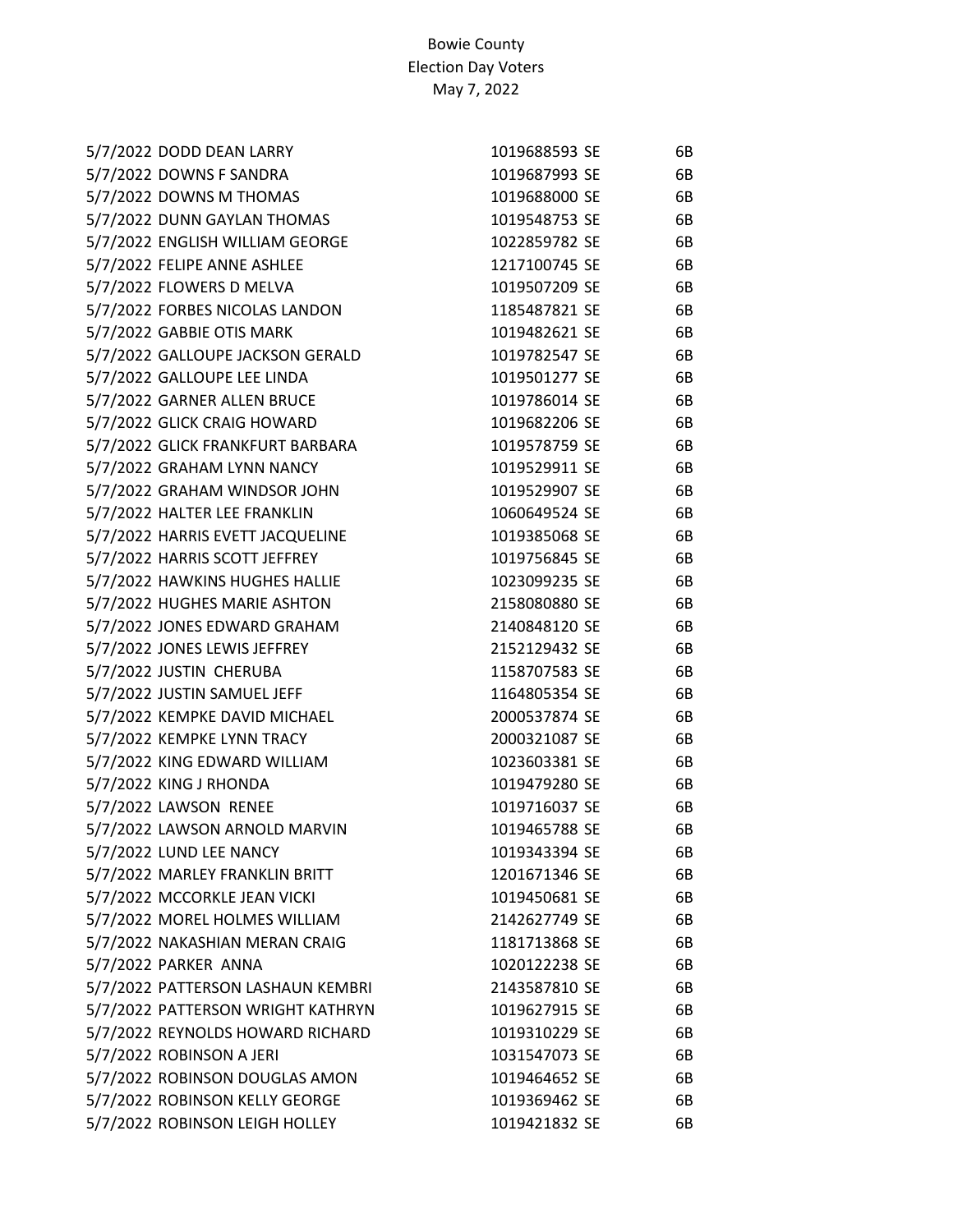| 5/7/2022 RUSSO ANN LESLIE         | 1019744563 SE | 6B |
|-----------------------------------|---------------|----|
| 5/7/2022 RUSSO JOSEPH LANDON      | 1219610854 SE | 6B |
| 5/7/2022 RUSSO PATRICK KEATON     | 2155138517 SE | 6B |
| 5/7/2022 RUSSO PETER BART         | 1019744559 SE | 6B |
| 5/7/2022 SAMS J MELANIE           | 2121712354 SE | 6B |
| 5/7/2022 SCOTT M JANICE           | 1019645716 SE | 6B |
| 5/7/2022 SIMS ELFRIEDA            | 1019630659 SE | 6B |
| 5/7/2022 SLADE TODD CHRISTOPHER   | 1019757122 SE | 6B |
| 5/7/2022 SMITH DIAN PATRICIA      | 1019520247 SE | 6B |
| 5/7/2022 SONSON REGINA            | 1019758307 SE | 6B |
| 5/7/2022 STANDRIDGE LEWIS JAMES   | 1030091458 SE | 6B |
| 5/7/2022 STANDRIDGE LOU DONNA     | 1031157676 SE | 6B |
| 5/7/2022 STOUFFER EMILY           | 1210723532 SE | 6B |
| 5/7/2022 STOUFFER KEITH DARREN    | 1019553786 SE | 6B |
| 5/7/2022 STROPENI ELIZABETH NANCY | 1083772049 SE | 6B |
| 5/7/2022 THOMAS GLENDA            | 1019618631 SE | 6B |
| 5/7/2022 THOMAS HALL ROBIN        | 1199678318 SE | 6B |
| 5/7/2022 TURNER ARTHUR MICHAEL    | 1019312230 SE | 6B |
| 5/7/2022 TUTTLEBEE LYN ELIZA      | 1136321654 SE | 6B |
| 5/7/2022 TUTTLEBEE RUTH DELIA     | 2180169130 SE | 6B |
| 5/7/2022 UTZ KEVIN CHRISTOPHER    | 1090354722 SE | 6B |
| 5/7/2022 VAMMEN W DAVID           | 1019683667 SE | 6B |
| 5/7/2022 VANZANDT ARTHUR WILLIAM  | 1019637558 SE | 6B |
| 5/7/2022 WEAVER ALICE             | 1019635790 SE | 6B |
| 5/7/2022 WEAVER EUGENE BRYAN      | 1019635800 SE | 6B |
| 5/7/2022 WEAVER KAY PAULA         | 1019556671 SE | 6B |
| 5/7/2022 WEAVER NICOLE MELISSA    | 2168252053 SE | 6B |
| 5/7/2022 WEAVER PAUL MATTHEW      | 2140843212 SE | 6B |
| 5/7/2022 WHITESIDE JO SABRINA     | 1019317676 SE | 6B |
| 5/7/2022 WHITESIDE LEE TERRY      | 1019564957 SE | 6B |
| 5/7/2022 WILSON LOUISE HELEN      | 1019770279 SE | 6B |
| 5/7/2022 WILSON RICHARD JAMES     | 1019770280 SE | 6B |
| 5/7/2022 WOMACK JAMES DANIEL      | 1019332833 SE | 6B |
| 5/7/2022 WOMACK KIM NANGCHA       | 1019349483 SE | 6B |
| 5/7/2022 WONG YEUNG HOI           | 1208749374 SE | 6B |
| 5/7/2022 BANKS ALISA JUNA         | 1206746434 SE | 8A |
| 5/7/2022 BOYCE DENISE JACQUELINE  | 1019582067 SE | 8A |
| 5/7/2022 BOYCE RENARD CALVIN      | 1019385109 SE | 8A |
| 5/7/2022 BRAGG CASON STEPHANIE    | 1019479747 SE | 8A |
| 5/7/2022 CASTEEL RAY JOHNNY       | 1019533261 SE | 8A |
| 5/7/2022 DANIELS LAVERN KIESHA    | 1215421554 SE | 8A |
| 5/7/2022 DUPREE ZONA              | 1019596058 SE | 8A |
| 5/7/2022 DUPREE G RODNEY          | 1019602381 SE | 8A |
| 5/7/2022 HOWARD RAE THELMA        | 1019386935 SE | 8A |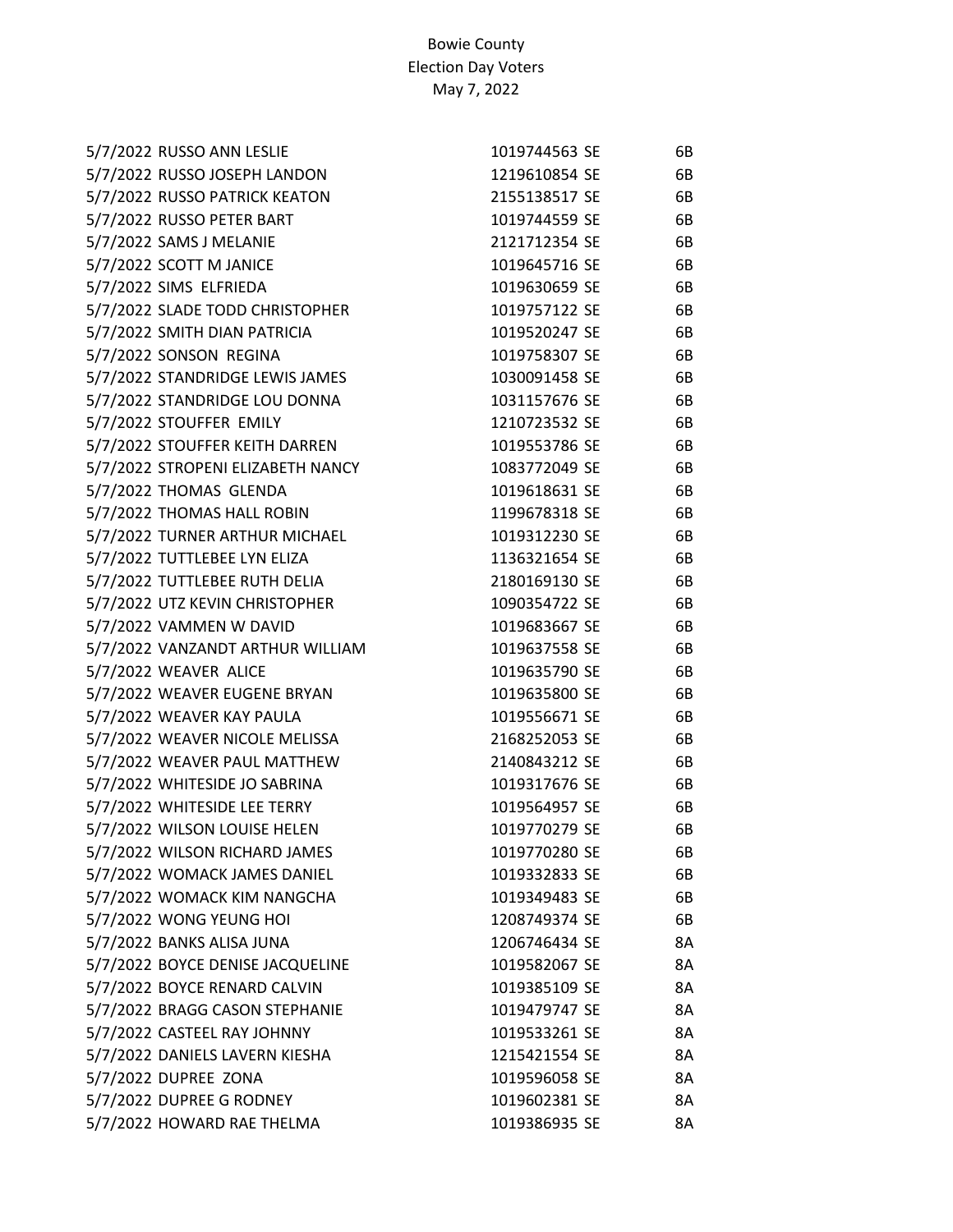| 5/7/2022 KEETON ANDREW JAMES         | 1019360854 SE | 8Α        |
|--------------------------------------|---------------|-----------|
| 5/7/2022 KEETON JEROME JAVON         | 1019445004 SE | 8A        |
| 5/7/2022 KEETON LYNN MARY            | 1019360865 SE | 8A        |
| 5/7/2022 KEMP B TOMMY                | 1020632906 SE | 8A        |
| 5/7/2022 KEMP BLAKE NICKLAS          | 2179553874 SE | 8A        |
| 5/7/2022 PAYTON LAQUESE SHERONDA     | 1019803294 SE | 8A        |
| 5/7/2022 PAYTON MARIE ELNORA         | 1019409923 SE | 8A        |
| 5/7/2022 PIERCE JEFFRY CHARLES       | 1030689261 SE | 8A        |
| 5/7/2022 REHKOPF CHRISTIAN HENRY     | 1060265190 SE | <b>8A</b> |
| 5/7/2022 REHKOPF RENEE KAHLAYAH      | 1060264854 SE | 8A        |
| 5/7/2022 TAYLOR SHANE CHRISTOPHER    | 1019449316 SE | 8A        |
| 5/7/2022 WHITT GENE NORMA            | 1019361185 SE | 8A        |
| 5/7/2022 WHITT RAY BILLY             | 1019361171 SE | 8A        |
| 5/7/2022 WILSON ROSE                 | 1019626544 SE | 8A        |
| 5/7/2022 WILSON LYNN JERRY           | 1031549384 SE | 8A        |
| 5/7/2022 ADAMS NANCY                 | 1019314321 SE | 8B        |
| 5/7/2022 BAIRD ALICE MARY            | 1019406963 SE | <b>8B</b> |
| 5/7/2022 BAIRD DOUGLAS JOHN          | 1019560618 SE | 8B        |
| 5/7/2022 BALLOU JUDITH               | 1020107116 SE | <b>8B</b> |
| 5/7/2022 BAUGUS ANN LEIGH            | 1019849488 SE | 8B        |
| 5/7/2022 BREED L JOE                 | 1019698844 SE | <b>8B</b> |
| 5/7/2022 BROWNING RAY BETTY          | 1019781173 SE | <b>8B</b> |
| 5/7/2022 BRYAN CHARLES ROBERT        | 1019547826 SE | 8B        |
| 5/7/2022 CAIN JAN MARY               | 1019580170 SE | 8B        |
| 5/7/2022 CAIN RAYMOND RICHARD        | 1019373775 SE | 8B        |
| 5/7/2022 CAMPONOVO CRAWFORD ANNA     | 1019506340 SE | 8B        |
| 5/7/2022 CAMPONOVO D LOUIS           | 1019506355 SE | 8B        |
| 5/7/2022 CANADA HEDGLIN MARLENE      | 1019419229 SE | 8B        |
| 5/7/2022 CANNON DIANE                | 1019599184 SE | 8B        |
| 5/7/2022 CANNON RAY DONALD           | 1019599197 SE | 8B        |
| 5/7/2022 CARDWELL CAMPONOVO MARGARET | 1019720208 SE | <b>8B</b> |
| 5/7/2022 CARDWELL LEE ROY            | 1019667740 SE | 8Β        |
| 5/7/2022 CROW BRENDA                 | 1019620993 SE | 8B        |
| 5/7/2022 DAVIS GLYNN STEVEN          | 1153842628 SE | 8Β        |
| 5/7/2022 DOSS CRAIG MATTHEW          | 2142197420 SE | 8B        |
| 5/7/2022 EATON ANDREW STEVEN         | 1069591974 SE | 8Β        |
| 5/7/2022 EATON ELIZABETH DIANE       | 1026994744 SE | 8B        |
| 5/7/2022 ENGLISH ANNE ELIZABETH      | 1019838871 SE | 8B        |
| 5/7/2022 ENGLISH SCOTT GREGORY       | 1020528367 SE | 8B        |
| 5/7/2022 FAULKNOR DOUGLAS BERNICE    | 1019542100 SE | 8B        |
| 5/7/2022 FAULKNOR LENOY JAMES        | 1019685416 SE | 8B        |
| 5/7/2022 FELLERS SHIRLEY             | 1019624040 SE | 8B        |
| 5/7/2022 FELLERS RALPH RODNEY        | 1019614153 SE | 8B        |
| 5/7/2022 GEARY JANE                  | 1019592307 SE | 8B        |
|                                      |               |           |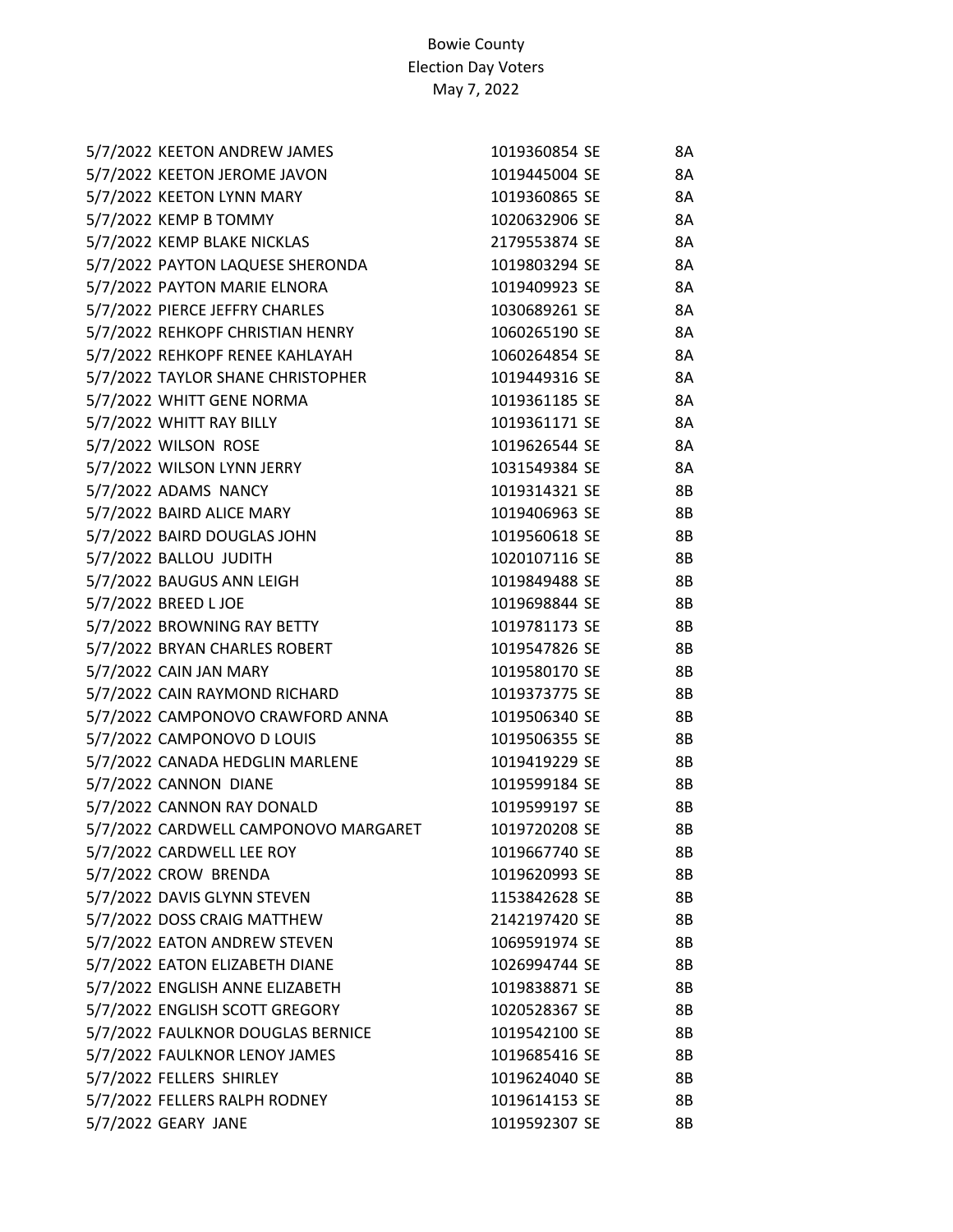| 5/7/2022 HASKINS LEIGH CRYSTAL     | 1019777712 SE | 8Β |
|------------------------------------|---------------|----|
| 5/7/2022 HASKINS RAY CHARLES       | 1019779087 SE | 8B |
| 5/7/2022 HAYS SUE CAMILLIA         | 1019590739 SE | 8B |
| 5/7/2022 HICKS ALAN                | 1162728989 SE | 8B |
| 5/7/2022 HICKS JONES LETITIA       | 1019483687 SE | 8B |
| 5/7/2022 JAMESON ANN RONDA         | 1019460732 SE | 8B |
| 5/7/2022 JEANES LANE CHRISTOPHER   | 1019370501 SE | 8B |
| 5/7/2022 JOHNSON EUGENE MICHAEL    | 1019612632 SE | 8B |
| 5/7/2022 KREBS BARNEY CHARLES      | 1019547963 SE | 8B |
| 5/7/2022 KREBS LOUISE DEBORAH      | 1019682091 SE | 8B |
| 5/7/2022 LASHFORD CRAIG            | 1019663374 SE | 8B |
| 5/7/2022 LOFTON DALE MICHAEL       | 1019318659 SE | 8B |
| 5/7/2022 MATHEWS R WENDELL         | 1019661005 SE | 8B |
| 5/7/2022 MERRITT ANN BARBARA       | 1019310991 SE | 8B |
| 5/7/2022 OSWALD ALLEN WILLIAM      | 1019320486 SE | 8B |
| 5/7/2022 OSWALD GAIL RAMONA        | 1019327085 SE | 8B |
| 5/7/2022 PRUDHOMME LUKE LESTER     | 1207307746 SE | 8B |
| 5/7/2022 ROBARDEY LYNN DEBORIA     | 1184084581 SE | 8B |
| 5/7/2022 ROSEBERRY LASALLE MARY    | 1019682193 SE | 8B |
| 5/7/2022 SHELTON BRYAN WILLIAM     | 1179565522 SE | 8B |
| 5/7/2022 SHELTON LEANN AUDRA       | 2000431576 SE | 8B |
| 5/7/2022 SHIRLEY FRANCES MARGARET  | 1030433196 SE | 8B |
| 5/7/2022 SNELLBAKER D RAY          | 1019460980 SE | 8B |
| 5/7/2022 SNELLBAKER R KATHY        | 1019569923 SE | 8B |
| 5/7/2022 SPEAR SHALAWN CYNTHIA     | 1019336600 SE | 8B |
| 5/7/2022 SPEAR THOMAS CHRISTOPHER  | 1021164777 SE | 8B |
| 5/7/2022 STANFORD LLOYD LARRY      | 1023663172 SE | 8B |
| 5/7/2022 VENABLE DARLENE BETTY     | 1019485288 SE | 8B |
| 5/7/2022 WALKER ROGER NATHAN       | 1019636817 SE | 8B |
| 5/7/2022 WEAVER CLUBB THERESA      | 1019582773 SE | 8B |
| 5/7/2022 WILLIAMS EARL JOHN        | 1019359581 SE | 8B |
| 5/7/2022 WILLIAMS NICKLEBERRY RITA | 1019403560 SE | 8Β |
| 5/7/2022 WILLIAMS RAY FLOYD        | 1154641907 SE | 8B |
| 5/7/2022 YOUNG CRAIG AUDREY        | 1019589462 SE | 8B |
| 5/7/2022 YOUNG FRED BILLY          | 1019599178 SE | 8B |
| 5/7/2022 ADAMS K NITA              | 1019322828 SE | 8C |
| 5/7/2022 ADAMS KEITH JEFFREY       | 1019467850 SE | 8C |
| 5/7/2022 ANDERSON KAY LINDA        | 1019713319 SE | 8C |
| 5/7/2022 BERGT DEBRA               | 1019498220 SE | 8C |
| 5/7/2022 BERGT MACK JOHN           | 1155667687 SE | 8C |
| 5/7/2022 CARNES GRACE SARAH        | 2152129886 SE | 8C |
| 5/7/2022 COCHRAN ALLISON JO        | 2140843427 SE | 8C |
| 5/7/2022 DOZIER BRUCE KEVIN        | 1162898512 SE | 8C |
| 5/7/2022 FAULKNOR ANNE VIRGINIA    | 1019502666 SE | 8C |